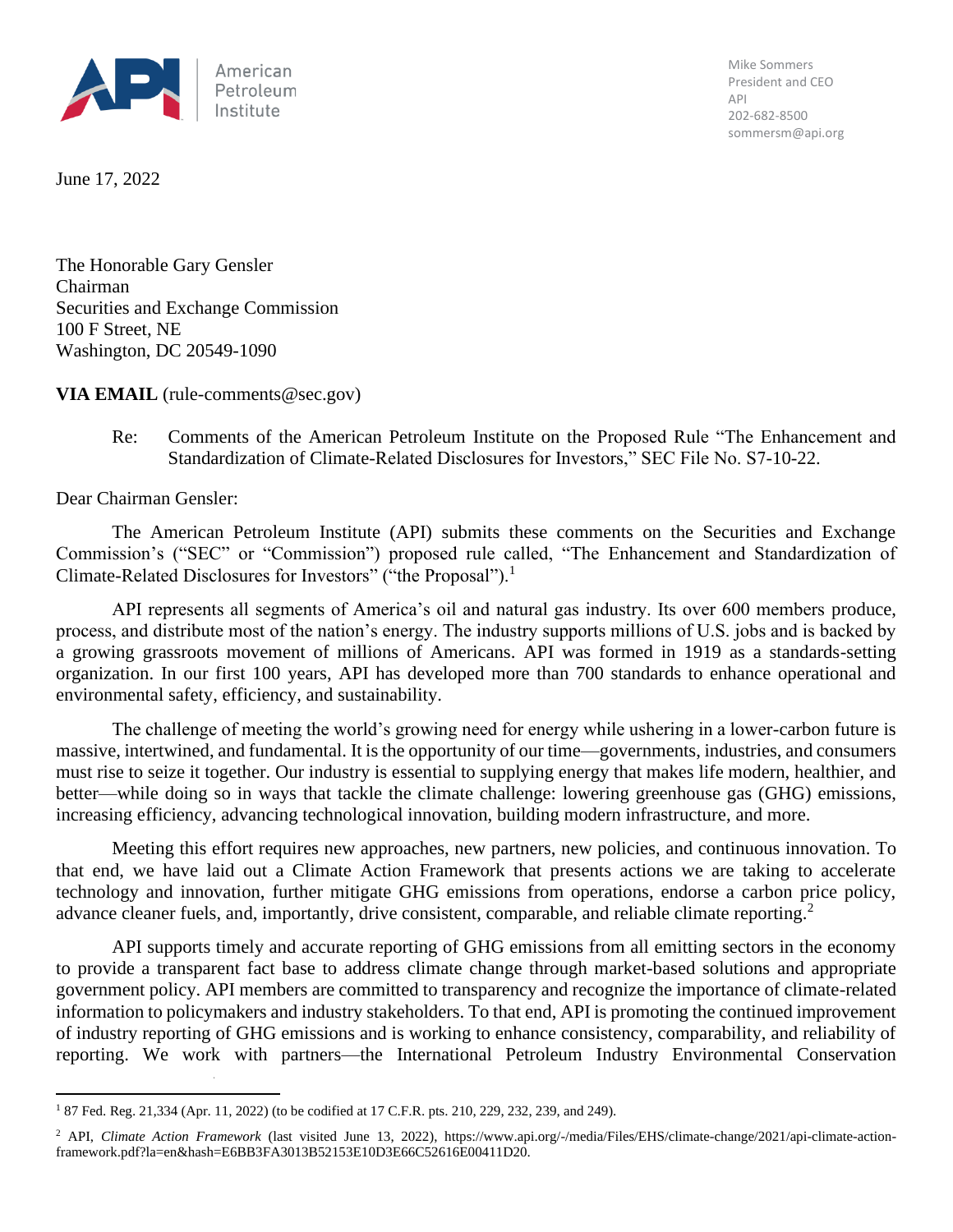

Association (IPIECA) and the International Association of Oil & Gas Producers (IOGP)—to update sector-wide guidance for sustainability reporting, providing companies a common framework for assessing environmental, social, and governance issues.<sup>3</sup> In addition, API developed the Guidance Document for GHG Reporting ("Guidance"), which is intended to offer further consistency, comparability, and clarity of information to the industry's key stakeholders.<sup>4</sup>

Indeed, our members are global leaders in providing stakeholders, including shareholders and other investors, information about GHG emissions, emissions reductions, and policies and practices our industry is advancing to address climate risks and transition opportunities. Therefore, API supports government action and policies that enable and enhance our efforts to ensure energy delivery and GHG emissions reduction. We also recognize the need for and support the SEC's role of ensuring that investors have relevant and reliable material information on management decisions, business risks, and financial results to make informed decisions on how to invest and how to vote. We understand that this could include information on a registrant's actions or considerations of the risks and objectives regarding climate change when that information is material under the federal securities laws.

Despite the Proposal's stated objective, API cannot support the Proposal as currently written. The Proposal will lead to the inclusion of immaterial and likely unreliable information in registrants' financial statements and other SEC mandated disclosures. Investors would be inundated with data and other information—determined based on a host of assumptions and estimates, subject to significant data limitations, and dependent on third parties to provide to registrants that simply may not be available—that would neither be comparable nor consistent across registrants, eroding the usefulness of the information to informed investor decision-making. The Proposal also presents too many undue costs and impositions on registrants that undermine established concepts of materiality or overwhelm the potential benefits normally associated with filed disclosures that provide clear decision-useful information to investors in a reasonable manner. These issues make the Commission's expansive and costly proposed changes to Regulations S-X as well as other aspects of the proposed disclosures under Regulations S-K simply unworkable and contrary to the SEC's goal of more consistent, comparable, and reliable information for investors.

Therefore, we strongly urge the Commission to reject proposed changes to Regulation S-X, as well as Regulation S-K, and consider alternative approaches that would better serve investors and would allow the SEC to achieve its stated goal in advancing this rulemaking. In Section IV, we discuss recommendations to revise the proposed reporting requirements to make them far more useful to investors and less burdensome and costly to public companies. We believe that the recommended alternatives below will avoid likely unintended consequences of the Commission's current proposal, such as investor confusion and overwhelming investors with non-material information, firms choosing not to go public, limitations on capital formation, and other impacts which we discuss in more detail below. More specifically, we believe:

1. That the current rules around the long-standing, judicially accepted understanding of "materiality" under the federal securities laws already require registrants to file material information in their SEC filings. Any new regulations should conform to the traditional understanding of materiality and appropriately limit any new mandatory reporting obligations

<sup>3</sup> IPIECA, API & IOGP, *Sustainability Reporting Guidance For the Oil and Gas Industry* (2020), https://www.ipieca.org/ourwork/sustainability/performance-reporting/sustainability-reporting-guidance/ /.

<sup>4</sup> API, *Guidance Document for GHG Reporting* (Mar. 2022), https://www.api.org/-/media/Files/Policy/ESG/GHG/Guidance-API-Template-for-Climate-related-Reporting-Initiative-March-2022.pdf?la=en&hash=44F7B339AB25B383E74EA991E8AF50B971EBC6CD.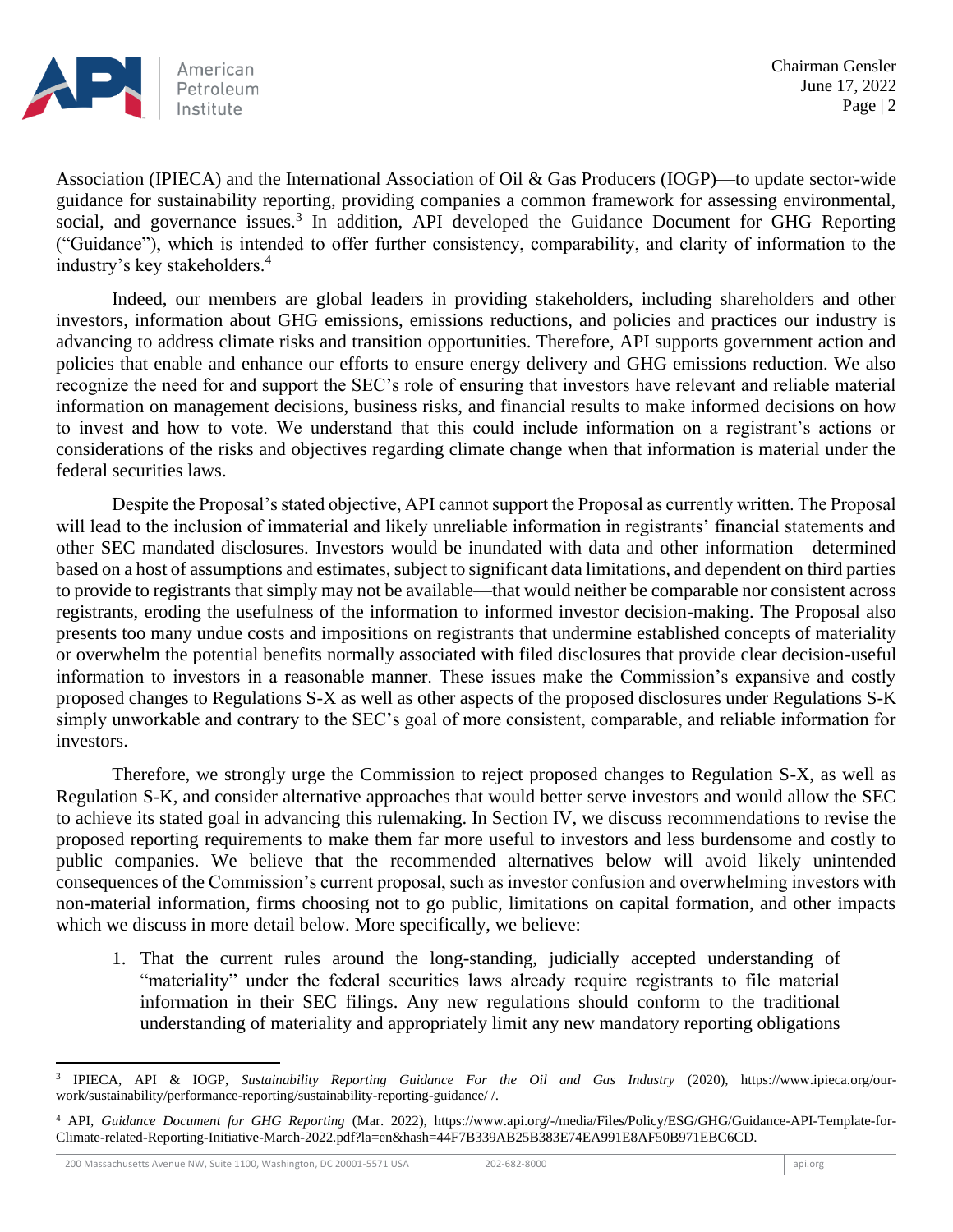

to information material to a reasonable investor's investment or voting decision, taking into account the "total mix of available information."

- 2. If the Commission determines that additional information that is not material should be required to be disclosed, then registrants should be allowed to furnish, rather than file, such climate-related information. That said, entirely aside from whether it is furnished or filed, the SEC should not mandate granular, line-item financial metric information such as the Regulation S-X metrics included in the Proposal. We explain why this alternative approach would foster the provision of more descriptive information that stakeholders demand, as demonstrated by the well-accepted GHG emission protocols that our industry and many other industries already use. These protocols are still evolving and improving, which is a significant advantage compared to the fixed, one-size-fits-all, and less informative disclosure of nonmaterial information that the Proposal would require.
- 3. Issuers could report quantitative Scope 1 and Scope 2 emissions data through better established metrics that will not conflict with existing GHG reporting obligations and widely used frameworks such as the GHG Protocol.
- 4. The Commission should recognize the inherent limitations with accurately reporting Scope 3 emissions and not require Scope 3 reporting. The Commission should recognize that some issuers may decide that certain categories of their Scope 3 emissions can be accurately quantified and choose to report that information to investors voluntarily because they deem it important.
- 5. Any requirements included in any final rule must apply prospectively, as mandating information from registrants or firms that were previously not required to capture such information is unworkable.
- 6. Any final rule should have a multi-year phase in of up to five years to comply with new requirements in recognition of the extremely complex and unprecedented nature of the accounting work, software development, systems reconfigurations, training, data collection, and outside-consultant demands of the Proposal.
- 7. Any final rule should enhance and expand the safe harbors to recognize the evolving nature and inherent uncertainties of GHG emissions reporting and assessing climate risks as well as the potential reliance upon third parties for certain data. Issuers should especially be shielded from liability for forward-looking statements and other disclosures based on estimates, thirdparty data, and developing methodologies, and from any inaccuracy in the reporting applicable to the entirety of the climate disclosures that the Commission adopts.

Alternatives aside, API has significant concerns about the legality of the Proposal as currently drafted. As explained below, the Proposal exceeds the Commission's legal authority. The text, context, and history of the Securities Act of 1933, as amended (the "Securities Act"), and the Securities Exchange Act of 1934, as amended (the "Exchange Act"), demonstrate that the Commission's authority is far more delimited than the Proposal contemplates. Major aspects of the Proposal would be rejected by the courts because Congress did not authorize the SEC to address them. Requirements of the Proposal that would compel issuers to discuss topics of major political and policy significance that are not material to securities offerings and trading raise serious First Amendment concerns. Furthermore, the Proposal fails to consider important aspects of the problem that the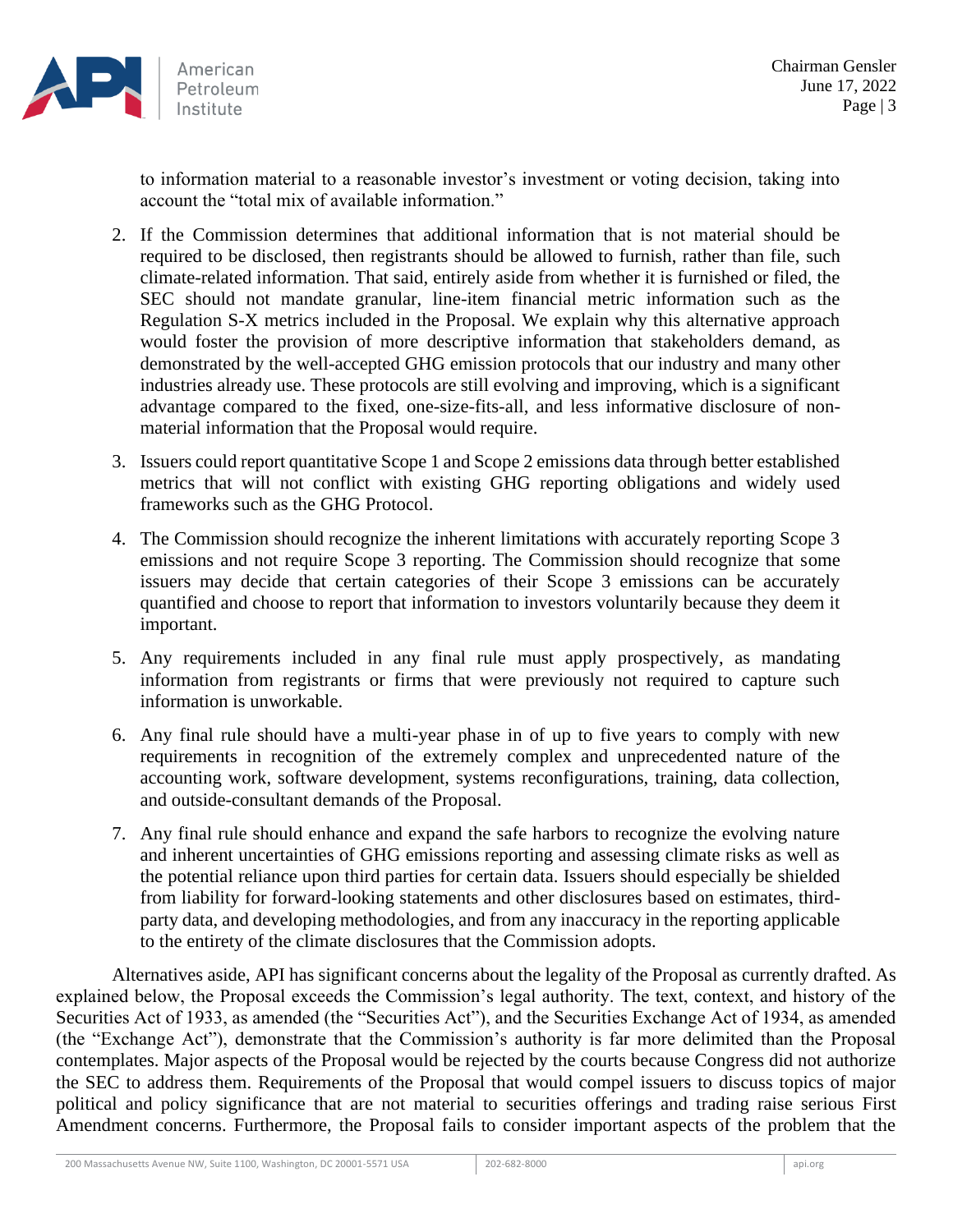

Proposal seeks to confront and its implications, which would render any final rule arbitrary and capricious and contrary to law. And the Proposal's assessment and evaluation of the costs and benefits and comparison to reasonable alternatives are inadequate, which also would render a final rule unlawful. Unless the Proposal is significantly revised and resubmitted for further comment, it will be unlawful, will not achieve the Commission's objectives, and will only delay any workable mandatory climate disclosure regime.

We look forward to the opportunity to constructively discuss these issues with the Commission and the SEC staff and to help the Commission advance alternative approaches that would be within the ambit of the authority vested in the SEC by Congress and more helpful to investors.

### **I. The Proposal Must Be Modified to Stay Within the Commission's Legal Authority.**

The Proposal, as currently written, suffers from legal flaws that will undermine the validity of any final rule and the Commission's objectives. Although information regarding climate risks and transition opportunities is important to many investors and companies, as evidenced by the Form 10-Ks and sustainability reports published by API members, the Proposal imposes an unprecedented degree of granularity and would require official reporting through the stringent requirements of Regulations S-X and S-K on predictive judgments that fall far outside of what federal securities laws demand. The Proposal also raises serious constitutional questions under the separation of powers. Furthermore, aspects of the Proposal would violate the First Amendment's prohibition against compelled speech. If the Commission does not significantly alter the Proposal to address these concerns, then the final version of the rule will be vulnerable to invalidation on legal grounds.

### **A. The Text, Context, and History of the Securities Act and the Exchange Act Demonstrate that the Proposal Exceeds the Commission's Statutory Authority.**

The Commission offers the Proposal "under the authority set forth in Sections 7, 10, and 19(a) of the Securities Act and Sections 3(b), 12, 13, 15, 23(a), and 36 of the Exchange Act."<sup>5</sup> According to the Commission, it has broad authority under these sections to promulgate *any* disclosure requirements that are "necessary or appropriate in the public interest or for the protection of investors," with no subject-matter restriction.<sup>6</sup> It is understood that a general interpretation of investors can be broad, but the disclosure rules focus on investors *as investors* focused on financial returns and not investors that have other primary objectives or motivating reasons. These reasonable perspectives prevent a nearly limitless understanding of the Commission's authority that is contrary to the text, context, and history of the Securities Act and the Exchange Act.

It is a fundamental tenet of administrative law that an agency "literally has no power to act . . . unless and until Congress confers power upon it."<sup>7</sup> For this reason, the Commission's authority to promulgate the Proposal is limited by the Acts by which Congress enabled the Commission to make public-disclosure rules.<sup>8</sup> The statutory text, context, and history of the Securities Act and Exchange Act show that the Commission's authority under both Acts is cabined to matters that are necessary or appropriate to further the specific principles and directives of the Acts. Specifically, the Acts require the Commission to (1) ensure that investors receive *financial* and other *significant information* concerning *securities* offered for sale; (2) prohibit deceit, misrepresentations and other

<sup>5</sup> 87 Fed. Reg. at 21,462 .

<sup>6</sup> *Id.* at 21,335.

<sup>7</sup> *Louisiana Pub. Serv. Comm'n v. FCC*, 476 U.S. 355, 374 (1986).

<sup>8</sup> *New York Stock Exch. LLC v. SEC*, 962 F.3d 541, 554 (D.C. Cir. 2020) (The Commission "cannot . . . act with the force of law without delegated authority from Congress.").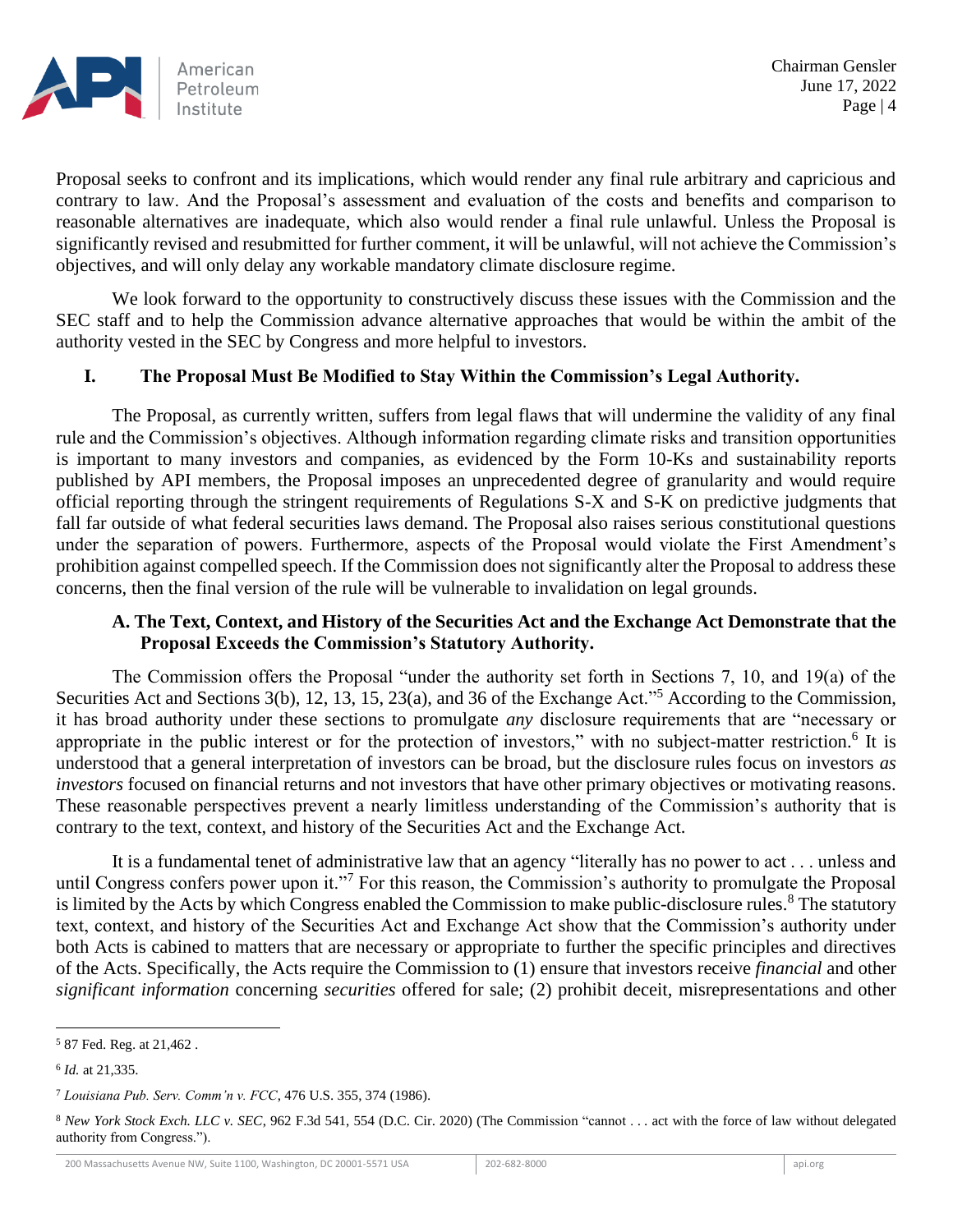

fraud in connection with the *purchase or sale of securities*; and (3) take measures necessary to regulate and oversee brokerage firms, transfer agents, securities exchanges, and certain other financial market participants.<sup>9</sup> The Securities Act and Exchange Act empower the Commission in several provisions to make rules "necessary" or "appropriate" to fulfill these directives. In promulgating the Proposal, the Commission relies on numerous of these "necessary" or "appropriate" provisions, two of which are general rulemaking provisions—Section 19(a) of the Securities Act and Section 23(a) of the Exchange Act—and several of which are specific rulemaking provisions—Sections 7(a)(1) and 10(c) of the Securities Act and Sections 12(b)(1), 13(a), and 15(d)(1) of the Exchange Act.<sup>10</sup> These rulemaking provisions "must be read in their context and with a view to their place in the overall statutory scheme."<sup>11</sup>

When read in context, the relevant "necessary" or "appropriate" rulemaking provisions delimit the Commission's authority to require the disclosure of information in support of its overall mission and if it is closely connected with the value of a registrant's securities. The cited provisions do not give the Commission the boundless authority to require disclosures on any topic it deems in the public interest.

The Proposal cites two general rulemaking provisions, neither of which authorizes the Proposal. Section 19(a) of the Securities Act enables the Commission to "make . . . rules and regulations as may be necessary to carry out the provisions of [the Securities Act]."<sup>12</sup> Comparably, Section 23(a) of the Exchange Act enables the Commission "to make such rules and regulations as may be necessary or appropriate to implement the provisions of [the Exchange Act]."<sup>13</sup> These provisions alone do not "empower the agency to pursue rulemaking that is not otherwise authorized."<sup>14</sup> Rather, these general grants of rulemaking authority only authorize rulemaking to "implement" or "carry out" another "provision" of the Act. Standing alone these grants of general rulemaking authority do not authorize the Commission to finalize the Proposal.

The statutory context of Section 19(a) of the Securities Act further supports a limited reading of the provision. In Section 19(a), following the grant of general rulemaking authority, the Act lists examples of the types of rules the Commission can promulgate under the provision. For instance, the Commission can generate forms, detail items included on a balance statement, and dictate methods to be followed in the preparation of accounts.<sup>15</sup> Rather than authorizing broad disclosures on topics not envisioned by the Securities Act, the examples show that Congress authorized the Commission to use its general rulemaking power to establish the particulars necessary to fulfill specific directives in the securities laws.

The specific rulemaking provisions cited by the Commission, when read in context, similarly fall short of

<sup>12</sup> 15 U.S.C. § 77s(a).

 $13$  *Id.* § 78w(a)(1).

<sup>15</sup> 15 U.S.C. § 77s(a).

<sup>9</sup> SEC, *The Laws that Govern the Securities Industry*, INVESTOR.GOV, https://www.investor.gov/introduction-investing/investing-basics/role-sec/lawsgovern-securities industry#:~:text=Often%20referred%20to%20as%20the,in%20the%20sale%20of%20securities (last visited Apr. 29, 2022). *See generally* 15 U.S.C. §§ 77(a)-(mm), 78(a)-(pp).

<sup>10</sup> 15 U.S.C*.* at §§ 77s(a), 78w(a), 77g(a)(1), 77j(c), 78l(b)(1), 78m(a), 78o(d)(1).

<sup>11</sup> *FDA v. Brown & Williamson Tobacco Corp.*, 529 U.S. 120, 133 (2000) (cleaned up) (noting requirement "is a fundamental canon of statutory construction").

<sup>14</sup> *New York Stock Exch. LLC*, 962 F.3d at 556. In *New York Stock Exchange LLC*, the Court vacated the SEC's Pilot Program Rule 610T promulgated under its general rulemaking authority in Section 23(a) of the Exchange Act. *Id*. The Court relied on Supreme Court precedent which made clear that the mere reference to "necessary" or "appropriate" in a statutory provision authorizing an agency to engage in rulemaking does not afford the agency authority to adopt regulations as it sees fit with respect to all matters covered by the agency's authorizing statute. *Id.* (citing *Michigan v. EPA*, 576 U.S. 743, 751 (2015)).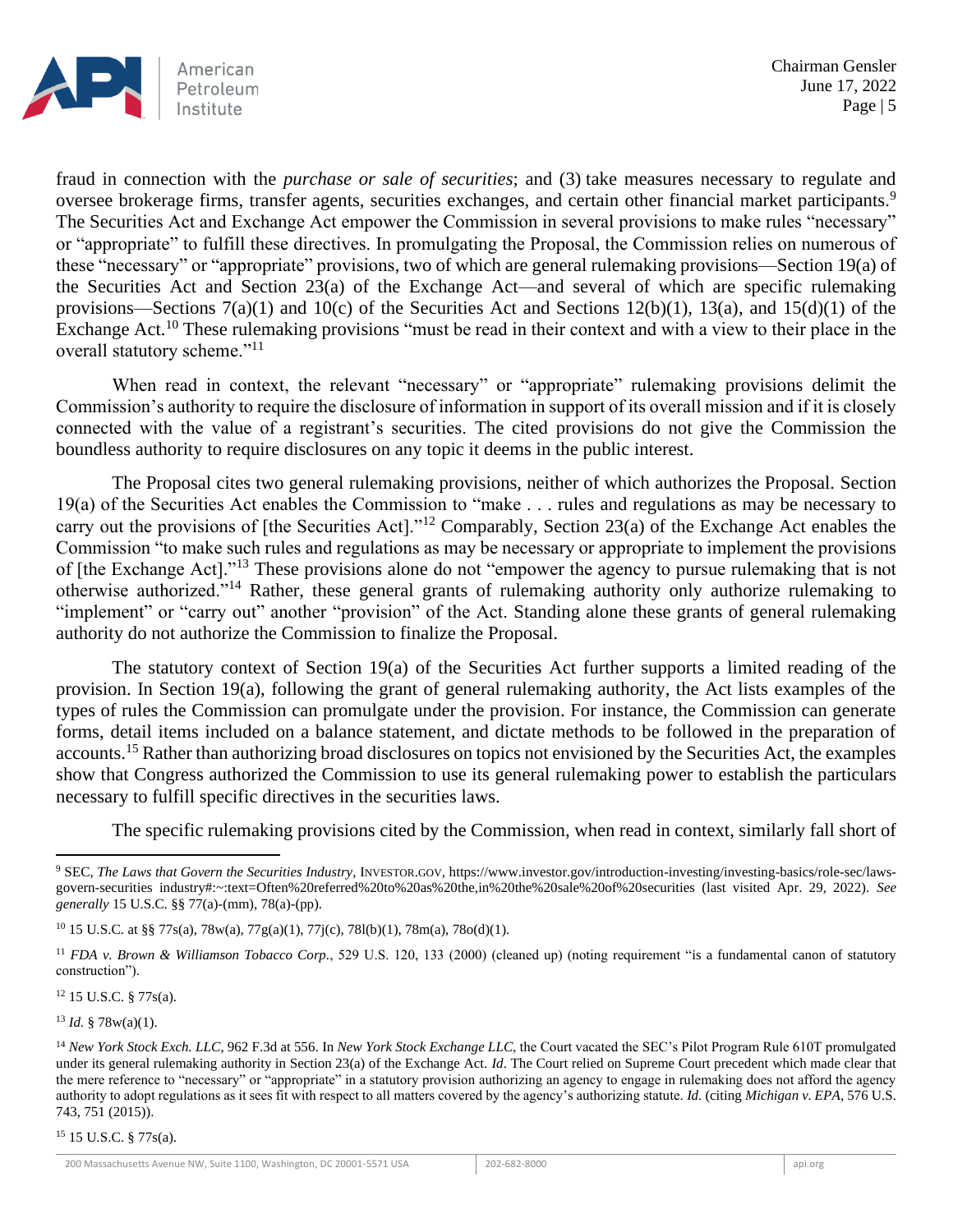

giving the Commission the authority to finalize the Proposal without significant modification.

First, the rulemaking provision in Section 7(a)(1) of the Securities Act, which provides that the SEC may adopt rules to require a registration statement to include information or documents as "necessary or appropriate in the public interest or for the protection of investors," takes on a more circumscribed meaning when read in context.<sup>16</sup> Section 7 requires that a registration statement for a security be accompanied by the documents specified in Schedule A.<sup>17</sup> Schedule A lists 32 documents that reveal information about the key actors involved with and the financial health of the registrant. Schedule A requires, for example, that a registrant include the names and addresses of the directors, the amount of securities of the issuer held by those directors (and other key persons), and the amount of the funded debt outstanding.<sup>18</sup> Schedule A items are "largely financial in nature,"<sup>19</sup> and are "indispensable to any accurate judgment upon the value of a security."<sup>20</sup>

Section 7(a)(1) details the SEC's role in clarifying a registration statement's requirements—the Commission may exclude and supplement the required Schedule A information.<sup>21</sup> When Section 7(a)(1)'s "necessary or appropriate" specific rulemaking provision is read in this context, it becomes clear that the Commission may require the disclosure of additional Schedule A-type documents. But because Schedule A documents are largely financial in nature, the Commission's rulemaking authority from Section 7(a)(1) cannot extend to requiring registrants to broadly disclose climate-related information.

Second, a similar contextual analysis applies to Section 10(c) of the Securities Act, which governs the information required in a registrant's prospectus. Section 10(c) provides that "[a]ny prospectus shall contain such other information as the Commission may by rules or regulations require as being necessary or appropriate in the public interest or for the protection of investors."<sup>22</sup> Like with the registration statement, Section  $10(a)(1)$  of the Securities Act requires that registrants include certain documents and information when filing a prospectus. However, less information is required: prospectus statements must "contain the information contained in the registration statement, but it need not include the documents referred to in paragraphs (28) to (32), inclusive, of schedule  $A$ [.]"<sup>23</sup> The prospectus thus must include most of the documents discussed above that reveal the key actors involved with and the financial health of the registrant, but some of the more cumbersome documents, such as copies of certain contracts, opinions of counsel, and copies of certain governance documents are excluded.<sup>24</sup> Just like with registration statements, Congress enabled the Commission to omit required information and require "other" Schedule-A type information in a prospectus. This provision does not give the Commission the statutory authority to finalize the vast new requirements contained in the Proposal when read in context.

Third, Section 12(b)(1) of the Exchange Act, which provides that an application for registering a security

<sup>19</sup> SEC, *Concept Release, Business and Financial Disclosure Required by Regulation S-K*, 81 Fed. Reg. 23,916, 23,921 (Apr. 22, 2016).

<sup>22</sup> *Id.* § 77j(c).

<sup>23</sup> *Id.* § 77j(a)(1).

<sup>24</sup> *Id.*

 $^{16}$  *Id.* § 77g(a)(1).

<sup>17</sup> *Id.*

<sup>18</sup> *Id.* §§ 77AA (4), (7) & (12).

<sup>20</sup> H.R. Rep. No. 73-85, 73rd Cong., 1st Sess., 1933.

 $21$  The SEC may promulgate a rule excluding some Schedule A information from a required disclosure if it concludes the information is not necessary for adequate disclosure to investors in particular classes of issuers. 15 U.S.C. § 77g(a)(1). Further, the SEC may adopt rules to require a registration statement to include other information or documents as "necessary or appropriate in the public interest or for the protection of investors." *Id.* § 77g(a)(1).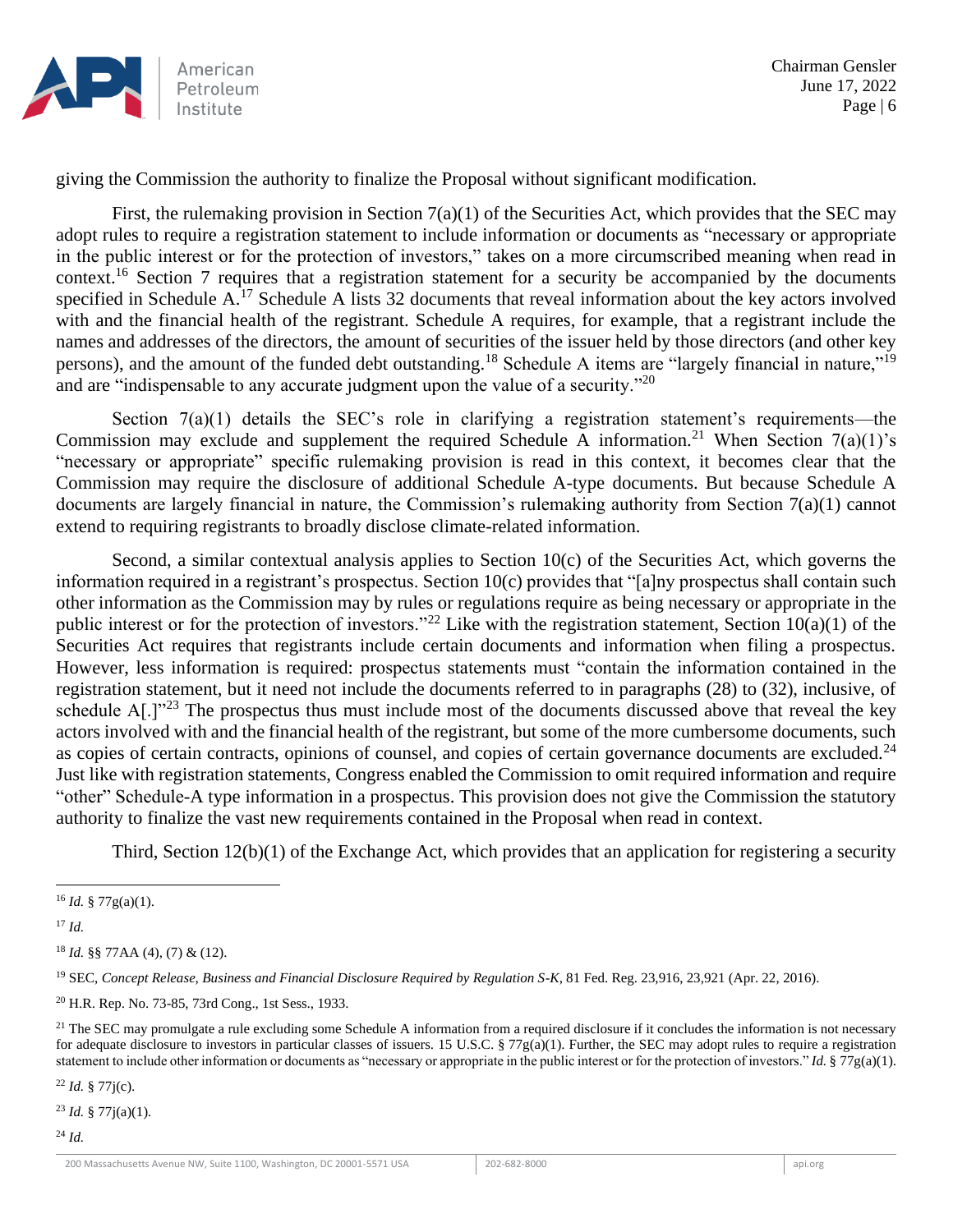

shall contain "information, in such detail as to the issuer [and affiliated entities and persons] as the Commission may by rules and regulations require, as necessary or appropriate in the public interest or for the protection of investors, *in respect to the following* [categories of information]," likewise fails to provide the Commission the needed authority to finalize the Proposal.<sup>25</sup> Section  $12(b)(1)$ 's rulemaking provision explicitly limits the Commission's power under that section to enact rules only with respect to 12 specific categories of information, which include: the nature of the business, the terms of outstanding securities, descriptions of directors, officers, and major shareholders, material contracts, balance sheets, profit and loss statements, and other financial statements.<sup>26</sup> These categories relate to specific types of information material to the issuer's business, and do not encompass the broad climate information envisioned by the Proposal.

Fourth, Section 13(a) of the Exchange Act's rulemaking provision likewise falls short of empowering the Commission to finalize the Proposal when read in context. Section 13(a) provides:

Every issuer of a [registered security] shall file with the Commission, in accordance with such rules and regulations as the Commission may prescribe as necessary or appropriate for the proper protection of investors and to insure fair dealing in the security—

(1) such information . . . the Commission shall require to keep reasonably current the information [supplied to register securities under Section 12 of the Exchange Act]

(2) such annual reports . . . certified if required . . . by independent public accountants, and such quarterly reports  $\dots$  as the Commission may prescribe.<sup>27</sup>

The SEC's power to require registrants to file annual and quarterly reports is limited when one reads Section 13(a)'s provisions together with Section 13(b)(1). Section 13(b)(1) specifies that the Commission's rulemaking power in 13(a) is limited to subjects directly related to "items or details to be shown in the balance sheet and earnings statements," and related items indicative of financial health, not the degree of granularity and information and policy judgment contemplated by the Proposal.<sup>28</sup>

This limited reading of Section 13(a) is confirmed by the 1934 House report for the Exchange Act, which emphasizes that annual and quarterly company reports would provide financial and accounting information "to give some assurance that reports will not hide the true condition of the company."<sup>29</sup> Under this limited reading,

<sup>29</sup> H.R. Rep. No. 73-1383, at 11–13, 24 (1934). The reading is also supported by the fact that Section 13(a)(2) envisions that an annual report would be certified by independent public accountants. It would be unusual for the climate disclosures required by the Proposal (or similar non-financial information) to benefit from review by public accountants who have no expertise in climate information.

<sup>25</sup> *Id.* § 78l(b)(1) (emphasis added).

<sup>26</sup> *Id.* § 78l(b)(1)(A)-(L).

<sup>27</sup> *Id.* § 78m(a)(1)-(2).

 $28$  In full, Section 13(b)(1) provides:

The Commission may prescribe*, in regard to reports made pursuant to this chapter*, the form or forms in which the required information shall be set forth, the items or details to be shown in the balance sheet and the earnings statement, and the methods to be followed in the preparation of reports, in the appraisal or valuation of assets and liabilities, in the determination of depreciation and depletion, in the differentiation of recurring and nonrecurring income, in the differentiation of investment and operating income, and in the preparation, where the Commission deems it necessary or desirable, of separate and/or consolidated balance sheets or income accounts of any person directly or indirectly controlling or controlled by the issuer, or any person under direct or indirect common control with the issuer[.]

*Id.* § 78m(b)(1) (emphasis added).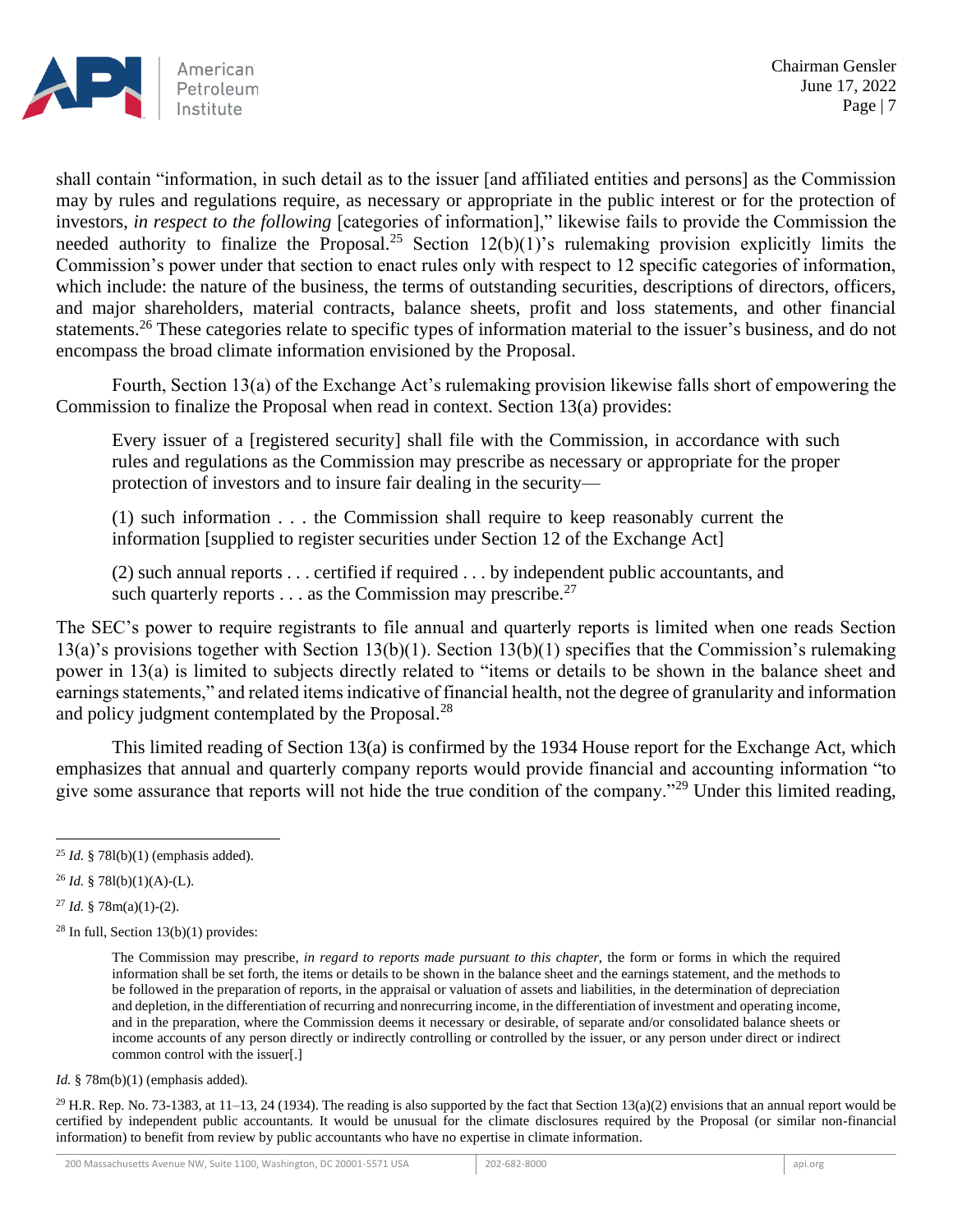

Section 13(a) also falls short of empowering the Commission to finalize the Proposal.<sup>30</sup>

Thus, when the text of the cited provisions of the Securities Act and the Exchange Act are read in context, as they must be, it reveals that Congress has not clearly authorized the Commission to promulgate regulations requiring that registrants disclose, for example, broad information regarding costs incurred addressing past weather events or incomparable assessments of future events and policies that are neither concrete nor sufficiently ascertainable unless those costs and assessments are material to the company and valuing its securities from a financial perspective.

And this reading makes sense. Congress has repeatedly expressed disapproval of the length and complexity of the disclosure burdens on registrants and has instructed the SEC to simplify, not exponentially increase, the disclosure burdens on public companies.<sup>31</sup> This limited reading of the two securities laws is also confirmed by the historical interpretation of the SEC's authority to require disclosures.

The House Report for the Exchange Act further notes that the Commission did not have "unconfined authority to elicit any information whatsoever."<sup>32</sup> Indeed, where Congress has decided more specific information should be disclosed than the general financial and operational information authorized by the two securities acts, it has expressly authorized the Commission to require additional disclosures. For instance, Congress has used statutory authorizations to require disclosures of very specific aspects of corporate responsibility, corporate governance, and selected aspects of executive compensation.<sup>33</sup> In sum, it is well established that if Congress wants the Commission to require additional reporting, then it says so with specificity.

The understanding of the limits of the SEC's authority under the Acts discussed above is also consistent with the Commission's prior explanations of its own authority. The Commission previously determined that "disclosure relating to environmental and other matters of social concern should not be required of all registrants unless appropriate to further a specific congressional mandate or unless, under the particular facts and circumstances, such matters are material."<sup>34</sup> In compliance with this understanding, the Commission has *never*  interpreted its authority as broadly as it does in promulgating the Proposal.

On the contrary, in response to questions about the importance of environmental and regulatory matters, the Commission repeatedly has taken the position that reporting is limited to matters that are material to the financial health of the issuer and to prevent misrepresentations regarding a corporation's response to regulatory

<sup>&</sup>lt;sup>30</sup> In its legal authority section, the Commission cites several other more minor sections of the Exchange Act which also do not give the Commission the authority to finalize the Proposal. Section 15 of the Exchange Act allows the Commission to require Section 13 disclosures from brokers and dealers, which as explained above, is insufficient to authorize the Proposal. 15 U.S.C. § 78o(d)(1). Section 3(b) of the Exchange Act gives the Commission the authority to "define technical, trade, accounting, and other terms used in the title, consistently with the provisions and purposes of this title." *Id.* at 78c(b). Section 36 of the Exchange Act gives the Commission the authority to exempt persons or entities from provisions in the Act or other rules and regulations. *Id.* § 78mm.

<sup>31</sup> Fixing America's Surface Transportation Act, Pub. L. No. 114-94, §§ 72002 & 72003, 15 U.S.C. §§ 77g *note* & 77s *note*, 129 Stat. 1784, 1784-85 (2015) (directing the Commission to revise Regulation S-K to reduce the disclosure burden on emerging growth companies and small issuers and to conduct a study to determine "how best to modernize and simplify" the requirements in Regulation S-K "in a manner that reduces the costs and burdens on issuers while still providing all material information"); Jumpstart Our Business Startups Act of 2012 (JOBS Act), Pub. L. No. 112-106, § 108, 26 Stat. 306, 313 (2012) (requiring the Commission to review Regulation S-K to determine how it could be modernized and simplified and to reduce the costs and burdens of compliance for emerging growth companies).

<sup>32</sup> H.R. Rep. No. 73-1383, at 23 (1934) (addressing the list of disclosure topics for registration of securities for trading).

<sup>33</sup> *See* 81 Fed. Reg. at 23,922.

<sup>34</sup> *See* SEC, *Concept Release, Business and Financial Disclosure Required by Regulation S-K*, 81 Fed. Reg. 23,921, 23,970 (Apr. 22, 2016).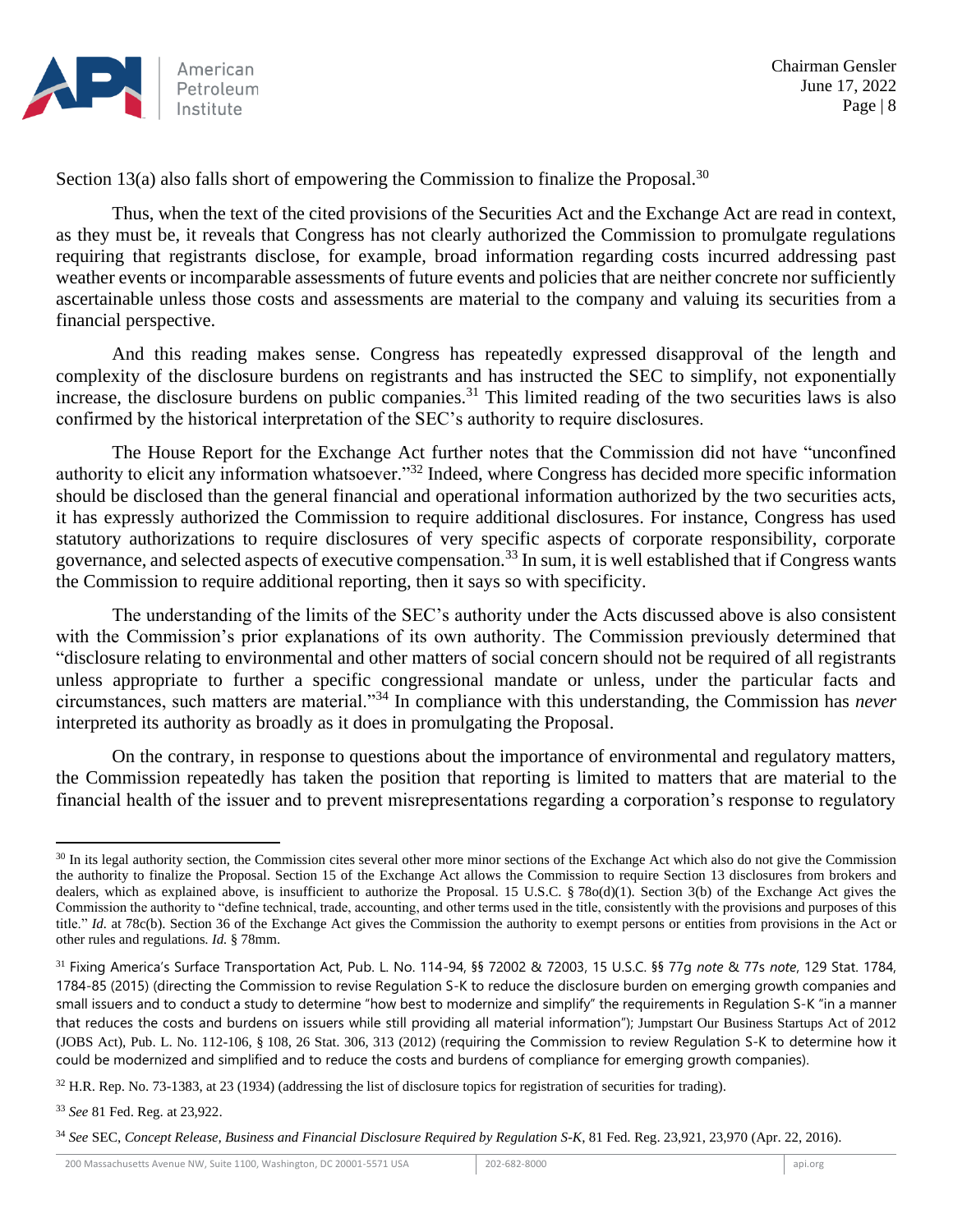

matters.<sup>35</sup> For example, in 1976 the SEC declined to adopt broad environmental disclosure rules advocated by environmental groups, explaining that its discretion to adopt disclosure requirements, although broad, was limited to contexts related to the objectives of the federal securities laws, which were designed to require disclosure of financial information in the narrow sense.<sup>36</sup>

Rather than requiring broad, across-the-board disclosures, the SEC has previously required environmental public disclosures only when the information materially affects the financial health of a company. For forty years—since 1982—the Commission has required registrants to disclose environmental proceedings, like major regulatory activities or enforcement actions, only where they may result in significant, *i.e.*, material, sanctions.<sup>37</sup> These disclosures focus on material impacts to a company's operations, such as material capital expenditures that would be required by a regulatory change, enforcement actions, and material liabilities.

Similarly, in 2010, the Commission explained in an Interpretive Release that *some* registrants may face material financial risks related to climate legislation, regulatory requirements, business and market impacts, and the physical effects of climate change on a registrant's operations. Consistent with the Securities Act and the Exchange Act, the Commission explained that these limited risks may require disclosure under existing disclosure requirements on a case-by case basis.<sup>38</sup>

When the text, context, and history of the Securities Act and Exchange Act provisions the Commission relies on are closely examined, the cited provisions are best understood to authorize the SEC to require disclosures related to the financial health of a registrant and to give investors a true picture of the securities on the market. The SEC's unprecedented expansion of disclosure requirements in the Proposal exceeds the Commission's statutory authority under the Securities Act and the Exchange Act.

### **B. The Proposal Usurps Congressional Authority on a Question of Vast Economic and Political Significance Without Clear Statutory Authorization.**

The Proposal presents separation of powers concerns. It is well established that the courts interpret statutes to preserve the role of Congress in dictating the major aspects of federal regulation of private activity to "protect the separation of powers and ensure that any new laws governing the lives of Americans are subject to the robust democratic processes the Constitution demands."<sup>39</sup>

If Congress meant for the SEC to broadly regulate registrants' climate change policy, then it would have clearly authorized the Commission to do so.<sup>40</sup> The Supreme Court "expect[s] Congress to speak clearly if it wishes to assign to an executive agency decisions of vast economic and political significance."<sup>41</sup> Where Congress has previously sought to empower the Commission to require registrants to publicly disclose information on matters

<sup>41</sup> *Id.* (quotations omitted).

<sup>35</sup> *Id.*

<sup>36</sup> *Environmental and Social Disclosure, Notice of Commission Conclusions and Rulemaking Proposal*, 40 Fed. Reg. 51,656, 51,656 (1975) ("The Commission has concluded that . . . it is generally not authorized to consider the promotion of social goals unrelated to the objectives of the federal securities laws."); *see also Nat. Res. Def. Council, Inc. v. SEC*, 606 F.2d 1031, 1039 (D.C. Cir. 1979) (Federal securities laws "were designed generally to require disclosure of financial information in the narrow sense only.").

<sup>37</sup> Release No. 33-6383, 47 Fed. Reg. 11,380 (Mar. 3, 1982).

<sup>38</sup> *Commission Guidance Regarding Disclosure Related to Climate Change*, Release No. 33-9106, 75 Fed. Reg. 6,290 (Feb. 8, 2010).

<sup>39</sup> *NFIB v. OSHA*, 142 S. Ct. 661, 668–69 (2022) (Gorsuch, J., concurring).

<sup>40</sup> *Id.* at 665.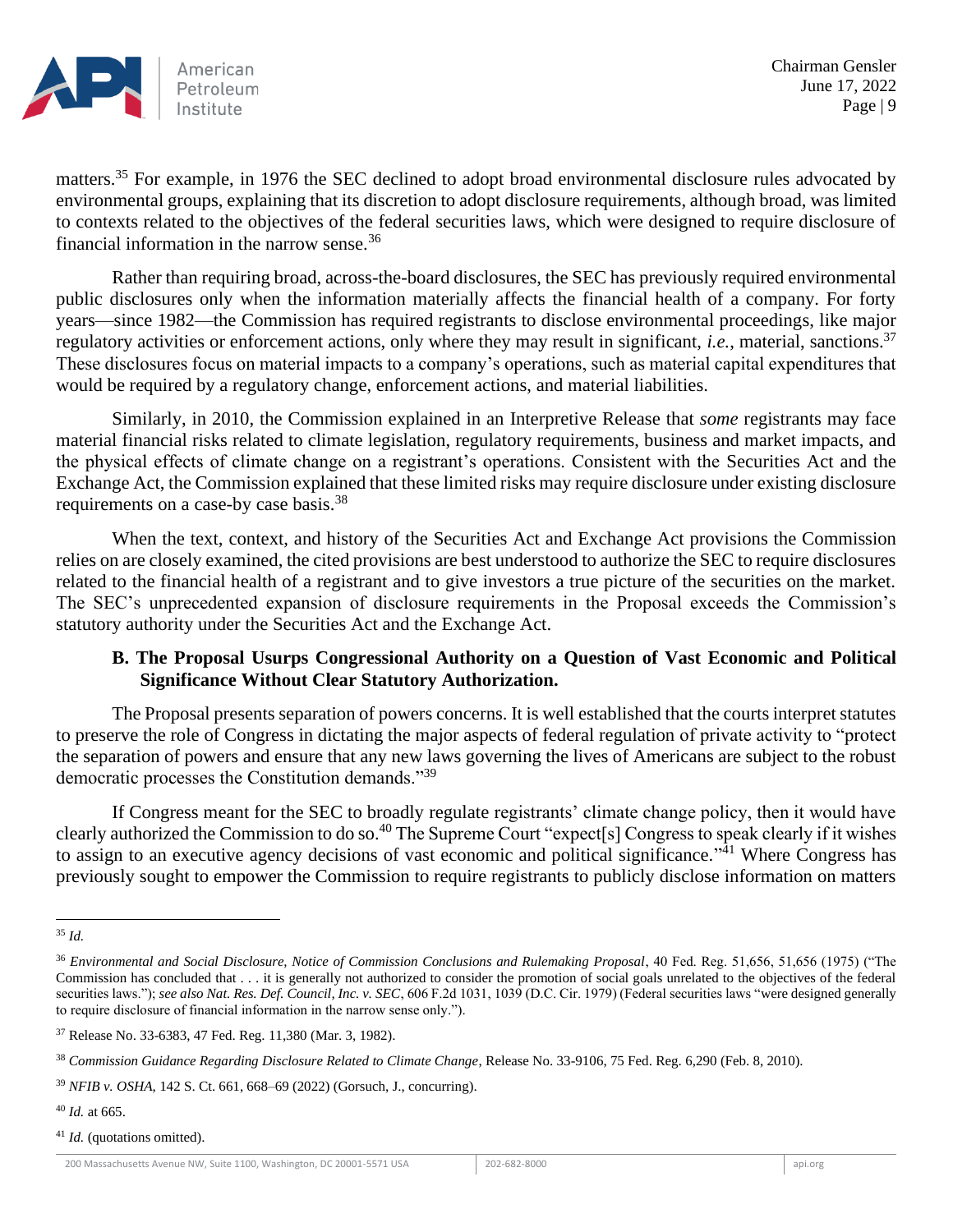

of public concern, it has done so expressly. For instance, in the Dodd-Frank Act, Congress specifically mandated that the Commission adopt rules requiring registrants to disclose information about the presence of "conflict minerals" in their products, of payments made to certain governmental entities by resource-extractive industries, and about health and safety violations at mining-related facilities.<sup>42</sup> Despite frequently amending the securities laws over the years—including major revisions in the 1970s, 1990s, 2000s, and 2010s<sup>43</sup>—Congress has included *nothing* in the statutory text to provide the Commission with clear authority to promulgate this Proposal. The Commission can point to no statutory text that clearly enables it to require registrants to gather and report the sweeping and extensive information mandated by the Proposal. It would be inappropriate for the Commission to take these steps because Congress has not clearly vested it with a mandate to impose the Proposal's climaterelated disclosure obligations, especially insofar as they concern information that is not material as materiality has long been understood for purposes of the federal securities laws. Courts "must be guided to a degree by common sense as to the manner in which Congress is likely to delegate a policy decision of such economic and political magnitude to an administrative agency."<sup>44</sup>

On the flip side, if the Securities Act and the Exchange Act are as broad as the Commission interprets them to be and give the SEC limitless authority to require public disclosures on *any* topic it deems in the "public interest" or as "protecting investors," then the Proposal would violate the non-delegation doctrine, which ensures democratic accountability by preventing Congress from intentionally delegating its legislative powers to unelected officials.<sup>45</sup> To avoid these constitutional infirmities, courts will read the relevant statutory text in a more limited fashion.<sup>46</sup> The Commission should do the same.

### **C. The Proposal Raises Serious First Amendment Concerns.**

Certain aspects of the Proposal raise First Amendment concerns because they would compel issuers to discuss, in mandated filings made with the SEC, information that is not purely factual and that may be subject to controversy. The Supreme Court applies strict scrutiny to content-based regulations compelling such speech.<sup>47</sup>

As an initial matter, public policies to address climate change and its impact on capital markets is a topic that remains a major issue of debate and discussion in the political branches. Although there can be no doubt that the climate is changing and industrial activity contributes to it, our Congress and countries around the world

<sup>42</sup> Dodd–Frank Wall Street Reform and Consumer Protection Act (Dodd-Frank), Pub. L. No. 111-203, §§ 1502-04, 124 Stat. 1,376, 2,213-2,222 (2010).

<sup>43</sup> *See, e.g.*, Securities Investor Protection Act of 1970, 84 Stat. 1636 (1970) (codified as amended at 15 U.S.C. §§ 78aaa et seq.); Private Securities Litigation Reform Act of 1995, Pub. L. No. 104-67, 109 Stat. 737 (1995) (codified as amended at 15 U.S.C. §§ 77-78); Securities Litigation Uniform Standards Act of 1998, Pub. L. No. 105-353, 112 Stat. 3227 (1998) (amending various sections of Title 15); Sarbanes-Oxley Act of 2002, Pub. L. No. 107-204, 116 Stat. 745 (2002) (amending 15 U.S.C. §§ 7201-7266 and in various sections of Titles 18 and 28); Dodd–Frank Wall Street Reform and Consumer Protection Act (Dodd-Frank), Pub. L. No. 111-203, 124 Stat. 1376 (2010); JOBS Act, Pub. L. No. 112-106, 126 Stat. 306 (2012) (amending 15 U.S.C. in various sections).

<sup>44</sup> *FDA v. Brown & Williamson Tobacco Corp.*, 529 U.S. 120, 133 (2000) (cleaned up).

<sup>45</sup> *NFIB*, 142 S. Ct. at 669 (Gorsuch, J., concurring); *see also Jarkesy v. SEC*, 34 F.4th 446, 459 (5th Cir. 2022) (holding that Congress unconstitutionally delegated legislative power to the SEC when it gave the Commission unfettered authority to choose whether to bring enforcement actions in Article III courts or within the agency).

<sup>46</sup> *Edward J. DeBartolo Corp. v. Fla. Gulf Coast Bldg. & Constr. Trades Council*, 485 U.S. 568, 575 (1988) ("[W]here an otherwise acceptable construction of a statute would raise serious constitutional problems, the Court will construe the statute to avoid such problems unless such construction is plainly contrary to the intent of Congress.").

<sup>47</sup> *See Nat'l Inst. of Family and Life Advocates v. Becerra*, 138 S. Ct. 2361, 2372-74 (2018); *Barr v. Am. Ass'n of Political Consultants, Inc.*, 140 S. Ct. 2335, 2346, 2347 (2020); *Reed v. Town of Gilbert*, 576 U.S. 155, 163 (2015). Although the Supreme Court has subjected some mandatory disclosure laws to lesser scrutiny, it has only done so where disclosures are of "purely factual and uncontroversial information." *Zauderer v. Office of Disciplinary Counsel*, 471 U.S. 626, 651 (1985).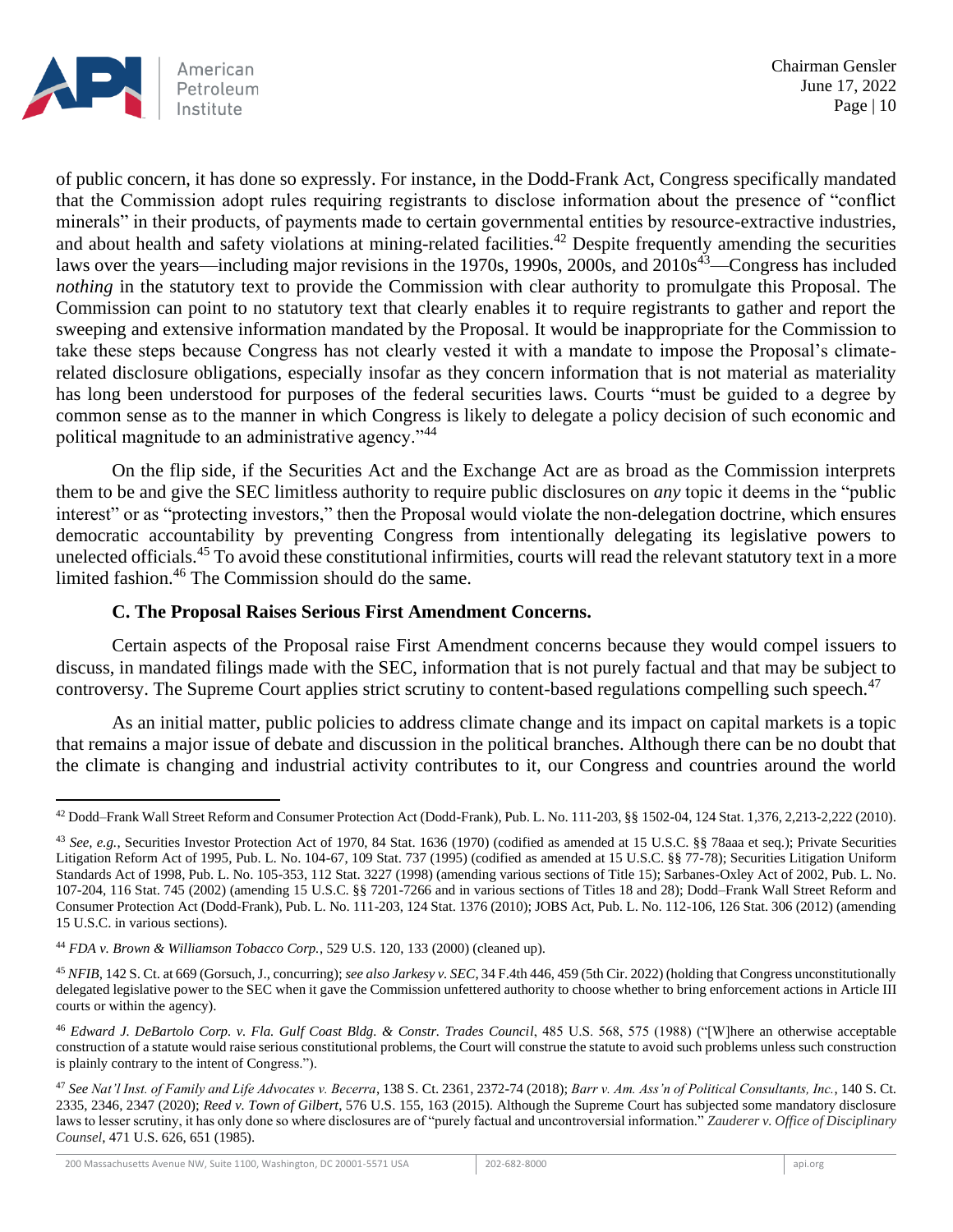

continue to debate the panoply of appropriate policy steps to address climate change. Where Congress has reached political consensus, it has enacted meaningful legislation to, for example, reduce emissions of major GHGs, <sup>48</sup> promote the development and deployment of emissions reducing and eliminating technology, and enhance the construction of infrastructure needed for a less carbon intensive society.<sup>49</sup>

To be sure, much more needs to be done, and API strongly supports economically sound efforts to enable and enhance sustainable energy delivery and emissions reduction. But Congress' continued deliberation on the best way to do so only highlights the political, economic, and technical complexity of the issues at hand.

As it stands, the Proposal's compelled disclosure of information in SEC mandated disclosures that may not be viewed as material to a company's financial condition or operating results and that are not purely ascertainable is problematic under the First Amendment. For example, many of the proposed additions to Regulation S-X, such as identifying what portion of maintenance or construction costs are directly related to weather and assessment of near-term climate and transition risks to specific facilities or assets, involve judgments and assessments that are not purely factual. Issuers should not be compelled to provide such information in the context of audited financial statements or other mandated disclosures and receive all the attendant responsibility and liability.

Indeed, much of the information that would be compelled under proposed Item 1503 of Regulation S-K involves complicated judgment calls regarding short-, mid-, and long-term risks and opportunities.<sup>50</sup> Discussion of future risks and opportunities, even when well-informed by scientific assessments and business judgment, are by their nature projections that cannot be verified. A company's assessment of these topics can be helpful to stakeholders, which is why many companies already discuss them in their sustainability reports and even in filings with the SEC. But the far-reaching and highly prescriptive disclosure mandates that the SEC proposes to impose on registrants has no precedent under the federal securities laws and will place an unreasonable and misleading air of certainty on the assessments reflected in company disclosures, particularly those under Regulation S-X and GHG emission disclosures because of their quantitative nature.

Similarly, the required discussions of board-level expertise and involvement in climate risk assessment would compel registrants to engage in a subjective discussion of why such expertise is or is not appropriate at the board level given the nature of the registrant's business or its assessment of risks from climate change.<sup>51</sup> Many companies employ highly skilled professionals with expertise in sustainability, efficiency, emerging technologies, and business strategies to oversee the deployment of GHG emissions reduction and transition activities. Those companies may have differing degrees of board oversight based on the nature of their operations and differing views regarding the types of expertise that are most effective on their board. Although the Proposal may not dictate board member qualifications, registrants would be forced to speak on potentially controversial topics, such as the degree of board-level expertise that is appropriate for effective board management under the proposed Regulation S-K rules.

<sup>48</sup> *See* The American Innovation and Manufacturing Act of 2020, 42 U.S.C. §§ 7675 et seq.

<sup>49</sup> The White House, Fact Sheet: The Bipartisan Infrastructure Deal (Nov. 6, 2021), *available at* https://www.whitehouse.gov/briefing-room/statementsreleases/2021/11/06/fact-sheet-the-bipartisan-infrastructure-deal/.

<sup>50</sup> 87 Fed. Reg. at 21,468.

<sup>51</sup> *Id.*

<sup>200</sup> Massachusetts Avenue NW, Suite 1100, Washington, DC 20001-5571 USA 202-682-8000 202-682-8000 api.org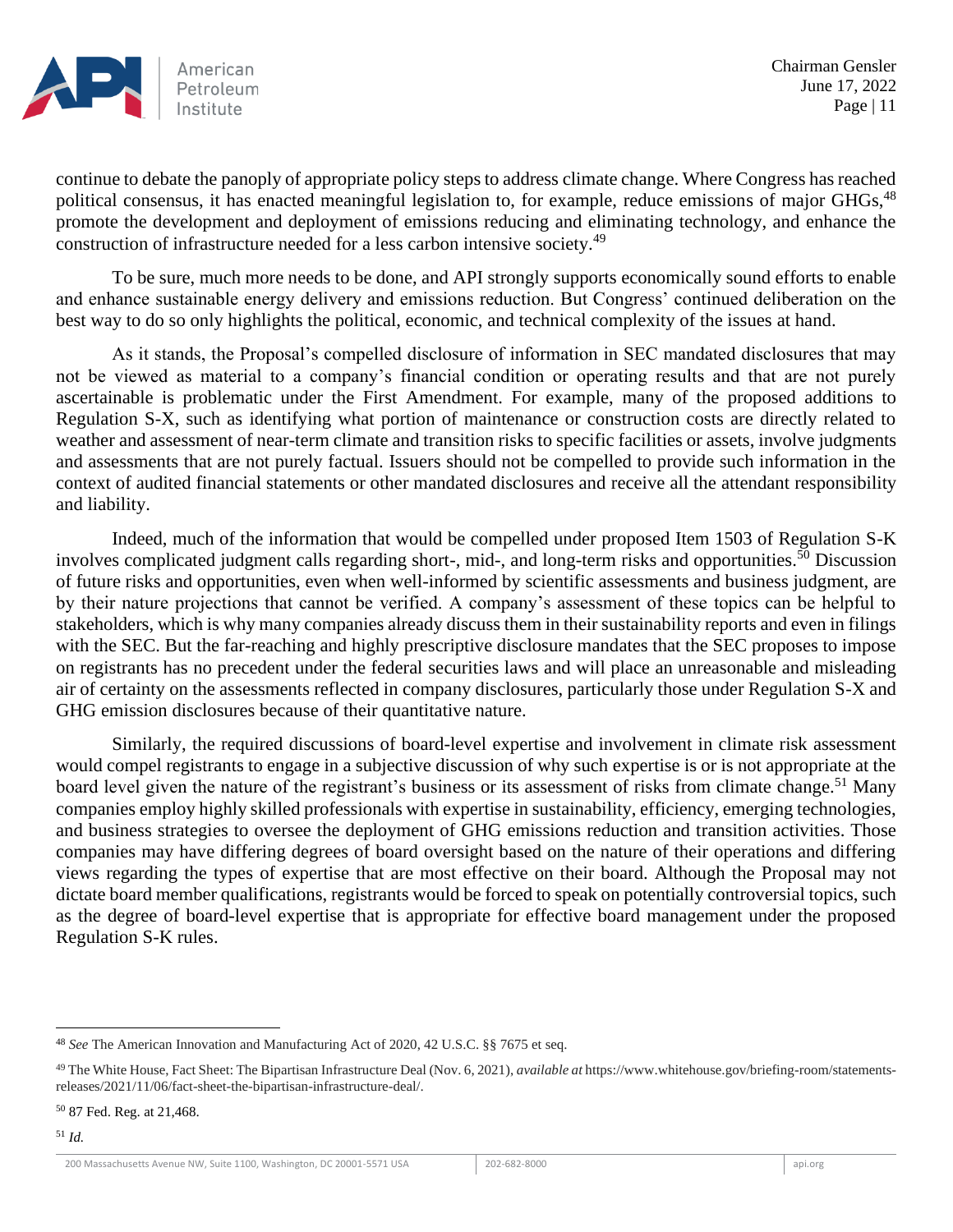

Because the required disclosures are not of "purely factual" and "uncontroversial" information, at least heightened scrutiny will apply to any judicial review of the Proposal, if it were to become a final rule.<sup>52</sup> Accordingly, the Commission would be required to demonstrate that the Proposal serves a compelling interest and that the Proposal is narrowly tailored to achieve that interest.<sup>53</sup> But the Proposal is not narrowly tailored to inform investors of the financial health of a registrant—which is the Commission's claimed interest in promulgating the Proposal.<sup>54</sup> There are less restrictive means available to inform investors of the financial health of the securities on the market. For instance, the SEC could achieve its interest by adhering to the traditional requirement that registrants disclose only material financial and operational results and impacts, which for numerous registrants will include certain climate-related information. This alternative achieves a much closer fit between the Commission's stated purpose and the means it uses to achieve it.<sup>55</sup> Not only does this alternative better comport with the Commission's statutory authority under the Securities Act and the Exchange Act, but it is better suited to satisfy First Amendment demands.

### **II. Finalizing the Proposal as Drafted Would Be Arbitrary and Capricious.**

We respect and support the mission of the SEC to protect investors; maintain fair, orderly, and efficient markets; and facilitate capital formation. Although the Proposal may be well intentioned in seeking to meet these objectives, in particular addressing certain investor concerns, there are numerous ways in which it would be arbitrary and capricious for the Commission to finalize it in its current form. We identify three illustrative problems: (1) the absence of a coherent approach to materiality, a bedrock concept of federal securities law; (2) the failure of the Commission to meet its own goal in producing comparable, consistent, and reliable disclosures across registrants; and (3) the one-size-fits-all nature of the board-related provisions, which do not have a reasoned explanation to support the Commission's approach.

#### **A. The Proposal's Approach to Materiality Is Inconsistent with Established Standards.**

The materiality standard has rightly been described as the "cornerstone" of the securities disclosure system.<sup>56</sup> Thus, companies routinely apply it when making financial disclosures. Information is material if there is a substantial likelihood that a reasonable investor would consider it important or significant when deciding whether to buy or sell a security or how to vote as a shareholder.<sup>57</sup> In explaining the concept of materiality, the Supreme Court has been mindful "not to set too low a standard" (*i.e*., an overly expansive standard) to avoid "bring[ing] an overabundance of information . . . and lead[ing] management simply to bury the shareholders in an avalanche of trivial information."<sup>58</sup> This information overload, the Court recognized, is "hardly conducive to

```
57 Id.
```
<sup>52</sup> *Nat'l Inst. of Family and Life Advocates*, 138 S. Ct. at 2372-74.

<sup>53</sup> *Reed*, 576 U.S. 155 at 171.

<sup>54</sup> 87 Fed. Reg. at 21,335 ("We are proposing [the required disclosures] because the information can have an impact on public companies' financial performance or position and may be material to investors in making investment or voting decisions.").

<sup>&</sup>lt;sup>55</sup> Even if the courts were to apply intermediate scrutiny to review the Proposal, the disclosure requirements would fail because the Commission has not explained why less restrictive alternatives are inadequate. *Nat'l Ass'n of Mfrs v. SEC*, 748 F.3d 359, 371-73 (D.C. Cir. 2014) (invalidating SEC's conflict minerals required disclosure rule under the intermediate scrutiny standard but not deciding whether strict scrutiny or intermediate scrutiny should apply).

<sup>56</sup> *TSC Industries, Inc. v. Northway,* 426 U.S. 438, 448-49 (1976) (explaining, for information to be material, "there must be a substantial likelihood that the disclosure of the omitted fact would have been viewed by the reasonable investor as having significantly altered the 'total mix' of information available").

*<sup>58</sup> Basic Inc. v. Levinson*, 485 U.S. 224, 231 (1988) (internal quotation marks and citation omitted).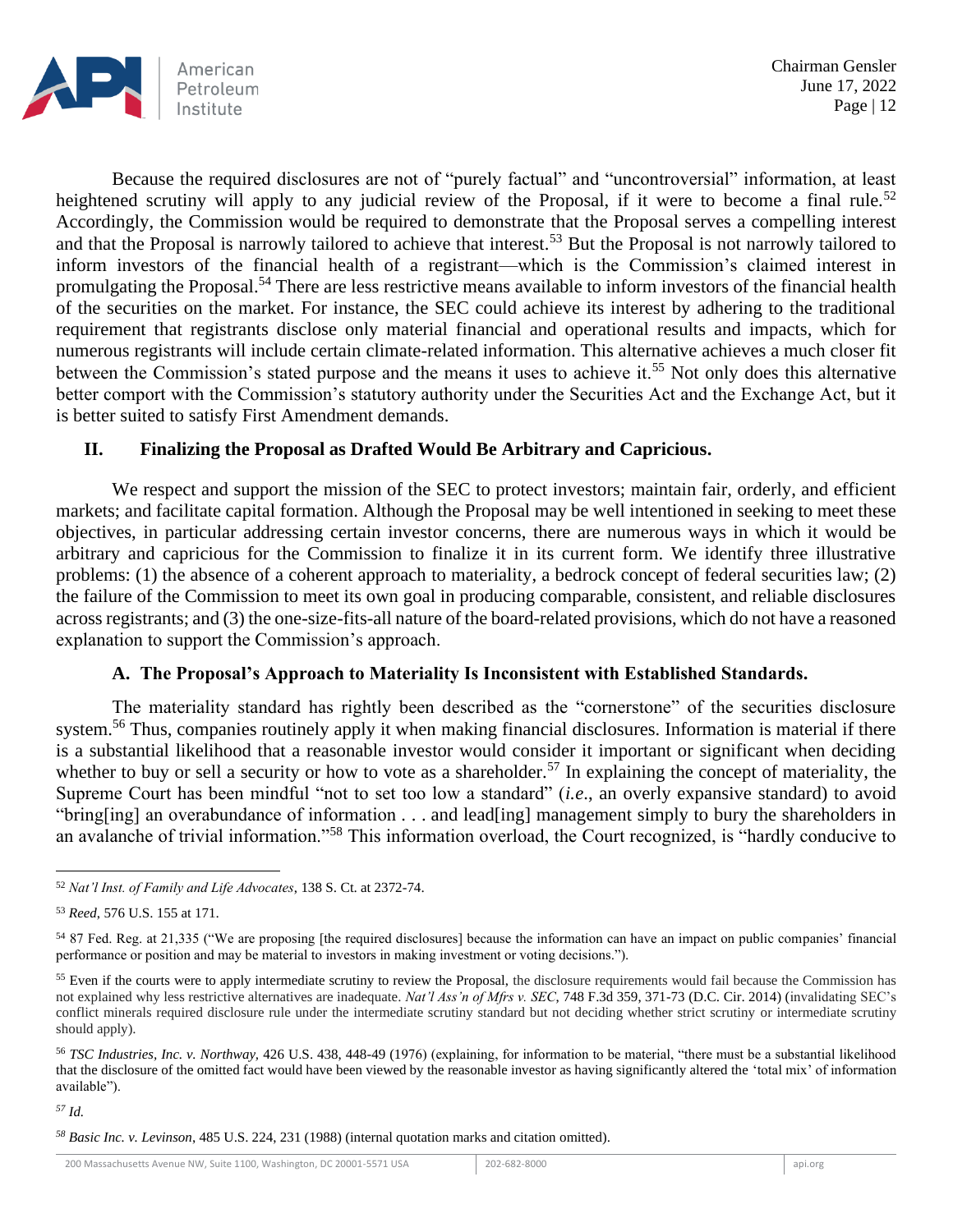

informed decision making" by investors.<sup>59</sup>

In recognition of the securities laws' focus on information that is material to the reasonable investor, the Commission has long required that issuers "focus specifically on material events and uncertainties known to management," including only "description and amounts of matters that have a material impact on reported operations, as well as matters that are reasonably likely based on management's assessment to have a material impact on future operations."<sup>60</sup> Further, management discussion is best focused on "financial statements and other statistical data that the registrant believes will enhance a reader's understanding of the registrant's financial condition, cash flows, and other changes in financial condition and results of operations."<sup>61</sup>

Unfortunately, the Proposal disregards the intentional limits on the type of information filed under Regulations S-X and S-K and would require filings that overwhelm investors with information that is counterproductive in detail, potentially unreliable, not material, and likely confusing to an investors' overall understanding of the registrant's business.

## **1. The Proposed Changes to Regulation S-X Lack Appropriate Materiality Thresholds.**

The proposed changes to Regulation S-X would require issuers to disclose, for each line item, the financial impacts of weather events and other natural conditions, as well as costs related to efforts to reduce emissions and mitigate climate-related risks. Additionally, the Proposal requires disclosure of the impacts of GHG emissions reduction efforts on an "aggregated line-by-line basis for all negative impacts and, separately, at a minimum on an aggregated line-by-line basis for all positive impacts."<sup>62</sup> Further, the Proposal's description of the types of "climate-related risk" for which registrants must report financial data would require vast and granular reporting of all "actual or potential" impacts of "climate-related conditions and events" on financial statements (on a lineby-line basis), business operations and value chain, down to the zip code.<sup>63</sup>

Without any meaningful requirement that the disclosed costs and risks are material and focused on data that the *registrant* believes will enhance the readers' understanding of its financial condition, these requirements will create an avalanche of granular information that will not be helpful to reasonable investors. The only limitation on this information contemplated by the Proposal is that disclosure would not be required if the sum of the absolute values of the positive and negative impacts is less than one percent of a particular line item.<sup>64</sup> This, however, is not much of a limit. For example, if there are five climate-related events that might have 0.2 percent impact on a line item, individual impacts are miniscule but under the Proposal those separate and unrelated events would need to be aggregated to 1 percent, requiring disclosure. This new approach to materiality is further strained as 1 percent would rarely be considered a "material impact" under current Regulation S-X,<sup>65</sup> and the proposed values are "absolute," meaning that disclosure would be required even without any net effect. The sheer number of line items that would be presented under these requirements is unprecedented.

<sup>61</sup> *Id.*

<sup>63</sup> *Id.* at 21,465.

<sup>64</sup> *Id.* at 21,464.

<sup>65</sup> 17 C.F.R. § 229.303(a).

*<sup>59</sup> Id.* (internal quotation marks and citation omitted).

<sup>60</sup> 17 C.F.R. § 229.303(a).

<sup>62</sup> 87 Fed. Reg. at 21,464.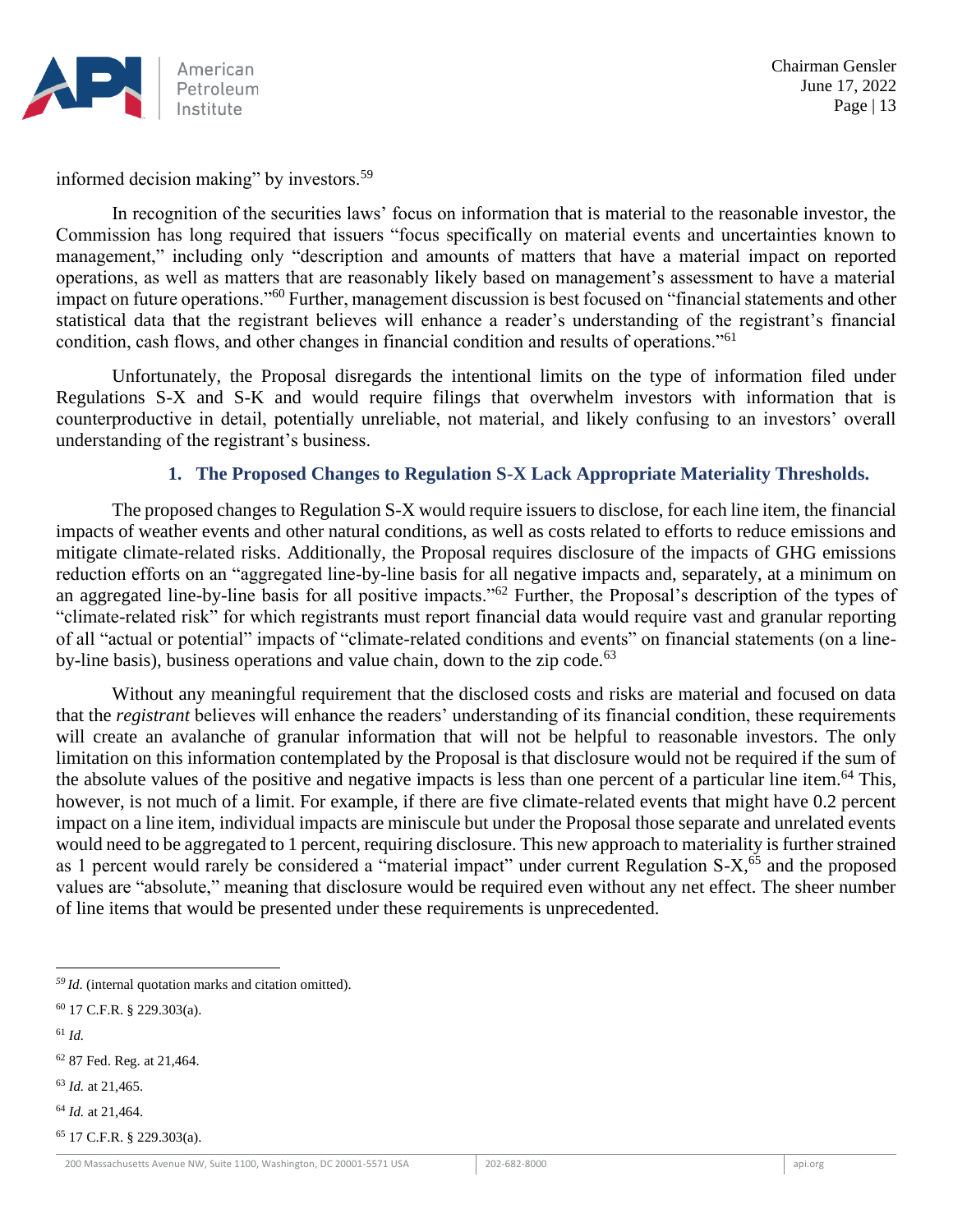

We note that current guidance from the Task Force on Climate-Related Financial Disclosures ("TCFD") does recognize the value of a more integrated coupling of quantitative data with qualitative information and recommends discussion of the related costs and impacts, but only at a much higher level than the Proposal seeks to require. Examples include "suggesting an organization might report that revenue of a particular service is expected to be negatively impacted under the tested scenario."<sup>66</sup> In another instance, it considers how quantitative information could help provide more specificity, such as when an organization might disclose the percentage increase of operating costs due to a climate-related event or the capital allocated toward a particular adaptation project.<sup>67</sup> However, the TCFD prompts do not contemplate the information at the level of granularity encompassed by the Proposal.

# **2. The Proposed Changes to Regulation S-K Similarly Lack Appropriate Materiality Thresholds.**

The Proposed requirement to include GHG emissions data in reports *filed* in accordance with Regulation S-K disclosure requirements is similarly problematic because the Proposal would deem the data material without appropriate regard for its actual significance to a registrant's financial health and operations. For example, the Proposal assumes that Scope 1 and Scope 2 GHG emissions are deemed material for *all* companies, but this information will only be material in some circumstances and for some companies as materiality has traditionally been understood for purposes of federal securities regulation. Although Scope 1 and Scope 2 GHG emissions could be significant for some oil and natural gas companies, that may not be true for many of the sector's vendors and suppliers. For many companies that already provide Scope 1 and Scope 2 GHG emissions data through a combination of regulatory reporting requirements (e.g., the EPA's Greenhouse Gas Reporting Program requiring Scope 1 data), sustainability reports, and other means, requiring the *filing* of Scope 1 and Scope 2 GHG emissions in SEC reports is not necessary for all registrants.<sup>68</sup> Investors will already have access to the emissions data even without an SEC disclosure mandate.

### **3. The Proposed Scope 3 Reporting Requirements Are Insufficiently Bound to Materiality.**

The Proposal also imposes a new approach for assessing whether Scope 3 GHG emissions are material. Scope 3 GHG emissions include indirect GHG emissions in the upstream and downstream activities of a registrant's value chain and of various dimensions of a registrant's supply chain or its employees' business-related activities.<sup>69</sup> This would include GHG emissions generated by a third party who manufactures a product that the registrant purchases, or even the transportation of those products. GHG emissions from other companies' operations are not within the control of the issuer and significant methodological gaps and uncertainties exist surrounding their calculation (some of those are discussed in Section III., below).

The Proposal appears to suggest that the determination of whether Scope 3 emissions are material is based upon the relation of Scope 3 emissions to a registrant's overall GHG footprint. In doing so, the Proposal implies that Scope 3 is likely material for all oil and natural gas companies, which takes away from individual issuers that are much better positioned to make such a decision the opportunity to decide if Scope 3 information is material.<sup>70</sup>

<sup>68</sup> *Id.*

<sup>70</sup> *Id*. at 21,334, 21,378-79.

<sup>66</sup> TCFD, *2021 Status Report* (Oct. 2021), https://www.fsb.org/wp-content/uploads/P141021-1.pdf.

<sup>67</sup> *Id*.

<sup>69</sup> 87 Fed. Reg. at 21,466.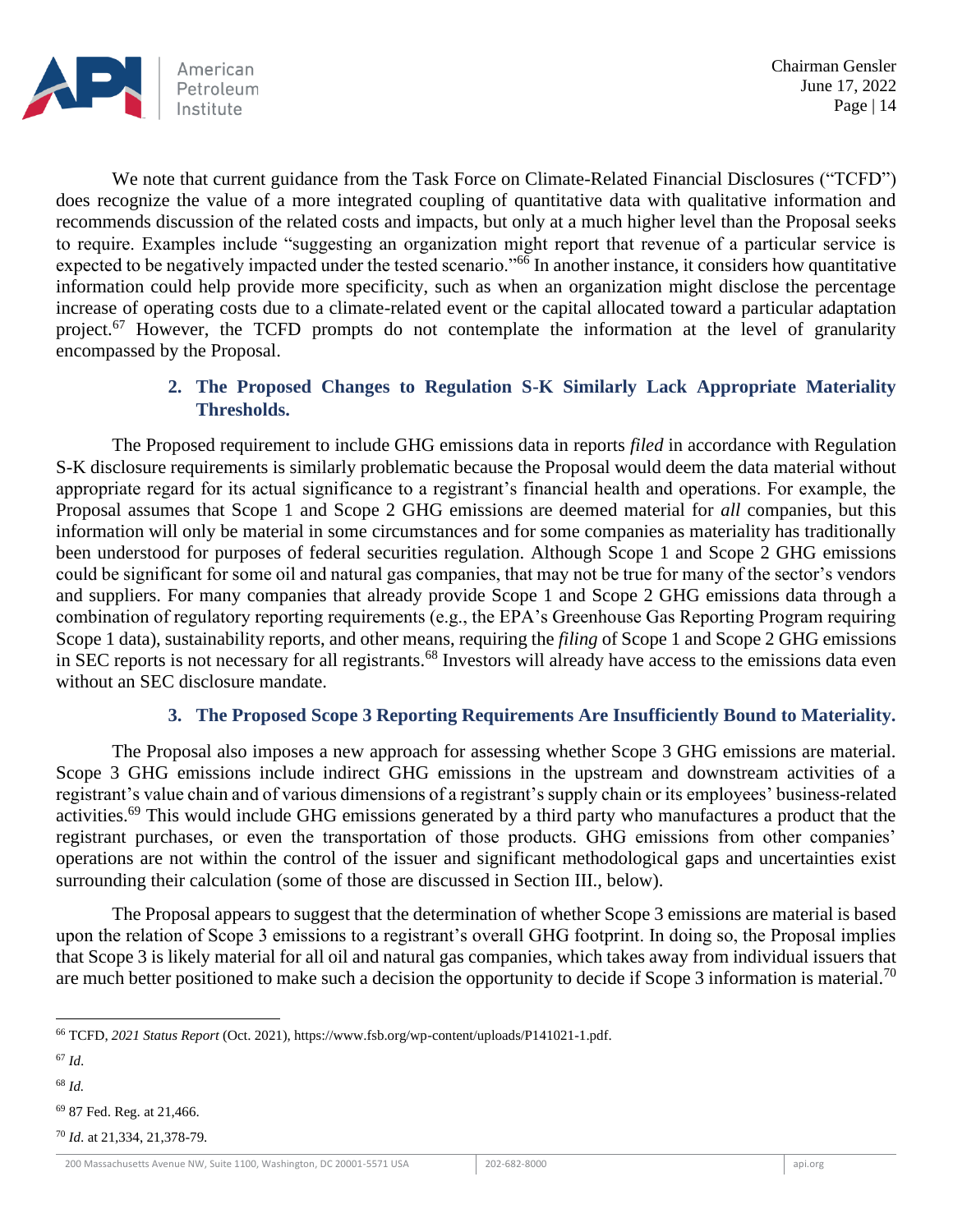

The Proposal also speculates that Scope 3 emissions are likely material to investment decisions because Scope 3 emissions could highlight climate-related transition risks, such as mandatory GHG emissions reductions requirements set by governments, carbon pricing policies, or changes in consumer sentiment.<sup>71</sup> Although those situations may represent risk, their impact on a firm's financial standing remains unknown unless or until such policies are implemented and what such policies may require becomes known. Once those policies become real and applicable, the impacts of Scope 3 emissions on the financial health of a registrant can be better understood. In the absence of established policies that would require reduction or assign a cost to Scope 3 emissions, reporting Scope 3 emissions would not be helpful to investors. That is, without more established context, most Scope 3 reporting proposed under Regulation S-K would be extraneous.

Furthermore, Scope 3 emissions reporting by an individual company may be unreliable as an indicator of a company's impact on climate change. Because of the nature of Scope 3 emissions, merely reporting such emissions does not indicate whether global GHG emissions are being reduced or increased. For example, the significantly increased consumption of natural gas produced in the United States has displaced more carbonintensive fuels, such as coal. This has resulted in the increased Scope 3 emissions of many individual natural gas companies. Importantly, however, it also has resulted in a significant net *reduction* in GHG emissions, particularly in the electric power sector.<sup>72</sup> As such, Scope 3 emissions may not be indicative of a company's strategy to manage potential climate risks and opportunities nor of a company's commercial strategy or viability. This demonstrates that Scope 3 is ripe for misinterpretation and misuse as it is more nuanced and complex compared to Scope 1 and Scope 2.<sup>73</sup>

That is not to say Scope 3 emissions can never be material to a company's operations under current policies. For example, some companies make material commitments to reduce and/or to offset emissions from their suppliers or reduce the emissions across specific aspects of their value chain. However, this highlights that the materiality of Scope 3 emissions must be evaluated on a case-by-case, issuer-by-issuer basis and does not lend itself to an across-the-board determination. We discuss more issues concerning the complication of collecting and calculating Scope 3 emissions data below.

## **4. The Proposal's Approach to Materiality Is Inconsistent with How Materiality Is Assessed Under the Federal Securities Laws.**

To the extent that the Proposal purports to adopt a materiality threshold in some respects, its explanation of the requirements depends upon a misplaced application of "materiality." As explained above, materiality focuses on a *reasonable investor*, not all information that any investor may express an interest in (especially when for non-financial reasons).<sup>74</sup> To be sure, investors and other stakeholders with specialized interests, such as sustainability, or climate-focused portfolios, are greatly valued. So much so that many companies have taken it upon themselves to participate in various voluntary initiatives that have spurred a range of metrics and standards

<sup>74</sup> *TSC Industries, Inc.*, 426 U.S. at 448-49.

<sup>71</sup> *Id.* at 21,379.

<sup>72</sup> *See, e.g.*, EIA, *Today In Energy, Electric Power Sector CO<sup>2</sup> Emissions Drop As Generation Mix Shifts From Coal to Natural Gas* (June 9, 2021), https://www.eia.gov/todayinenergy/detail.php?id=48296; *see also* U.S. Energy Information Agency, *U.S. Energy-Related Carbon Dioxide Emissions, 2018*, at 12, https://www.eia.gov/environment/emissions/carbon/archive/2018/pdf/2018\_co2analysis.pdf ("[T]he cumulative U.S. CO2 emissions reductions attributable specifically to shifts from coal to natural gas [from 2005 through 2018] amount to 1,799 MMmt.").

<sup>&</sup>lt;sup>73</sup> Scope 3 emissions reporting can lead to extensive multiple counting of GHG emissions across the economy. For example, an oil and natural gas company's Scope 3 emissions represent Scope 1 and/or Scope 2 emissions for fuel consumers (e.g., electric utility combusting natural gas, individuals using gasoline, manufacturers purchasing natural gas to power their operations).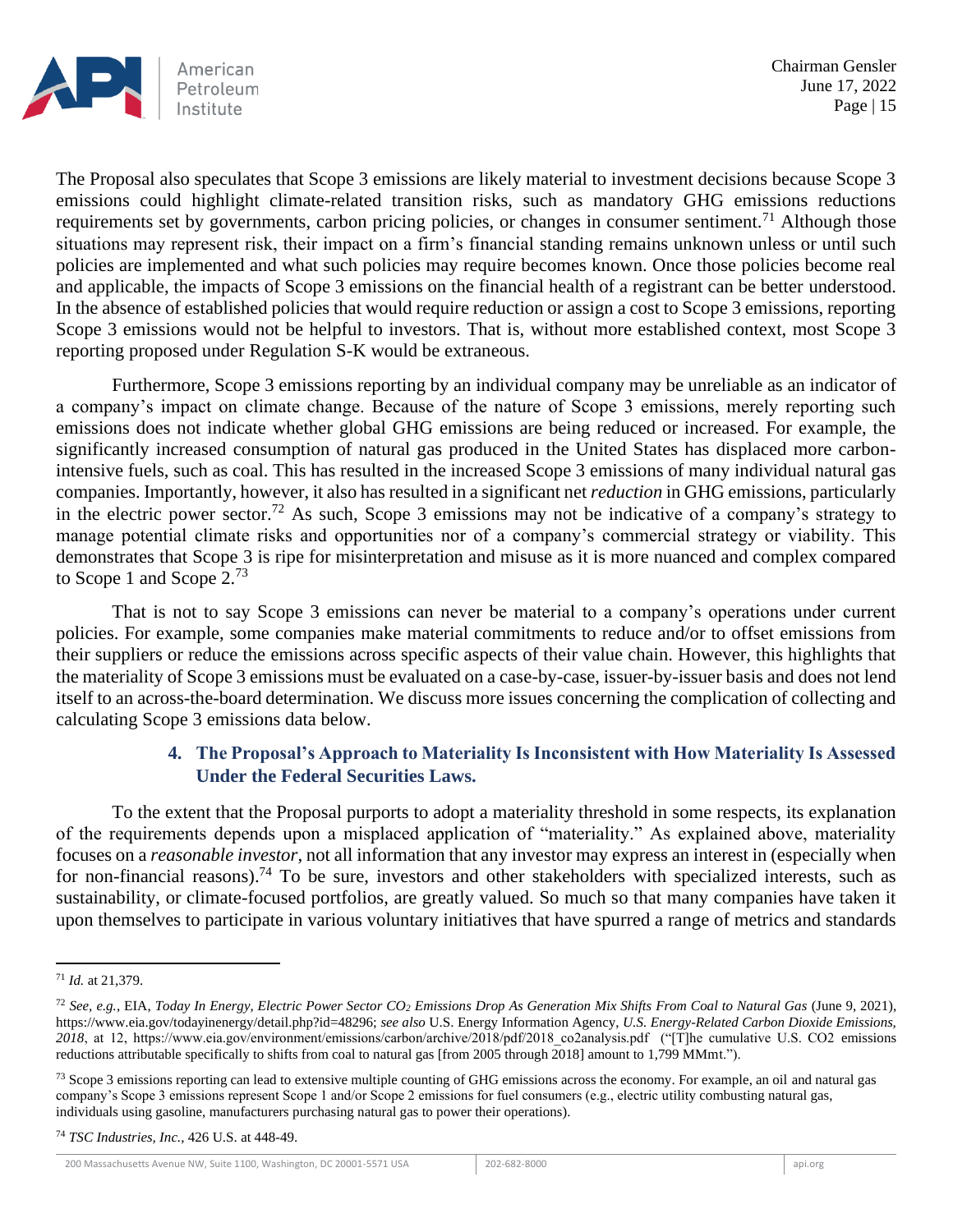

that respond to those stakeholders' demands. That does not, however, necessarily mean that those metrics and standards are material, within the meaning of the federal securities laws, to a reasonable investor's evaluation of whether a particular investment is financially sound.

Put another way, the fact that information regarding climate and sustainability efforts is valuable to certain stakeholders does not necessarily make it material for purposes of required disclosure under the federal securities laws. The fact that climate risks and transition costs and opportunities may be material to the performance of some companies does not make it material to all companies, as materiality has long been understood. Rather than allow the materiality standard to guide disclosures by registrants, the Proposal would dictate the same disclosures for all companies based upon novel concepts of materiality untethered from the unique aspects of each company's business, financial condition, and operations. Moreover, we are not aware of widespread and persistent demand from the financial community for the line-by-line financial impact assessments associated with climate risks and opportunities included in the Proposal. Instead, our stakeholders have been far more interested in the descriptive voluntary reports fostered by third-party protocols, including TCFD and the GHG Protocol, which are more attuned to individual company considerations and specifics than the Proposal is. The Commission's goals would be far better served by continuing to allow registrants to determine what information is material under wellestablished doctrines, while continuing to provide additional helpful information about emissions, climate risks, and other topics that the registrant believes will help stakeholders.

## **B. Many of the Proposal's Requirements Will Lead to Disclosures That Are Not Comparable, Consistent, and Reliable Across Issuers.**

An inescapable issue with the Proposal is that it would require disclosure of information that is difficult to quantify and assess at the level of certainty ordinarily associated with SEC mandated disclosures under Regulations S-X and S-K. It will require establishing extensive new accounting and data tracking methods and processes in an unreasonably short amount of time and, because the proposed disclosure requirements are unprecedented in their breadth and granularity, issuers will necessarily develop their own solutions and assessments to meet the requirements. Rather than leading to comparable, consistent, and reliable information, the Proposal's required disclosures will lead to inconsistent, confusing, and potentially misunderstood information that will not meaningfully inform an investor's decision making.

## **1. The Unprecedented Quantity of Data That the Proposal Would Require Registrants to File Will Have Unintended Negative Impacts on Investors.**

The Proposal's requirements would have the strong potential to overwhelm investors because the information would be so dense and profuse as to not be useful. Since at least 2002, the SEC has expressed concern that excessive information in registration statements and quarterly/annual reporting can overwhelm investors. A flood of immaterial information, as the Commission has noted, is detrimental to investors,<sup>75</sup> and the Proposal's granularity and deemed significance will overwhelm investors with information that could give them a false understanding of its usefulness and comparability as well as distract from material and other important information that registrants provide. For example, while one registrant may report it spends a significant sum on protecting assets located on the Gulf of Mexico from hurricanes, that does not mean that a registrant spending less is any more or any less susceptible to climate events. An agricultural producer may not spend much at all on

<sup>75</sup> *See, e.g.*, SEC Chair Mary Jo White, *The Path Forward on Disclosure, Speech to the National Association of Corporate Directors – Leadership Conference 2013* (Oct. 15, 2013), https://www.sec.gov/news/speech/spch101513mjw.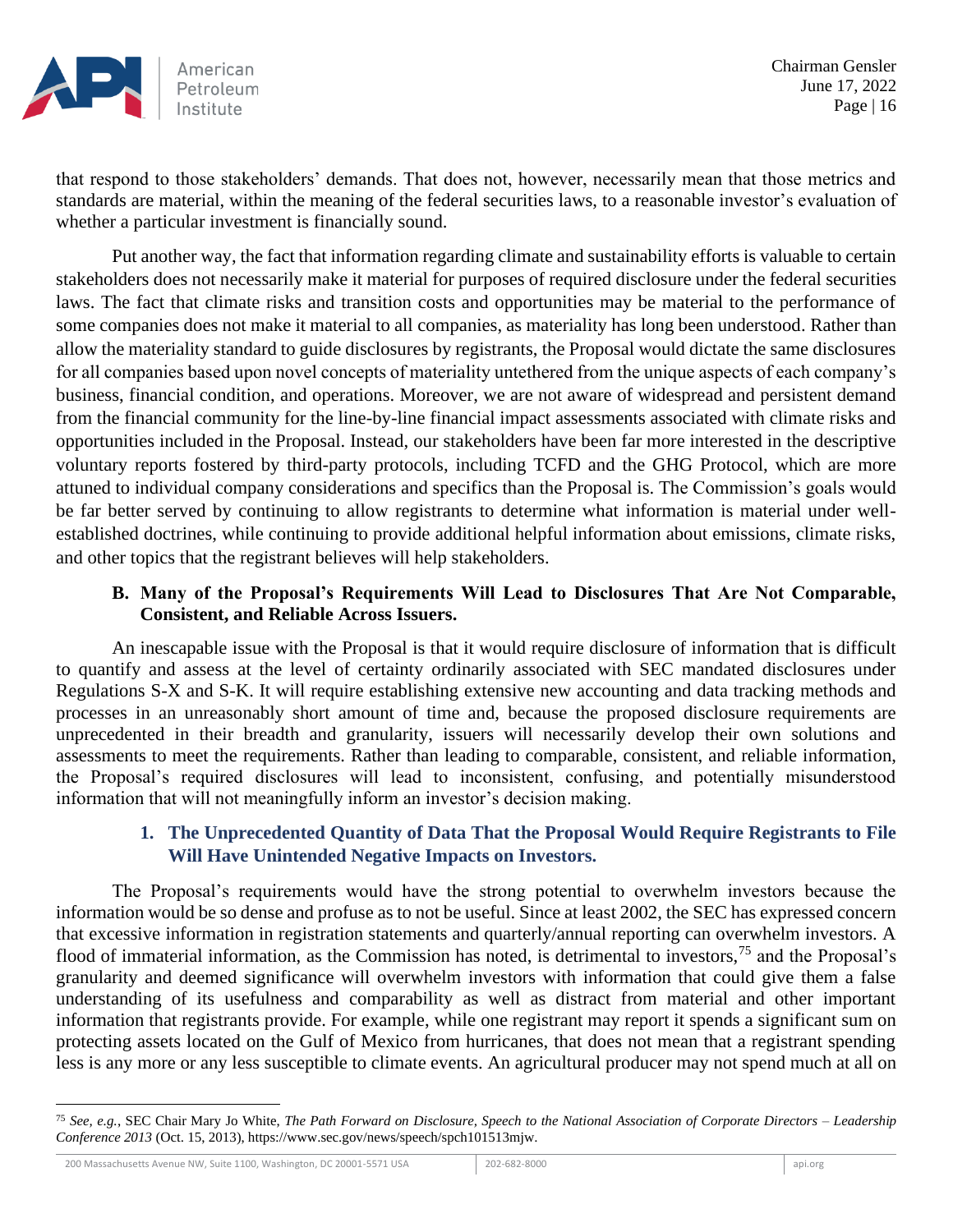

preparing for weather related events as there is little it can do to protect crops from a tornado or drought. But this does not necessarily make it more or less susceptible to climate events compared to other companies or industries; it merely reflects a different type of asset held and used to generate revenue.

## **2. The Proposal Would Require Registrants to File Information That Is Inherently More Speculative and Less Reliable Than Information Traditionally Mandated to be Disclosed.**

The Proposal would require disclosure of information concerning the activities of a company's suppliers, customers, and employees.<sup>76</sup> The Proposal would require forecasting changing climate policies, regulations, and legislation.<sup>77</sup> It would require disclosure of technological innovations, adaptations, and changing weather patterns.<sup>78</sup> It would require development and application of new accounting tools and assessments and widespread training in an unprecedented and unreasonable time frame.<sup>79</sup> All of these topics depend on judgments that lack the type of standards and guidance normally applied to audited financial disclosures under Regulation S-X and the highly vetted narrative disclosures under Regulation S-K. For example, third-party experts such as the Financial Accounting Standards Board (FASB) and Public Company Accounting Oversight Board (PCAOB) have created comprehensive guidance and accepted principles that have been developed over decades for most financial information and accounting, but there has been no such development for the Proposal's requirements. The level of subjective assessment and speculation required does not meet the standard of accuracy or certitude required of such carefully reviewed disclosures or normally provided by management in their review and assessment of the business.<sup>80</sup>

In addition, some of the required data for reporting emissions under the Proposal and the emissions data necessary to some of the required assessments will not be publicly available in the time frames contemplated by the Proposal since the data is developed for other government agencies under separate reporting deadlines.<sup>81</sup> Imposing a new deadline when such information may not be fully developed or validated will also lead to disclosures that are not comparable, consistent, and reliable across issuers and that could generate investor confusion.

## **3. The Lack of Clear Guidance Will Not Foster Reports That Are Sufficiently Comparable, Consistent, and Reliable.**

Many of the proposed mandated disclosures lack a consistent standard for calculating and reporting by companies at the same level of precision normally provided and mandated for filings. For example, the Proposal does not define methodologies for calculating GHG emissions by the full range of registrants.<sup>82</sup> Rather, the Proposal includes a high-level requirement that companies disclose emissions both aggregated and disaggregated by each constituent GHG.<sup>83</sup> A registrant would be required to "describe the methodology, significant inputs, and

<sup>82</sup> 87 Fed. Reg. at 21,468 (proposed § 229.1504 (Item 1504)).

<sup>76</sup> 87 Fed. Reg. at 21,468.

<sup>77</sup> *Id.* at 21,467.

<sup>78</sup> *Id.* at 21,466-68.

<sup>79</sup> *See* Section III. below.

<sup>80</sup> *Ibid.*

<sup>81</sup> We discuss the complications surrounding the gap between when emissions data become available and when issuers file reports under S-K in more detail in Section III. A. 3 below.

<sup>83</sup> *Id.*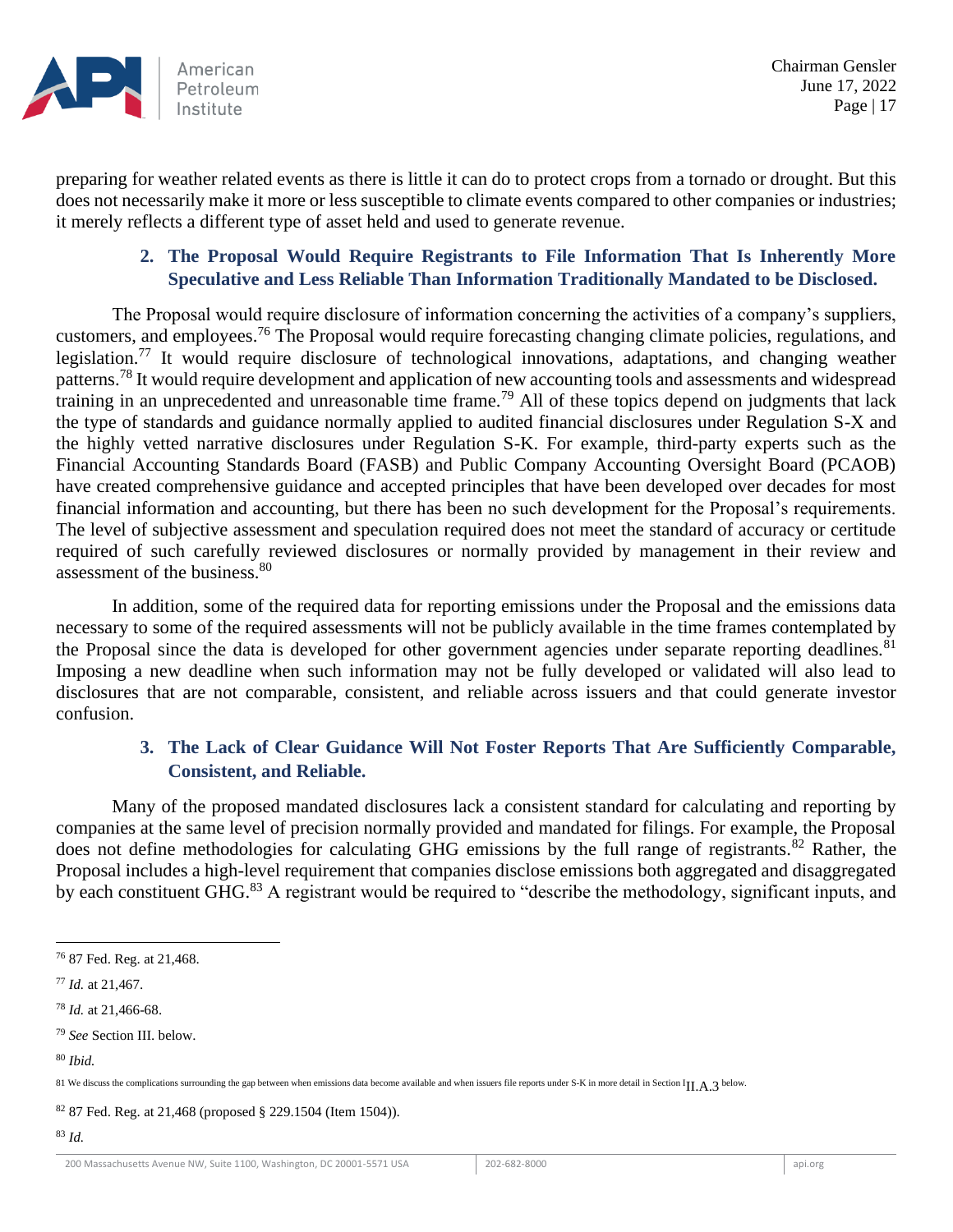

significant assumptions used to calculate GHG emissions."<sup>84</sup> Since there are no established guidelines to work from in this area, these disclosures will likely vary considerably based upon the respective management judgment and estimation approaches for each registrant. So not only would investors receive GHG emissions data reported under different and "evolving" methodologies or standards, but they would also be bombarded by varying descriptions of the various methodologies themselves, not to mention subjective assumptions and information about the limitations of the methodologies employed.<sup>85</sup>

The Commission appears to recognize that such information is highly nuanced, subjective, and does not meet the same standard of accuracy, precision, and standardization as other quantitative information currently included in SEC filings.<sup>86</sup> Therefore, it is highly unusual that, despite such recognition, the Commission proposes that issuers still include such information in their required filings. Furthermore, some regulatory requirements, including domestic reporting requirements under the EPA's GHG Reporting Program (GHGRP), regulatory requirements applicable to companies with assets in other countries, and sustainability reporting standards already require emissions reporting using methods not covered by the Proposal. The lack of a uniform approach to GHG emissions reporting across registrants, or even across all regulatory requirements, may cause confusion and conflicting reporting, contrary to the SEC's stated goals for the Proposal.

The Proposal also would require registrants to report short-term and long-term climate-related physical and transition risks and expenditures in SEC mandated disclosures.<sup>87</sup> Current climate models do not predict, for example, short-term risks to specific facilities, and API is not aware of any reliable methods that do. As such, the proposed requirement to report short-term and even more so long-term risks at the level of granularity required by the Proposal—down to the zip code or specific facility—will be based on subjective qualitative judgments with low degrees of certainty. For physical risks, the Proposal would require the issuer to identify whether a risk "may be categorized as an acute or chronic risk." There is no generally accepted standard for what constitutes an "acute or chronic" physical risk, and there is no meaningful guidance on what expenditures should be included in the reports.

The financial assessments required by the Proposal on a line-item basis are simply impossible to address in a manner consistent with other filed financial data without a well-defined baseline to work from. Such a baseline is not present in the Proposal or any accounting standard. Without any such standard, determinations of how requested financial data would flow for income streams, capital expenditures and expenses will be subjectively determined. How costs are tied to climate and then captured in various line items on balance sheets and income statements will be particular to the registrant until potentially informed otherwise, such as in an enforcement action, at which point the registrant will have to incur additional costs to design, develop, and implement a revised approach.

Furthermore, since there is no uniform way to direct a registrant to assess such a risk, the Proposal itself undermines the level of precision currently required for SEC mandated disclosures. Nor is it clear what additional

<sup>84</sup> *Id.* (proposed § 229.1504(e)).

<sup>&</sup>lt;sup>85</sup> *Id.* at 21,277, 21,388 (acknowledging that "evolving" methodologies are necessary given the "underlying uncertainties and limitations" of measuring GHG emissions data).

<sup>86</sup> *Id.* at 21,277, 21, 293, 21,395, 21,401, 21,404, 21,427, 21,449 (repeatedly recognizing that the gathering and calculating of emissions data is not fully formed and is necessarily an evolving process).

<sup>87</sup> *Id.* at 21,466-68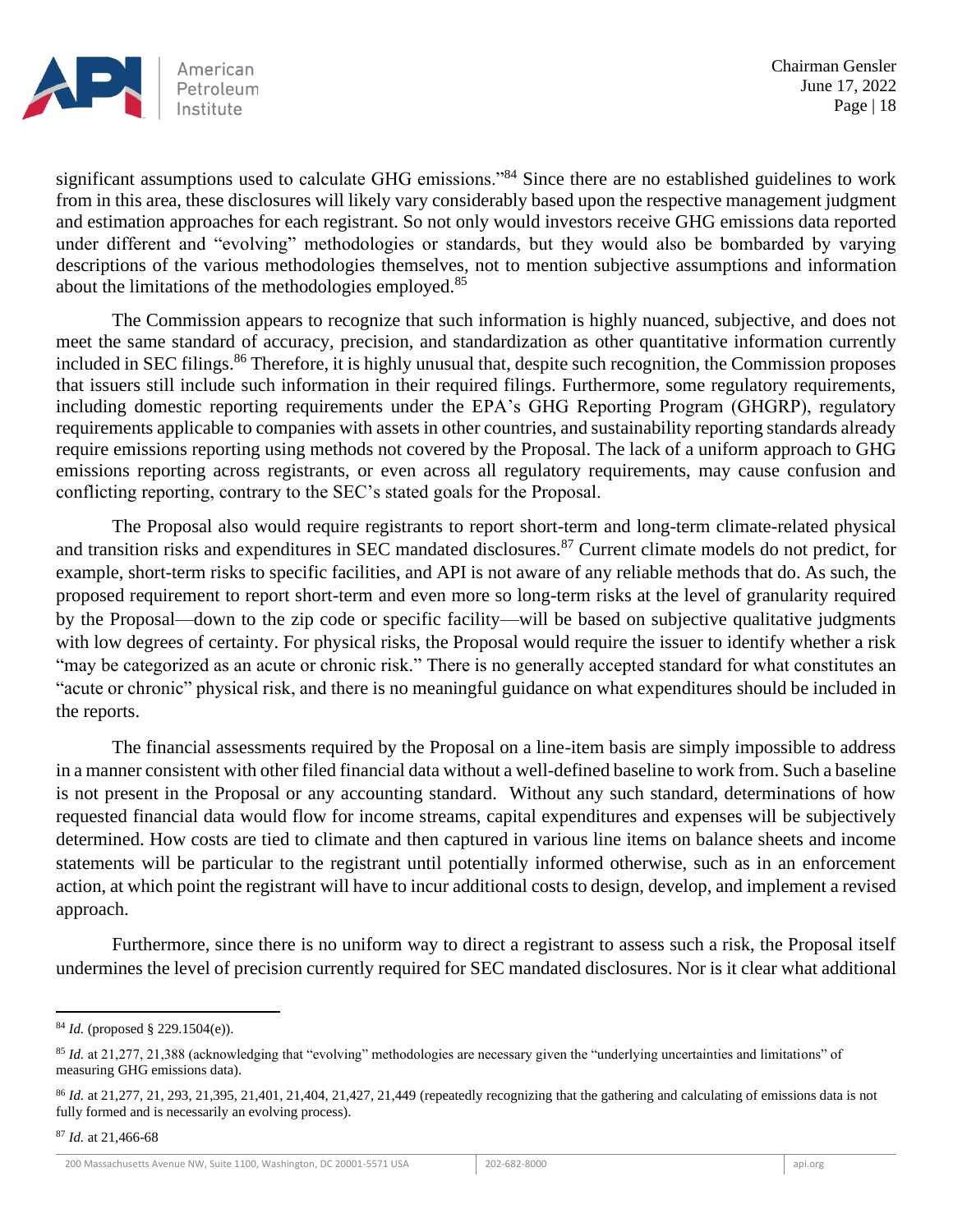

guidance or examples could even result in qualitative judgments that are uniform across registrants for such a theoretical concept. For example, the Proposal would appear to require a registrant to separately itemize construction costs related to weatherizing and winterizing facilities located in an exceptionally cold climate, even though such costs are typical for such climates and are unlikely to be material.<sup>88</sup> Registrants would be left to further define these terms internally based on a subjective assessment that will naturally lead to differing interpretations across registrants.

For example, assume that two hurricanes formed in the Gulf of Mexico in a reporting year that disrupted operations for three companies with onshore operations located in a similar geographic area. One company could determine that two hurricanes were normal for a year. The second company could determine that it was normal for one hurricane to make landfall, but that a second was unusual and may be tied to climate change. And the third company might determine that the instance of two hurricanes was not unusual, but that the intensity of the hurricanes was exceptional and that a portion of the disruptions therefore was due to climate change (by reason of intensity). Any of these determinations could be reasonable based on the companies' subjective assessment yet lead to significant differences in reporting under the Proposal.

Disclosures related to "transition risks" under the Proposal present a different set of challenges. The definition of transition risks includes a wide range of possible events, "actual or potential negative impacts . . . attributable to regulatory, technological, and market changes to address the mitigation of, or adaptation to, climate-related risks, such as increased costs attributable to changes in law or policy."<sup>89</sup> Identifying and measuring these types of risks are particularly difficult for the oil and natural gas industry where the most material item affecting revenue is the commodity price of oil or natural gas.

For example, consider the recent spike in natural gas prices for consumers in Europe. How would a company be able to determine what portion of this event was caused by normal cold weather, climate changeinduced cold weather, changes in government policy, or the geopolitical conflict in Eastern Europe?

Finally, oil and natural gas are commodities traded on efficient, open exchanges around the world where the price fluctuates on a continuous basis—and rarely due to one issue. Just over the past year, the prices of oil and natural gas have moved substantially due to war, political risk, the pandemic, and natural demand—all occurring in different parts of the world. Numerous factors contribute to the market price at any given point in time. It is impossible for registrants to assess what portion of a price or event is due to a climate event, and therefore, impossible to say what should be reported or tracked as such for purposes of the Proposal.

## **4. The Proposed Methods of Filing Emissions Data Present Their Own Comparability Problems.**

The proposed requirements to file Scope 1 and Scope 2 GHG intensity indicators denominated by a company's revenue is also problematic and would fail to achieve the Proposal's stated goal of comparability.<sup>90</sup> The Proposal would require registrants to report Scope 1 and Scope 2 emissions "in terms of metric tons of  $CO<sub>2</sub>e$ per unit of total revenue."<sup>91</sup> However, intensity based upon revenue would not provide comparable information

<sup>88</sup> *See, e.g.*, *id.* at 21,464.

<sup>89</sup> *Id.* at 21,466.

<sup>90</sup> *See id.* at 21,469.

<sup>91</sup> *Id.*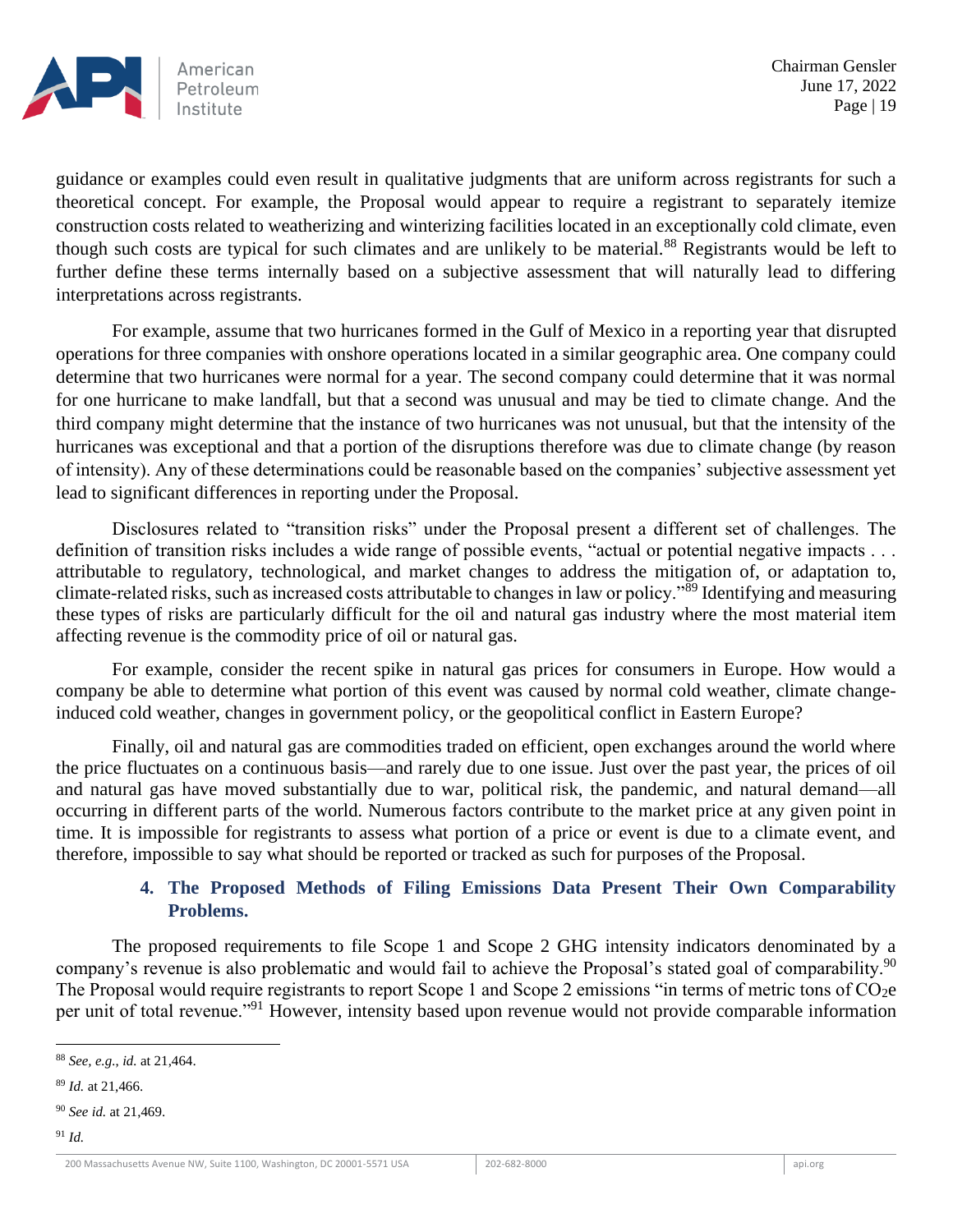

across industries or even across firms—especially for a commodity business subject to significant price fluctuations like that of the oil and natural gas sector. Revenues, and therefore intensity metrics that rely on them, will change depending on the commodity prices throughout the year and create a metric without much meaning for a registrant over time in comparison to other registrants or industries.

We should note that expressing intensity only in terms of units of production may not always represent an appropriate approach for some registrants. For the oil and natural gas industry, the are some companies that are integral to the value chain even though they do not produce or refine or own the product (e.g., midstream and oil and natural gas field service providers). Intensity based on units of production will not be applicable for such companies and other bases might be more appropriate for comparability purposes. For these and other reasons, companies are engaging in the improvement of reporting frameworks to allow more consistent and comparable indicators for those sectors.<sup>92</sup> The Commission should allow those efforts to mature before imposing prescriptive and potentially misleading GHG emissions reporting requirements. This also demonstrates the importance of flexibility and liability protections that the Commission should build into any mandatory disclosure requirements for different sectors of the economy in order to allow them to identify the most appropriate normalization factors for GHG intensity metrics.

### **5. Reporting Scope 3 Creates Challenges.**

The Proposal's version of Scope 3 emissions reporting also would lead to inconsistent, incomparable, and unreliable reporting because it will result in counting the same emissions multiple times. The Proposal would require oil and natural gas registrants to evaluate all 15 categories of Scope 3 emissions, including purchased goods and services, capital goods, fuel-and-energy related activities, upstream transportation and distribution, waste, business travel, employee commuting, upstream leased assets, downstream transportation and distribution, processing of sold products, use of sold products, and end-of-life treatment of sold products. Many of these categories, however, might be clearly immaterial for companies. Moreover, reporting of those GHG emissions would lead to significant multiple counting of the same GHG emissions not only across the economy but also within one industry, which will make the information unhelpful to investors. For example, registrants that report Scope 3 emissions from use of sold products and purchased goods and services would be required to identify GHG emissions within the entire value chain of their products. Meanwhile, the public companies that use those products or supply services to our members also will be reporting the emissions as part of their Scope 1 and Scope 2 reporting requirements. Hence, multiple companies will report the same emissions.

As for third-party use of oil and natural gas products, it should be noted that not all of the hydrocarbons produced or refined by a company may be combusted at the end of the product lifecycle (*e.g.*, products such as lubricants or asphalt), and upstream exploration and production companies might not have the insight into the final use stage of the oil and natural gas they produce and sell to the market. As such, without better defined standards, reporting on all Scope 3 emissions will lead to overcounting. To that end, it is worth noting that views regarding the value of Scope 3 emissions are still evolving, including which categories of Scope 3 emission are helpful to whom. For example, some segments of the oil and natural gas industry, such as midstream, lack methodologies for calculating Scope 3 emissions from Category 11 (use of sold products or services) because midstream companies typically do not take ownership of the products that they transport and thus do not sell those products. This challenge has been recognized by some financial stakeholders that have excluded midstream Scope

<sup>92</sup> *See, e.g.*, EEI & AGA, *Natural Gas Sustainability Initiative: Overview* (last visited June 13, 2022), https://www.eei.org/issues-and-policy/NGSI.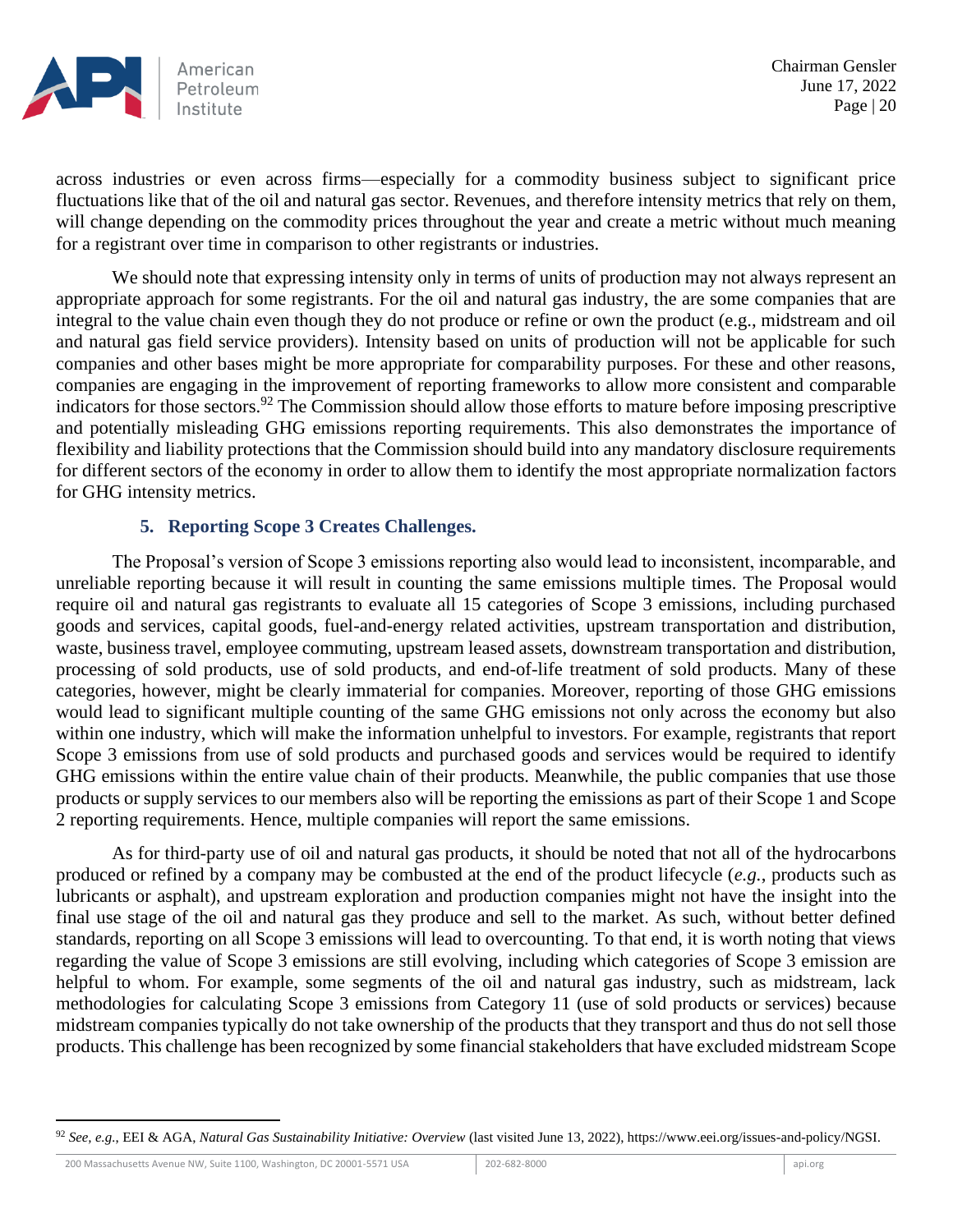

3 information and reduction targets.<sup>93</sup> Industry organizations like IPIECA and API are continuously working toward developing a higher degree of standardization for Scope 3 emissions accounting, as are other sectors. The Commission should allow these industry-specific, stakeholder-driven initiatives to evolve and mature instead of mandating Scope 3 disclosures.

Given the questions raised by Scope 3 and its relevance to investors, we believe that the current process of voluntary engagement and reporting between registrants and their stakeholders is most effective. This recognizes that Scope 3 reporting is still nascent in comparison to Scope 1 and 2 reporting, <sup>94</sup> and methodologies for calculating Scope 3 emissions are not yet precise or uniform. For example, as noted above, no established guidance exists for exploration and production companies on how to accurately account for non-combusted items produced from their products. Scope 3 intensity, as would be required under proposed § 229.1504, is an even more nascent and uncommon metric for which we are unaware of a generally accepted method for calculating. Indeed, as the Commission notes, "a registrant may encounter data gaps, particularly when calculating its Scope 3 emissions," and Scope 3 emissions reporting presents difficulties that may make its estimation more appropriate.<sup>95</sup> Certainly Scope 3 GHG reporting is far from meeting the level of precision and granularity of other quantitative information that is currently included in registrants' filings with the SEC.

Some companies already voluntarily report Scope 3 emissions in their sustainability reports, which shows that the industry is responsive to its stakeholders' needs. However, the Proposal's requirements to file absolute Scope 3 emissions and Scope 3 emissions intensity whenever deemed material (and the Proposal suggests that it is always material for the oil and natural gas industry) could have a chilling effect on companies' efforts to offer more information to their stakeholders in sustainability and similar reports due to the increased liability exposure and the potential to misconstrue the provision of this information to stakeholders as material to investment decisions. The Proposal, therefore, may wind up limiting the amount of useful information available to stakeholders.

### **6. The Commission Is Not Well-Suited to Establish Standardized Climate Reporting.**

Although there may be a need for further standardization of some climate data or information, the Commission has not adequately explained why it is the right agency to undertake this effort in the manner that the Proposal would mandate or that now is particularly the time to do so. The demand for climate information from certain investors is still relatively recent and continues to evolve. A persistent lack of consensus among financial stakeholders exists about which climate information is material, and little guidance is available regarding how it should be assessed. This is evidenced by the variety of voluntary reporting initiatives and third-party certification organizations. The "marketplace" is still evolving in this area. The Proposal itself acknowledges that standards and methodologies are evolving. The SEC's one-size-fits-all approach is more likely to stifle the disclosure of helpful information to interested investors than to improve it.

The SEC should recognize that standardization of climate-related reporting within some sectors of the

<sup>93</sup> *See, e.g.*, JPMorgan Chase & Co., *JPMorgan Chase Releases Carbon Reduction Targets for Paris-Aligned Financing Commitment* (May 13, 2021), https://www.jpmorganchase.com/news-stories/jpmorgan-chase-releases-carbon-reduction-targets-for-paris-aligned-financing-commitment; HSBC, *Net Zero Aligned Finance: Approach Update* (Dec. 2021), file:///C:/Users/adeli/Downloads/211214-financed-emissions-approach-and-methodologyupdate.pdf.

<sup>94</sup> *See, e.g.,* 87 Fed. Reg. at 21,388.

<sup>95</sup> *Id*.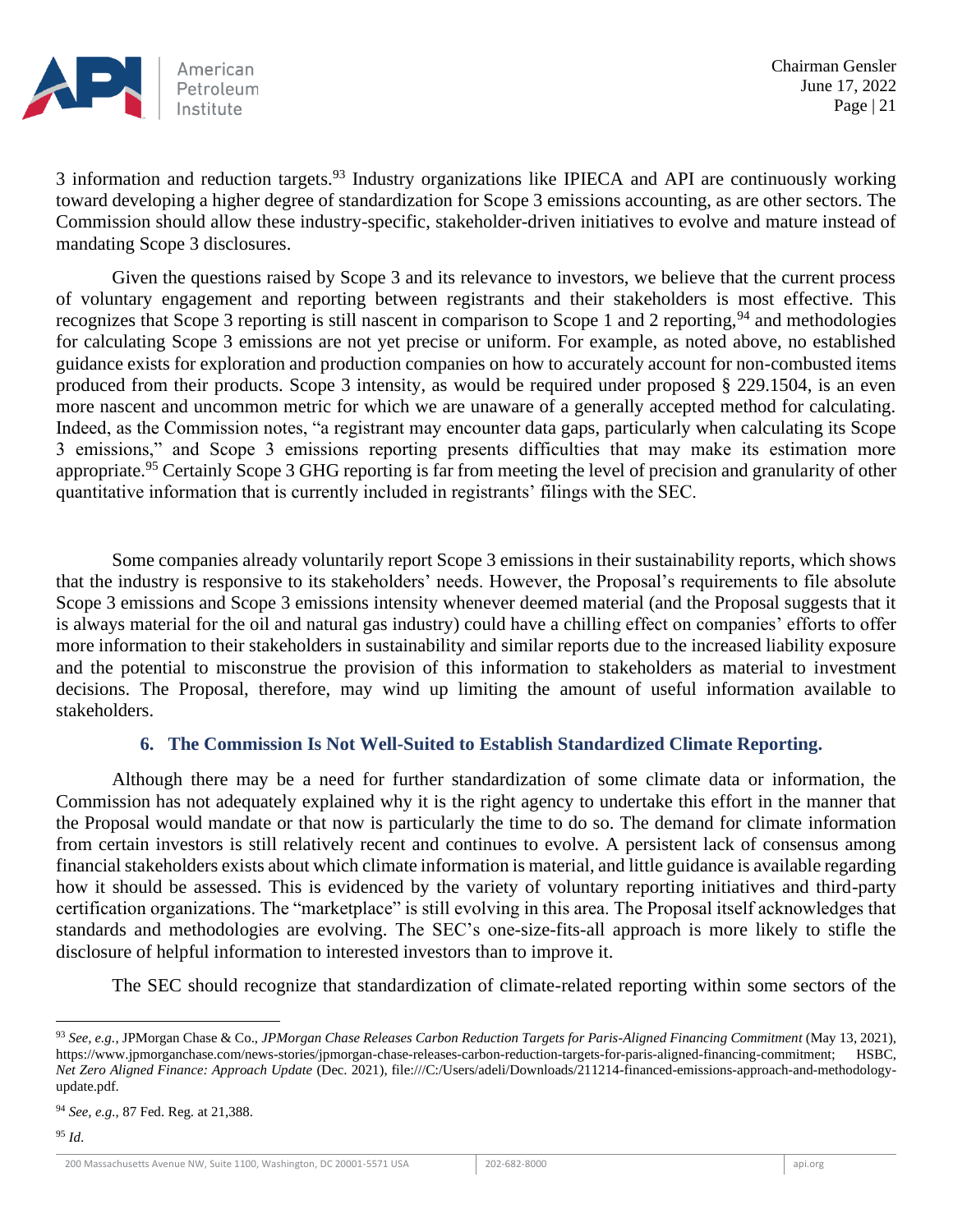

economy is already occurring. Such efforts apply the technical expertise needed to resolve difficult questions and promote comparable, consistent, and reliable reporting on climate related information that is informed by privatesector initiatives.

For example, the oil and natural gas sector, through API, IPIECA, and IOGP, is developing and improving consistent and more comparable methods for calculating GHG emissions, including Scope 3 emissions, from our sector.<sup>96</sup> Furthermore, API and its members recently developed the API Guidance Document for GHG Reporting ("the Guidance"), which also includes one Scope 3 indicator, which is accompanied by an important "attention" caveat explaining the challenges and limitations of the metric. The objective of the Guidance is to drive consistency and comparability of voluntary reporting by individual oil and natural gas companies of a core set of companywide GHG indicators. The Guidance has been developed to provide common definitions for a core set of GHG indicators to guide individual company reporting and to enhance comparability across company-bycompany climate-related reporting. The Guidance draws from existing oil and natural gas company reporting practices, builds on the IPIECA/API/IOGP guidance for reporting, takes into account relevant recommended GHG emissions reporting indicators from frameworks external to the oil and natural gas industry, and leverages the existing regulatory framework established by the US EPA GHGRP. API and its member companies expect to update the Guidance periodically, as appropriate. This demonstrates that the industry is actively working to standardize the reporting of core GHG indicators that are of interest to the industry's stakeholders. As noted above, the reporting of Scope 3 has recently grown across the industry, and it is our anticipation that even without an SEC mandate, companies will continue to report Scope 3 emissions on a voluntary basis, if such an indicator is important to their stakeholders.

### **C. The Proposal's Required Disclosure of Board Expertise Is Not Necessary for All Registrants.**

The Proposal, by requiring the disclosure of a board member's or board committee's expertise in climaterelated risks, would effectively dictate expectations for how a company's governance should be structured.<sup>97</sup> As Commissioner Peirce explained, the Proposal's required governance disclosures "will have a substantive effect on companies' activities" because the Commission is "not only asking companies to tell us what they do, but suggesting how they might do it."<sup>98</sup> Although the integration of climate related expertise into corporate decisionmaking "likely is a prudent business decision . . . whether, how, and when to do so should be left to business not SEC—judgment."<sup>99</sup>

To be sure, climate-related expertise on the board of directors may be important for some registrants, but the Proposal fails to explain why this would be important for *all* registrants at the board level required. Notably, there is no SEC requirement for board members' expertise to be disclosed in areas of risk such as pandemics, geopolitical affairs, macroeconomics, or taxation, and the SEC has not adequately justified why it should be required for climate change. For many registrants, specific disclosure regarding board-level climate-related expertise would not be material and would contribute to "bury[ing] shareholders in an avalanche of trivial

<sup>96</sup> API, *Climate Change* (last visited June 13, 2022), https://www.api.org/oil-and-natural-gas/environment/climate-change.

<sup>&</sup>lt;sup>97</sup> 87 Fed. Reg. at 21,359.

<sup>98</sup> *See* Commissioner Hester M. Peirce, *We are Not the Securities and Environment Commission – At Least Not Yet*, (Mar. 21, 2022), https://www.sec.gov/news/statement/peirce-climate-disclosure-20220321.

<sup>99</sup> Commissioner Hester M. Peirce, *Dissenting Statement on Cybersecurity Risk Management, Strategy, Governance, and Incident Disclosure Proposal by Commissioner Peirce* (Mar. 9, 2022), https://www.sec.gov/news/statement/peirce-statement-cybersecurity-030922 ("Such precise disclosure requirements look more like a list of expectations about . . . how [registrants] should operate.").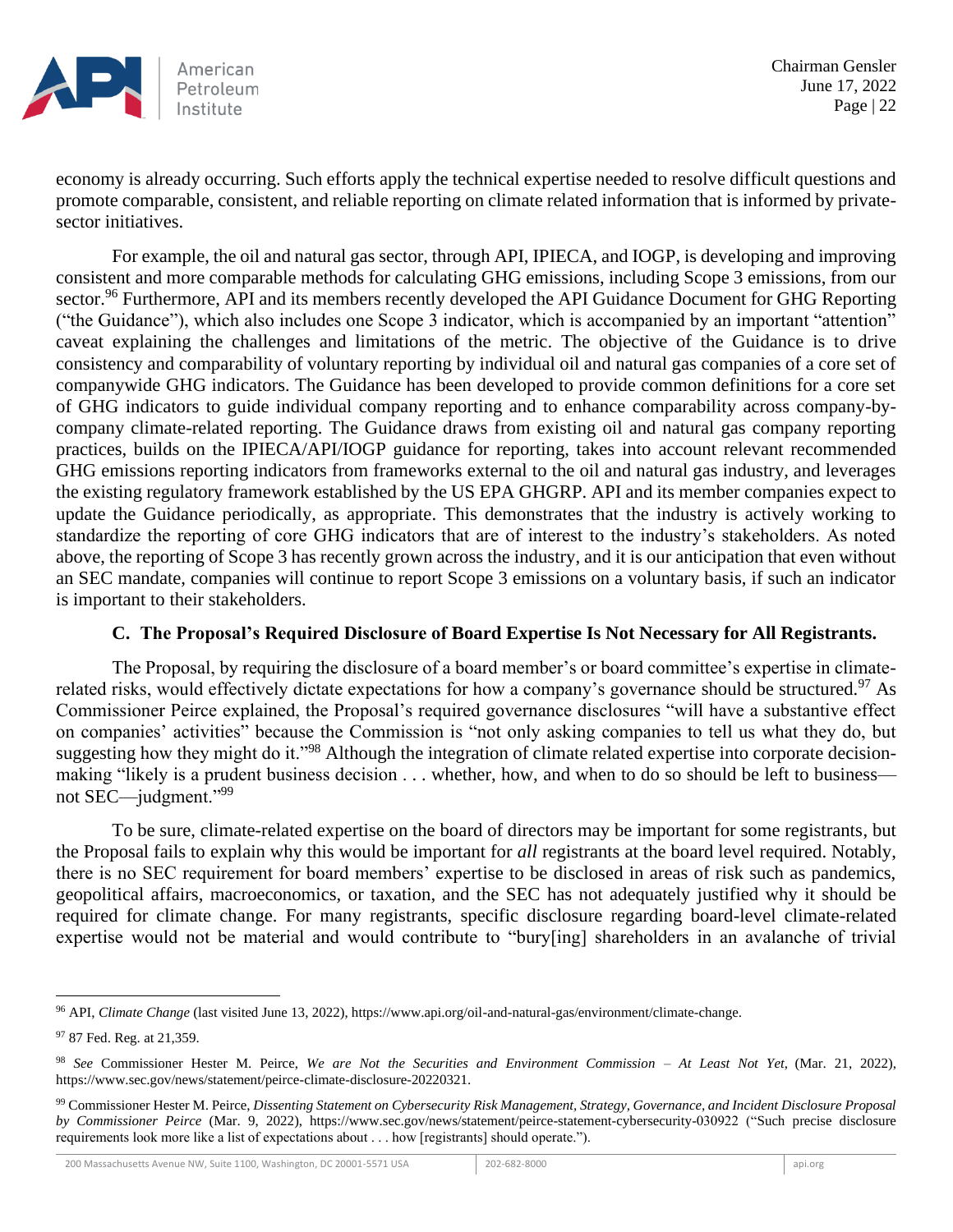

information that is hardly conducive to informed decision making."<sup>100</sup> Indeed, boards can effectively exercise their governance and oversight responsibilities, including as it relates to climate-related topics, without having climate-related expertise, and it is important to account for the distinction between the role of management and the role of the board.

## **III. The Commission Has Failed to Adequately Consider the Economic Consequences of the Proposal.**

The Commission has a statutory obligation to consider the economic implications of the Proposal upon investors, registrants, and the public at large. For example, the Securities Act requires that "[i]n addition to the protection of investors," the Commission must consider "whether the action will promote efficiency, competition, and capital formation."<sup>101</sup> This means that the Commission must, among other things, "determine as best it can the economic implications of the rule."<sup>102</sup> The Supreme Court has explained that rules predicated on an administrative determination that regulatory change is "necessary" or "appropriate" require a meaningful evaluation of the costs and benefits involved.<sup>103</sup>

Adequate consideration of the costs and benefits requires a detailed and evenhanded assessment. Even where some costs are uncertain or unquantifiable, the Commission must "do what it can to apprise itself—and hence the public and the Congress—of the economic consequences of a proposed regulation before it decides whether to adopt the measure."<sup>104</sup>

The Commission similarly has an obligation to consider the costs of alternatives, like those listed below in Section IV of these comments that would also advance the Commission's objectives.<sup>105</sup> And consideration of those alternatives must evaluate the relative costs and benefits of the various options.<sup>106</sup> Likewise, the Commission must explain why a change from the status quo is necessary at all.<sup>107</sup> That is, it must establish "there are good reasons" for the change in policy.<sup>108</sup> And the Commission also must take into consideration any "serious reliance interests" that long-standing policies may have created before deviating from the status quo.<sup>109</sup>

<sup>109</sup> *Encino Motorcars, LLC v. Navarro*, 136 S. Ct. 2117, 2126 (2016); *see DHS*, 140 S. Ct. at 1913-14.

<sup>100</sup> *TSC Indus., Inc.,* 426 U.S. at 448.

<sup>101</sup> 15 U.S.C. § 78c(f); *accord id.* §§ 78w(a)(2), 80a-2(c).

<sup>102</sup> *Chamber of Commerce of the United States of America v. SEC*, 412 F.3d 133, 143 (D.C. Cir. 2005); *see also Business Roundtable v. SEC*, 647 F.3d 1144, 1148-49 (D.C. Cir. 2011); *American Equity Investment v. SEC*, 613 F.3d 166, 177-79 (D.C. Cir. 2010).

<sup>103</sup> *Michigan v. EPA*, 576 U.S. 743, 752 (2015).

<sup>104</sup> *Chamber of Commerc*e, 412 F.3d at 144; *see also Business Roundtable*, 647 F.3d at 1148-49.

<sup>105</sup> *Motor Vehicle Mfrs. Ass'n v. State Farm Mut. Auto. Ins. Co.*, 463 U.S. 29, 51 (1983); *Chamber of Commerce*, 412 F.3d at 144.

<sup>106</sup> *DHS v. Regents of Univ. of Calif.*, 140 S. Ct. 1891, 1912-13 (2020).

<sup>107</sup> *American Equity Investment*, 613 F.3d at 177-79 (D.C. Cir. 2010) (vacating SEC rule requiring increased transparency on fixed indexed annuities on grounds that its analyses of the rule's effect on competition, efficiency, and capital formation were inadequate because it failed to consider the effects of the specific rule it adopted and failed to compare the rule to the status quo baseline of regulation).

<sup>&</sup>lt;sup>108</sup> *FCC v. Fox Television Stations, Inc.*, 556 U.S. 502, 513 (2009) (explaining that agency must establish "there are good reasons" for a change in policy).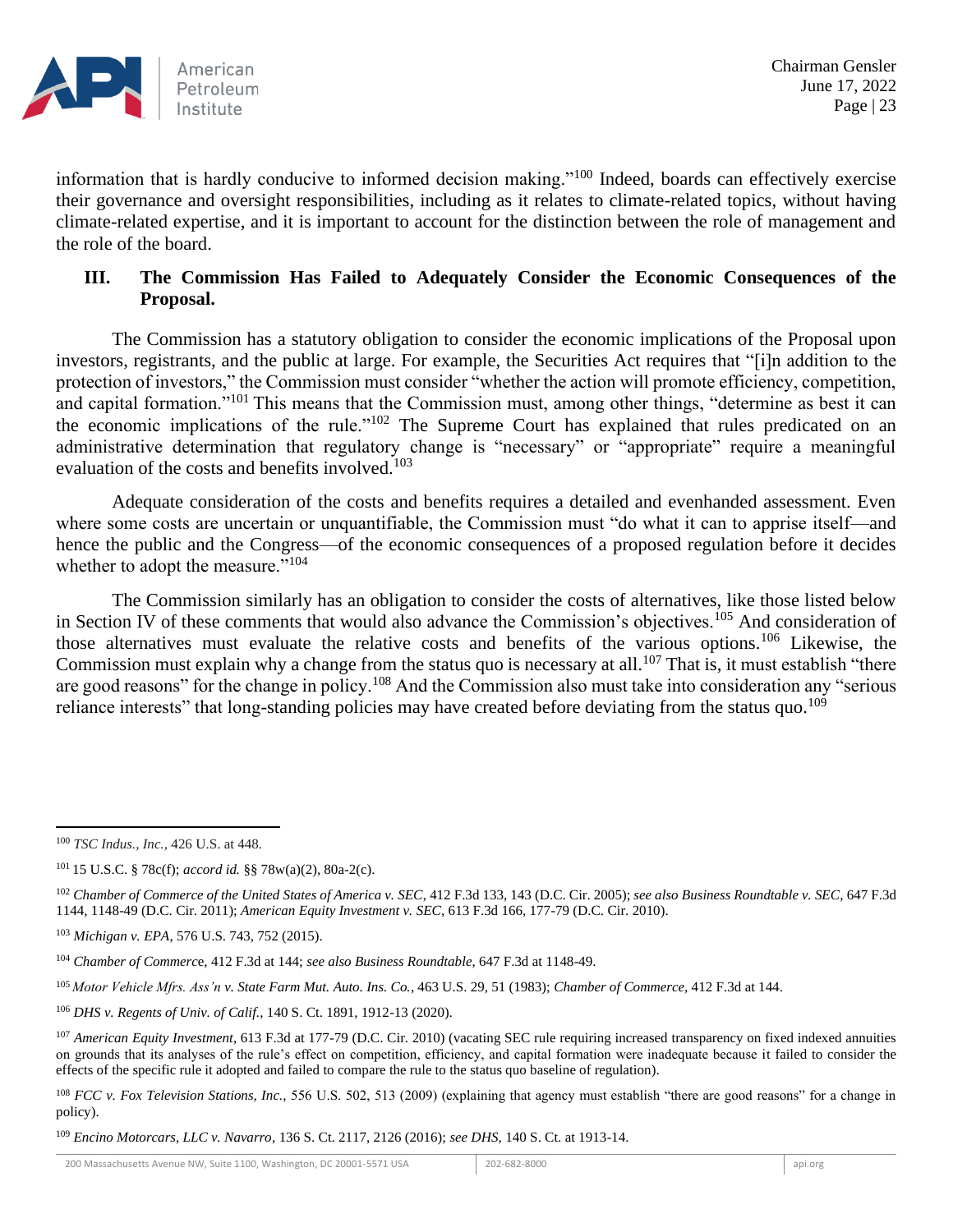# **A. The Proposal Will Be Historically Costly and Will Effect a Transformation in Accounting and SEC Mandated Reporting.**

The cost of complying with the Proposal will be tremendous. The Commission itself estimates that compliance will cost registrants over \$10.2 billion in external expenses and a total of  $43,539,033$  internal hours.<sup>110</sup> But prior experience indicates that the underlying factors in the Commissions' estimates for these types of rules result in substantial *underestimates* of their costs. For example, the Commission's estimated that compliance with the Section 404 requirements promulgated pursuant to the Sarbanes-Oxley Act would cost companies about \$91,000 per year. But some large companies actually incurred millions of dollars in annual costs.<sup>111</sup>

Indeed, implementation of the Proposal would require the creation and deployment of entirely new accounting, financial, and, in some cases, scientific processes in a matter of months. The challenges for issuers to report new metrics in filed financial statements, for which there are no well-established and vetted regulatory guidelines from which issuers or auditors may seek guidance, in such a short time may be insurmountable for some and extraordinarily expensive for all. Some of the most well-resourced auditors are noting a significant commitment to staff and resource their operations in anticipation of addressing climate and other ESG issues companies are facing. For example, KPMG said "it planned to spend more than \$1.5 billion over the next three years on climate-change-related initiatives, including training on environmental, social and governance issues for all 227,000 employees and efforts to advise businesses on how to meet net-zero emission targets." Similarly, Ernst & Young indicated the company "would spend \$10 billion over the next three years on audit quality, sustainability and technology," while PricewaterhouseCoopers unveiled a five-year plan of \$12 billion, including to "train employees on climate-related matters and hire 100,000 new people."<sup>112</sup> This underscores the scope and extent of work that would need to be conducted to implement the Proposal if it were adopted as proposed.

## **1. Costs and Complications Associated with New Analysis and Systems.**

The Proposal's requirement that issuers "describe the actual and potential impacts of any climate-related risks . . . on the registrant's strategy, business, model, and outlook," would require development of new financial and other internal reporting processes and infrastructure in a matter of months. For example, the Proposal would require issuers to report the financial impacts of "severe weather events, other natural conditions, such as flooding, drought, wildfires, extreme temperatures, and sea level rise on any relevant line items in the registrant's consolidated financial statements during the fiscal years presented," at an essentially immaterial 1 percent threshold.<sup>113</sup> The granularity of this requirement and its impact on registrants cannot be overstated. Even if a higher percentage threshold level were proposed, issuers would still have to track and code all expenses, capital, and revenue items that may be related to weather events and maintenance, for all line items, regardless of how minor, to determine whether the threshold—whatever it is set at—is met. Further still, issuers would have to estimate expenses, capital expenditures, and revenues that did *not* occur due to weather and climate-related events.

Prospectively, complying with this requirement will require the development of new accounting systems and techniques to track and delineate revenues, capital expenditures, and expenses, along with the development

<sup>110</sup> 87 Fed. Reg. at 21,461.

<sup>111</sup> *E.g.,* Lorraine Wooller, *The Cost of Climate Regulation*, POLITICO (Apr. 21, 2022), https://www.politico.com/newsletters/the-longgame/2022/04/21/the-cost-of-climate-regulation-00026694.

<sup>112</sup> Mark Maurer, *Auditors Assess Complex New Climate Disclosures*, WALL ST. J. (Mar. 29, 2022), https://www.wsj.com/articles/auditors-prepare-toassess-complex-new-climate-disclosures-11648546201?mod=hp\_minor\_pos7.

<sup>113</sup> 87 Fed. Reg. at 21,464.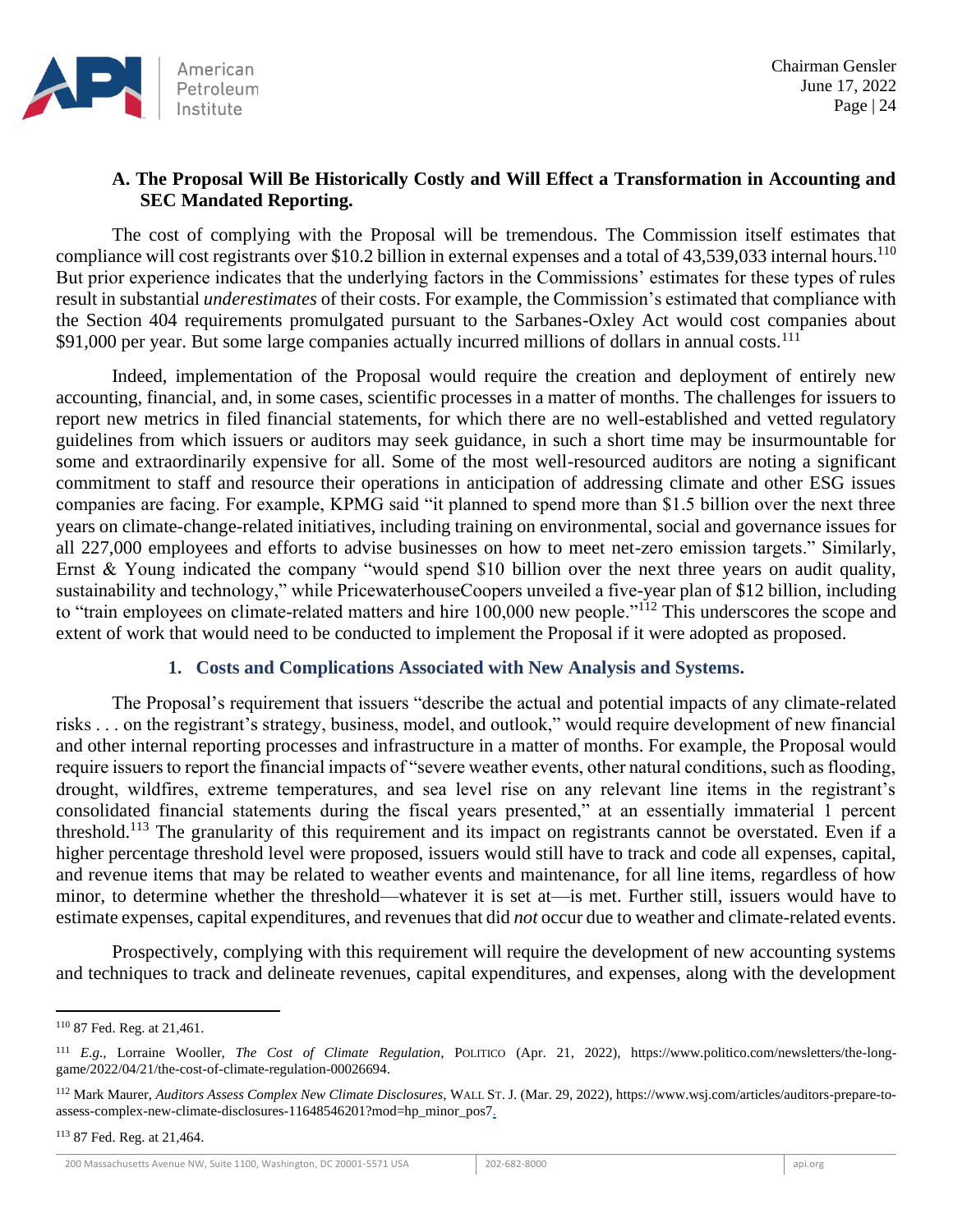

of new software, training, and auditing approaches. That is because most financial tracking and reporting systems and processes are not designed for tracking and reporting such cost impacts, particularly with little to no cost threshold,<sup>114</sup> for each transaction. Company personnel will need to establish a process and guidance for identifying the relevant costs. The company will then need to develop a new review process that would be repeatable, defensible, sustainable, and compliant with internal controls over financial reporting. And it will need to reproduce this effort across multiple organizations. This will be an immense effort. For example, it is not uncommon for a single member company to process millions of individual invoices in a year, each of which would need to be assessed under the newly required metrics to identify with adequate precision the climate-related line-item impact. And that effort relates only to current year reporting. Going back to track, calculate, and delineate these costs for past reporting years, as the Proposal would require, would involve unprecedented forensic evaluations for which much of the data will not be available (particularly where past costs were not material and were not specifically identified as weather related). It would require an intensely detailed retrospective assessment of invoices to assess their potential climate-related purpose and considerable speculation.

The work effort that would be needed to make line-item assessments in a manner consistent with the accounting standards of the financial statements are impossible to define since the Proposal provides no established baseline to work from. There is no direction to registrants on how to begin to train for and integrate these new considerations into complex internal systems, processes, and controls. The Proposal makes it clear that systems, processes, and controls would need to be radically changed; but, in the end, companies would be left to guess or generalize even for basic transactions until further guidance is issued. For example, assume a company constructed a building that included low carbon materials and imposed low-carbon building standards on its contractor that increased the overall cost of the project. While this decision would lower the company's Scope 1 and Scope 2 emissions from operating the building, it is unclear how this investment would be handled for purposes of the Proposal.

Furthermore, from a "systems" perspective, much of the accounting of major issuers is highly complex and automated. If the Commission were to finalize the Proposal in the last quarter of 2022, then issuers would have mere weeks to update their systems, processes, and controls to account for what the final rules would require. The time necessary to develop effective software to track such information and for issuers to implement and test the new software will take years, based on issuers' experience with software providers while implementing the FASB's Leases Standard, and will ultimately be developed without clear direction. Other significant financial statement standards have developed over decades by expert organizations and regulatory bodies, including FASB and PCAOB, with broad stakeholder engagement on a host of technical accounting, auditing, and related financial reporting items. The Proposal does not allow for that to occur here before any final rules would go into effect and would force registrants to establish policies, train their organizations in applying the judgments required, and develop credible assessment tools in short time and at great cost, without the reasonable certainty of knowing that they are meeting regulatory expectations.

API member companies have highlighted the severity of how the Proposal underestimates the building of internal systems and procedures to report this information across their domestic and international operations. Some have estimated that compliance with the proposed requirements under Regulations S-X and S-K would cost over \$100 million for certain companies—excluding any costs for the Scope 3 disclosure requirements in the

<sup>&</sup>lt;sup>114</sup> The only limiting factor is that the disclosure would not be required if the sum of the absolute value of the impacts is less than one percent of the line item. Determining that, however, will require tallying up the costs and developing new accounting systems for future expenses and reporting efforts.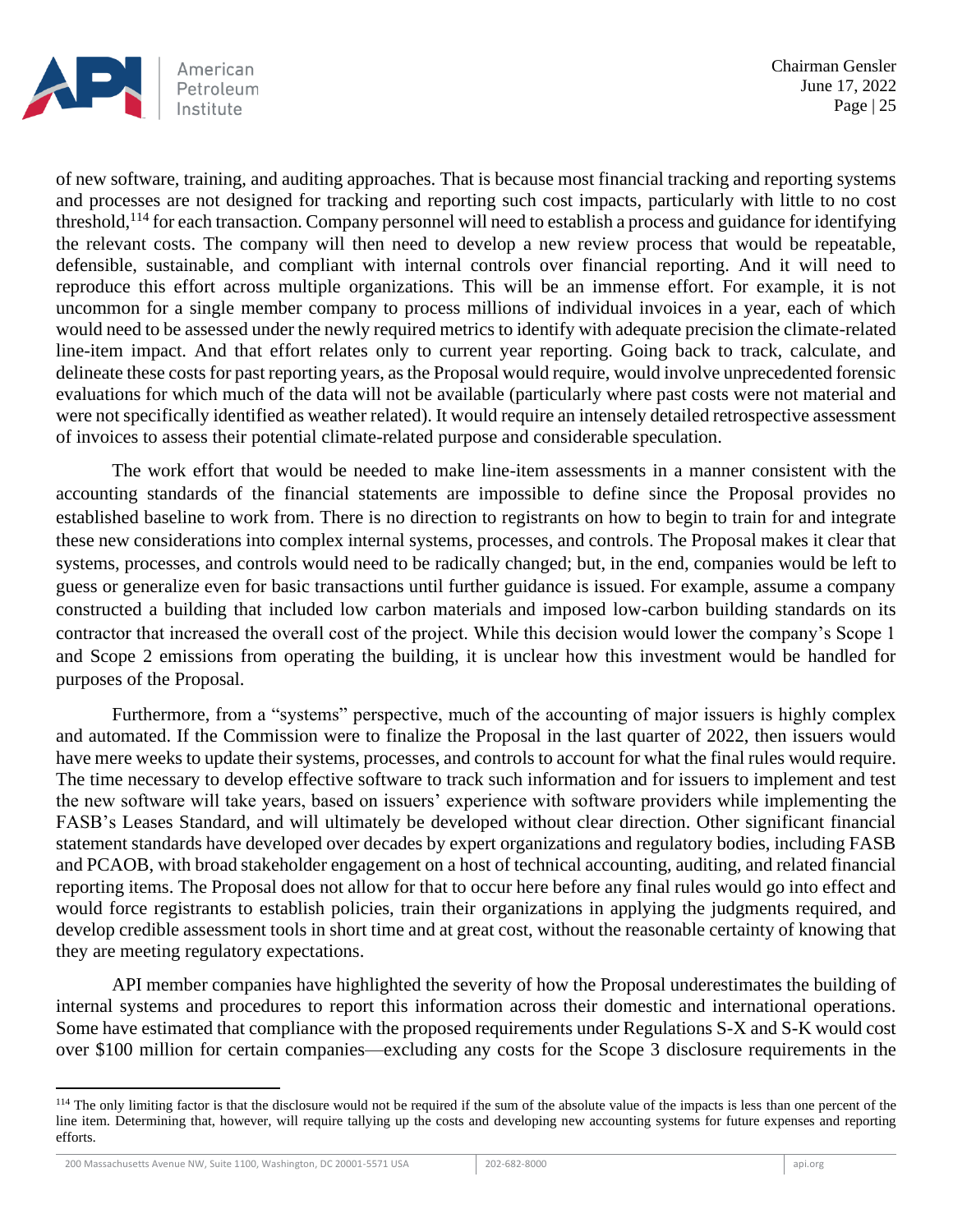

Proposal. Another large accelerated filer estimated the Proposal would cost approximately \$35 million over five years including one-time and recurring expenses but excluding the time of at least 60 individuals who are involved in the reporting of emissions and the additional time necessary to review the information as part of the SEC filing process. The primary categories of cost included in this estimate include audit fees, professional services, subscriptions, labor, licenses, and training. Within these estimated costs, the reporting of Scope 3 emissions constituted the largest expense at \$15.6 million or 45% of total cost over five years. A significant part of this cost is attributed to attestation requirements and with "filing" Scope 3 information. Further, the company's estimate identified that annual labor cost would amount to at least 17.5 FTEs, which is significantly higher than the SEC's estimate of 3,799 burden hours. $^{115}$ 

### **2. Costs Impacting Third Parties.**

The oil and natural gas industry has many unique aspects, including the significant use of joint venture arrangements between private and public companies.<sup>116</sup> Indeed, oil and natural gas producers engage in hundreds, if not thousands, of joint ventures related to their production in the U.S. and around the world to mitigate financial risk and manage capital. At times they act as operators, and other times as non-operators. Sharing of risks and benefits is usually aligned with a company's percentage ownership in the operation.

Application of the Proposal's financial metrics for the industry would require extensive assessment and categorization of income and expenses flowing from joint venture assets that are not contemplated or required to be provided to joint venture partners in current arrangements. Seeking such information will create new costs not considered by the Commission. Further, non-operating members of a joint venture will have to estimate significant portions of their Scope 1 and Scope 2 emissions, without direct access to the underlying data. Addressing these new data needs could require restructuring of contracts and could result in reopening other aspects of the joint venture arrangement (potentially to the disadvantage of the issuer and its shareholders).

Additionally, the Proposal will impact arrangements with private companies and other entities that contract with registrants as they will likely be forced to collect and provide data to registrants in a manner that would attempt to support the registrant's climate disclosure obligations. Some private companies and other businesses not directly subject to the SEC's disclosure mandates may be able to shoulder the cost of collecting and providing information that registrants need, but many will not be able to afford to undertake the effort. It is likely that this distinction would become a defining factor in a registrant's choice of supplier or vendor and create an unintended cost to the economy, thus having a significant impact across registrant value chains that the Proposal does not adequately take into account in assessing the costs and benefits.

Further, there is no analysis of the costs or benefits resulting from the potential impact of investor actions as a result of the proposed disclosures. The Commission recognizes that the disclosures could help identify risks that investors would act on that could impact specific geographic regions, communities, or industries. The SEC has provided no perspective on the costs of those shifts and reallocations or the benefit from the mitigation of perceived risks by investors; nor is there any assessment that the Proposal's benefits are worth the full range of the expressed or above stated costs. By way of a single illustration, the Commission does not evaluate the impact

<sup>&</sup>lt;sup>115</sup> This estimate does not break out incremental costs of compliance with the Proposal from what the company currently expects to spend in the years ahead on voluntary climate disclosure.

<sup>&</sup>lt;sup>116</sup> It is important to note that, in some instances, joint venture partners include government-owned companies that do not fall under any form of GHG reporting requirements in their jurisdictions. This represents another challenge in obtaining GHG emissions data from such joint venture partners who might not be tracking their GHG emissions or may be unwilling to provide such information.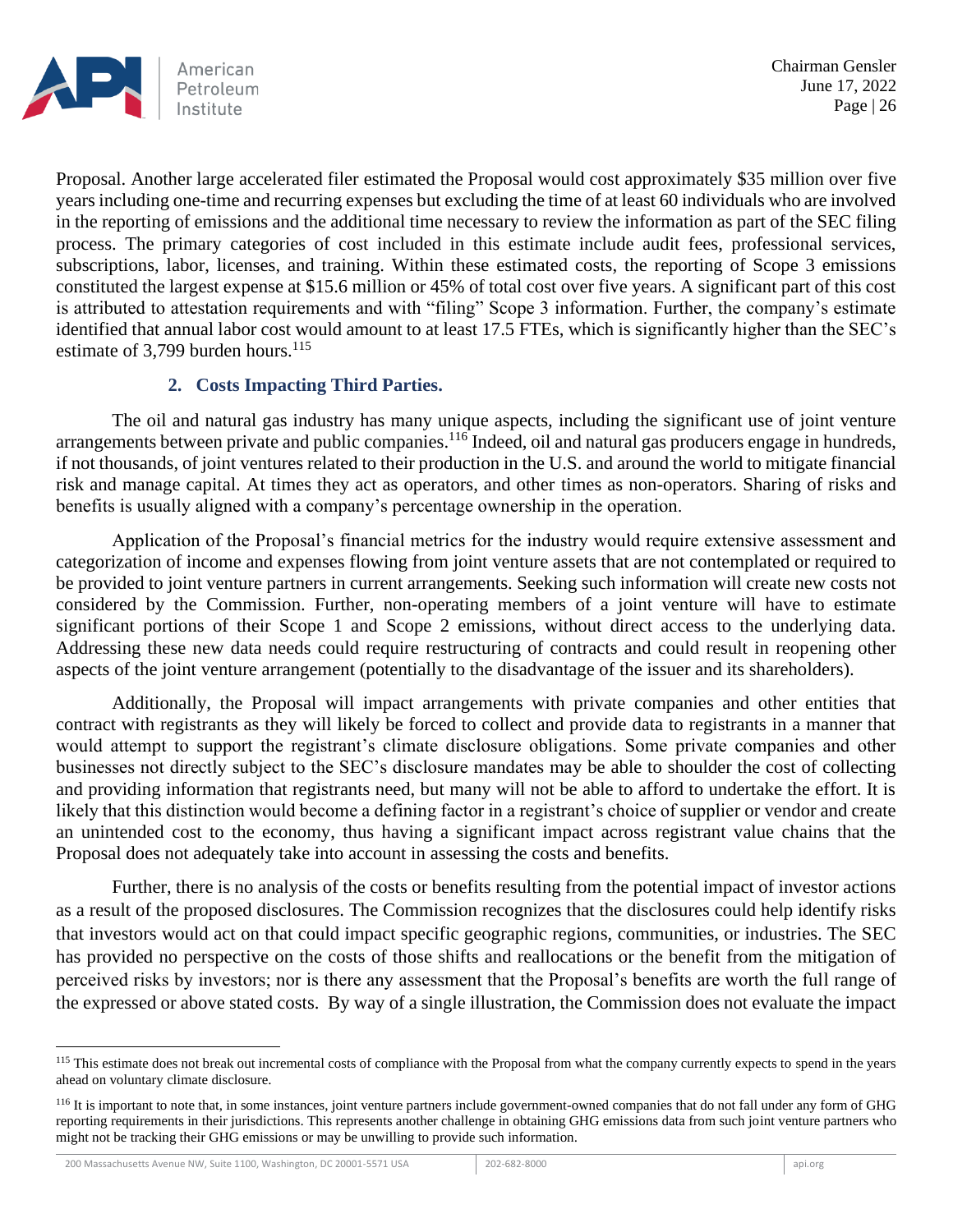

on investors or other stakeholders, such as employees and local communities, if capital flows away from certain companies or sectors as a result of any final rules the Commission adopts.

### **3. Costs Arising from Duplicative and Inconsistent Reporting Requirements.**

The emissions reporting requirements included in the Proposal are unreasonably complicated and inconsistent with other established requirements. Expert environmental regulators can spend years of technical analysis to develop separate regulations governing the accurate and consistent collection of emissions data for various sectors. For example, EPA currently requires GHG emissions reporting from various aspects of the oil and natural gas industry.<sup>117</sup> After companies submit their GHG data to EPA at the end of March for the previous calendar year, EPA reviews the submitted data. Despite the best efforts of companies, minor errors in the calculations that require correction can arise. A company typically updates its submission to EPA before the data gets published in September. This flexibility is important because every year an individual company may submit more than 50 separate GHG reports to EPA. For a single low emission flare, there might be 35,000 data points for that given source that go into the emissions reporting for a single year, and collectively more than 10 million data points for a single company's flares. Restating the information submitted to the EPA might be required if a piece of equipment was changed and data substitutions were required, or if an issue was later resolved that ultimately demonstrated the data that was previously reported was in fact over-reported. The Proposal does not contemplate methods for adjusting data, does not provide an acceptable level of variance, and does not protect the issuers from liability associated with retrospective updates or corrections—in notable contrast to the EPA's approach as the country's primary federal environmental regulator.

Further, the Commission asserts that the Proposal's emissions reporting requirements are largely based on the GHG Protocol,<sup>118</sup> but some requirements are misaligned with the GHG Protocol and lack precedent among even the most advanced GHG reporting that some companies presently undertake. For example, the organizational boundary for calculating a registrant's GHG emissions included in the Proposal<sup>119</sup> is not consistent with the GHG Protocol guidelines, nor is it a common practice among companies. In the oil and natural gas industry, companies commonly report GHG emissions on an operational control basis, or more recently, on an equity share basis (as defined by the GHG Protocol), both of which are different from the consolidated financial statement boundary included in the Proposal. Requiring that companies shift to a completely different organizational boundary would require that all issuers change their methodologies for company-wide data-gathering and reporting, develop new expertise, obtain data from their partners using different boundaries, and restate their GHG emissions targets, baselines, and other performance indicators. This could also present challenges for third-party attestation because it would introduce new methodologies unfamiliar to third-party verifiers with GHG expertise.

There are still other concerns such as the additional administrative burden associated with a company shifting to the consolidated financial statement basis for GHG reporting. This would be an enormous undertaking and costly on its own, but it also may require the development of multiple emissions reporting efforts in a company. For example, under the EPA's GHGRP, companies gather GHG emissions data by fields, facilities, process units, etc.; not legal entities as the Proposal would require. This discrepancy would conflict with

<sup>118</sup> 87 Fed. Reg. at 21,345.

<sup>119</sup> *Id.* at 21,466.

<sup>117</sup> EPA, *Green House Gas Reporting Program: GHGRP and the Oil and Gas Industry* (May 12, 2022), https://www.epa.gov/ghgreporting/ghgrpand-oil-and-gas-industry.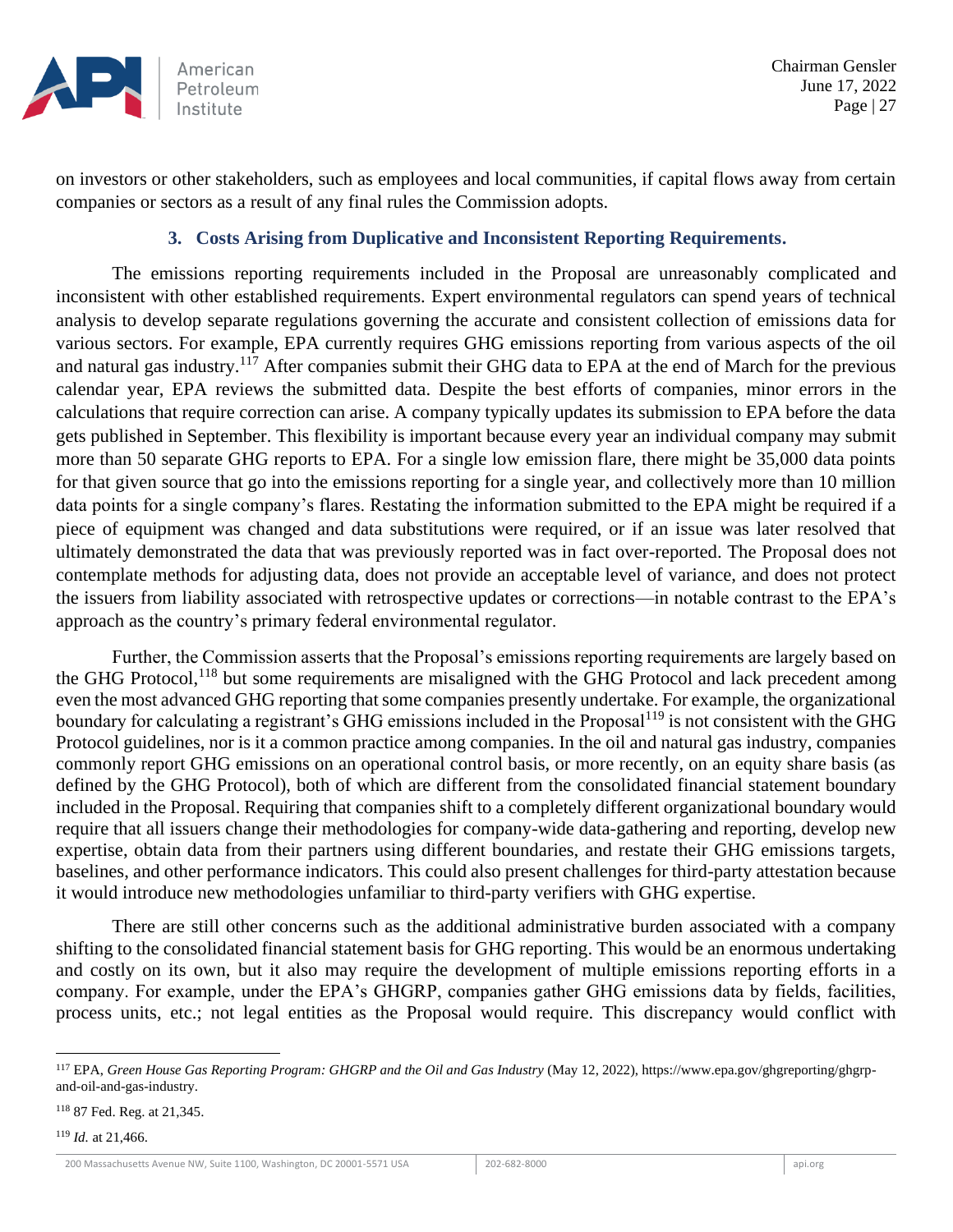

companies' existing data collection and compliance regimes and processes, as well as significantly expand the work of relevant staff since the EPA and equivalent regulators in other countries would continue to require reporting under their regulatory and, in some cases, statutorily mandated programs. If finalized as written**,** the Proposal would not result in better GHG information than is currently developed to address required submissions, but rather reporting that is different and, therefore, confusing to users and more costly for companies to prepare.

#### **4. Scope 3 Costs.**

Furthermore, the Proposal strongly suggests that all Scope 3 emissions are material for all oil and natural gas companies, without regard to whether issuers or investors consider that information material to a company's financial and operating performance. Reporting Scope 3 emissions would require issuers to evaluate fifteen different categories of indirect emissions across their value chain, such as the emissions generated in the manufacture and transportation of the products they purchase. Further, it would require issuers to rely on thirdparty estimates over which they have little control and, in some instances, might not be able to obtain.

As stated above, the onerous data collection from third parties could require the renegotiation of countless contracts, which, depending on how the negotiations unfold, could disadvantage registrants and their investors in other respects. It also will lead to inefficiencies and unnecessary costs among multiple parties without yielding useful information. For example, with Scope 3, category 11 emissions, the Proposal will lead to significant double counting as multiple parties across the value chain of a registrant's product may be reporting the same emissions either as Scope 1, Scope 2, or even Scope 3. The Commission claims that the Proposal will save investors interested in Scope 3 emissions time from having to look for that information in other sources, but the Commission has not explained the incremental value of those savings or whether they justify the immense costs.

## **5. Impact of Proposal on Auditing Costs.**

The Commission did not adequately assess the costs of financial auditing and legal expenses that will be caused by the Proposal. Given the unprecedented changes to Regulation S-X and S-K, and the time frame for compliance included in the Proposal, the auditing and assurance industry will have a significant need for new auditors, systems, and training. Like registrants, financial auditing and law firms will need to swiftly develop new data collection and reporting tools and hire droves of auditors and lawyers to support registrants with the assurance mandate covering newly required information flows. Significantly expanding the number of accounting professionals in this way will generate additional costs in order to effectively train and integrate such a massive increase in the number of employees over such a short period.<sup>120</sup> Issuers will also compete for these same resources as they seek to augment their current staffing levels, creating an incremental layer of resource constraints regarding human capital. The substantial costs of these new services will be felt by registrants in the first few years of the requirements taking effect and on an ongoing basis. However, because of the emergent nature of many of the Proposal's requirements, the uncertainty involved in assessing risks and impacts, and the lack of consistency and comparability across sectors that would result if the Proposal were adopted, we believe that the purported benefit of reports generated pursuant to the Proposal may not fully materialize and justify the Proposal's enormous costs and burdens.

 $120$  It is also unclear that such a large number of accounting professionals will be available. Enrollment and graduation from accounting programs have been on a downward trend. *See* Ass'n of Int'l Certified Prof. Accountants, *2019 Trends in the Supply of Accounting Graduates and the Demand for Public Accounting Recruits* (last visited June 13, 2022) https://us.aicpa.org/content/dam/aicpa/interestareas/accountingeducation/newsandpublications/downloadabledocuments/2019-trends-report.pdf.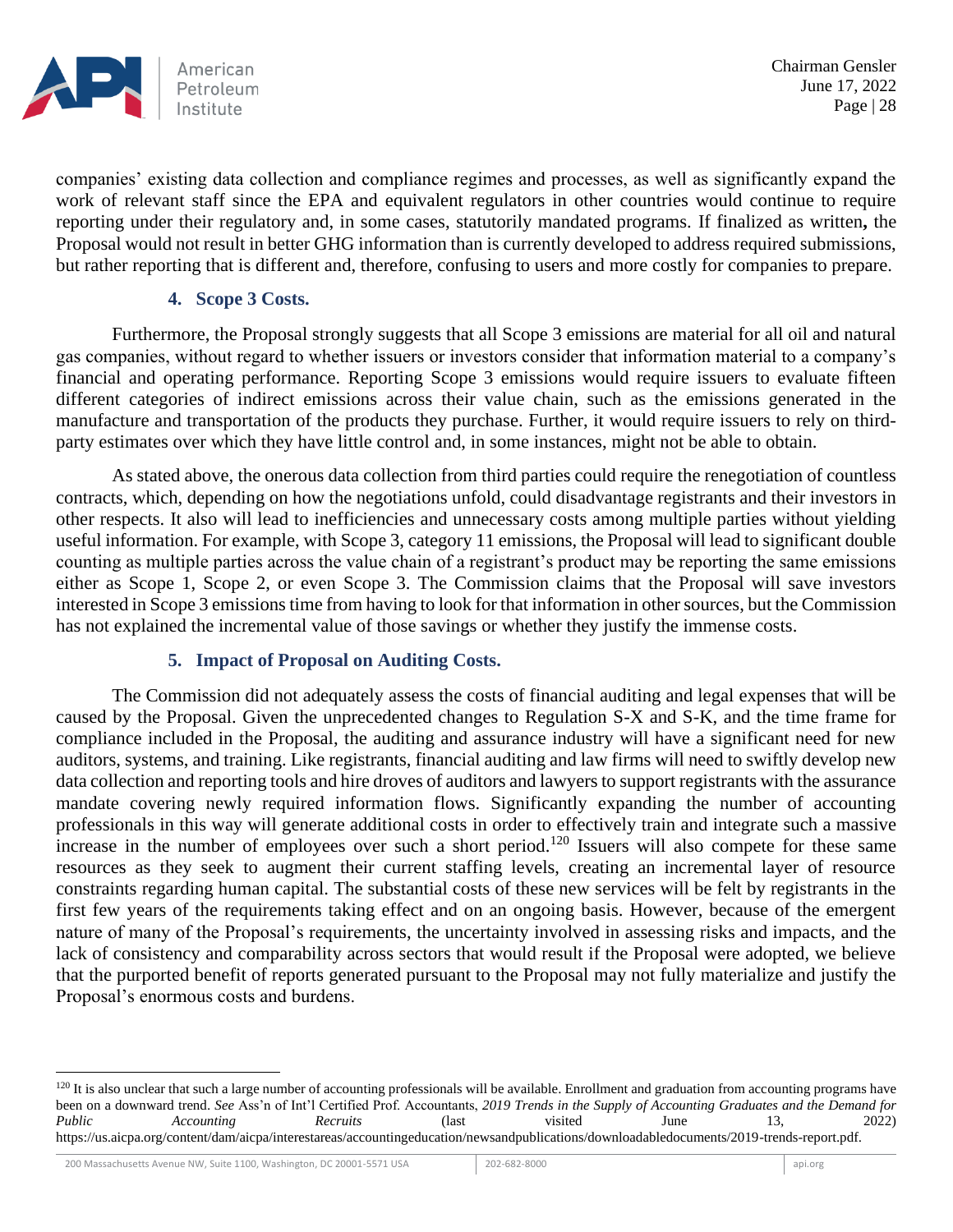

Overall, the Proposal will be extraordinarily costly to comply with and will mandate disclosures that are not material under the federal securities laws. As a result, the Commission's assessment of the external and internal costs vastly underestimates the burdens the Proposal would impose without clearly substantiating the benefits in a manner that justifies imposing the associated costs. Even if many of these costs are difficult to quantify, the Commission has failed to give them treatment equal to the purported benefits of the Proposal. The Proposal does not address the complexity of generating granular information that is being required, or even ask whether reasonable investors, acting as investors focused on material information that is important to financial returns, would *on net* be better off as a result of the changes the Proposal would make if adopted when the benefits are balanced against the costs.

### **B. The Proposal Will Undermine Efficiency, Competition, and Capital Formation.**

The Proposal may impact markets by causing a misallocation of capital and undermining competition and capital formation. The unprecedented and extremely granular reporting included in the Proposal will require registrants to allocate their capital on systems that, without a baseline, are likely subject to change and are at least partially redundant (or at odds) with other governmental efforts. It will also constrain normal transactions, such as lending, and add transaction costs for collecting, vetting, and auditing GHG emissions and related financial data. The Proposal could also lead investors to choose investments where they can avoid the added expense and potential liability associated with companies with intensive reporting obligations. This flow of capital away from certain sectors or companies could have the unintended effect of limiting funds for projects that have been undertaken—or would in the future be undertaken—to address climate risks. Adopting the Proposal as written would undermine competition. The oil and natural gas industry includes a diverse range of actors, such as stateowned entities, private operators, producers, and, of course, publicly traded companies that are all competing in a market of mostly fungible commodities. By imposing enormous burdens and expenses on publicly traded U.S. companies and not the others, the Proposal would create a competitive advantage for those who do not issue securities in U.S. markets and will therefore not incur the Proposal's significant financial and emissions reporting mandates.

The Proposal would require disclosure of confidential, competitively sensitive information. For instance, a company's internal carbon price, financial information about investments in new types of technologies, scenario planning, among other items required by the Proposal to be disclosed, is proprietary and competitively sensitive information. Most companies do not disclose this type of information because it might be considered critical for a company's proprietary competitive advantage. By losing the flexibility to confidentially plan for and implement various transition scenarios and investment strategies, companies may lose competitive positions they have been working on for years. It is important not to inadvertently discourage companies from planning for a wide range of scenarios, including for select scenarios that might be highly unlikely and perhaps even improbable, by requiring disclosure about them. Additionally, companies may use more than one carbon price for internal planning of multiple scenarios. The Proposal would require companies to disclose information about each price used, increasing the likelihood of overwhelming investors with dense and highly technical information.

Finally, the Proposal would have significant consequences for capital formation. The unprecedented costs inherent in the Proposal as written, may cause many private oil and natural gas entities to avoid going public, at the expense of our public markets and the investment opportunities publicly traded companies afford investors. For these same reasons, some already-public issuers may give serious consideration to "going private."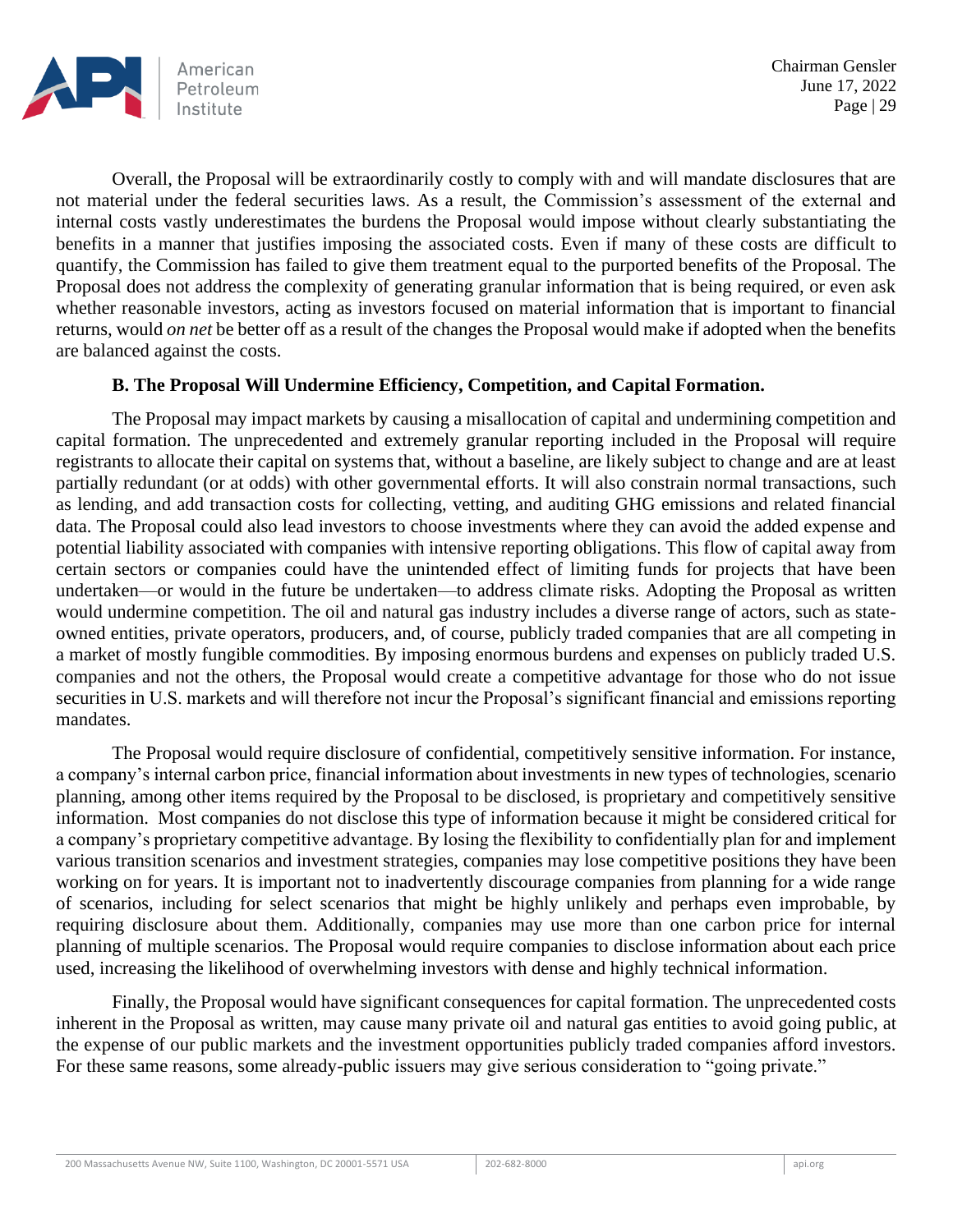

### **C. The Proposal Will Generate Counterproductive Results.**

If finalized, the Proposal would likely have a chilling effect on issuers' separately published climaterelated sustainability reports and could lead to less information being available to the stakeholders who want it. For example, many companies in the oil and natural gas industry currently publish extensive and detailed sustainability reports that are tailored to what each company determines is most relevant to its business and operations, including climate-related risks and impacts. But if the Proposal comes into force, companies will be reluctant to develop separate, detailed sustainability reports to avoid any potential confusion when compared to the information that the Proposal would mandate companies disclose. Companies will also be required to allocate significant resources to meeting the requirements of any final rules the Commission adopts, which will detract from other climate-related reporting efforts. Furthermore, the Proposal's requirement that companies disclose internal information, such as internal carbon pricing, scenario planning, and related information if a company has an emission reduction target, could discourage companies from setting such targets. For these reasons the Proposal could be counterproductive to the Commission's stated goals as it will potentially discourage the disclosure of other, more useful information.

The totality of climate-related disclosures that the Proposal would mandate will overwhelm, confuse, or at best be unhelpful to investors. The flood of information and the presumed importance that would attach to it by virtue of the SEC's mandate could easily distract investors from equally important or more topically relevant material information that a registrant discloses. Creating such a significant aperture of exposure to this single issue may unnecessarily refocus capital and attention in ways that are not requested by or helpful to investors. Certainly not all requirements included in the Proposal are demanded by investors. In our experience, financial stakeholders are most interested in much less granular reporting than, for example, the 1% financial statement line-item disclosures the SEC proposes and focus instead on more concise and appropriate emissions indicators and intensity metrics and climate impacts that a company might decide are material and, thus, capture as part of its existing risk factor or MD&A disclosures. Further, the "marketplace" of ideas and demands in the area of climate-related reporting are changing, and the Proposal will stymie innovation and continuous improvement by ossifying disclosure requirements that are not the most useful to investors over time. The granularity and prescriptiveness of the Proposal would entrench disclosure requirements that can become outdated and not keep pace with marketplace, climate science, risk assessment developments, and other advancements.

By laying out such detailed reporting obligations as the Proposal requires, the Commission creates unnecessary confusion and uncertainty for registrants with respect to how they should interact with other reporting agencies and their reporting requirements. For example, the EPA is the primary US agency covering GHG emissions. It has a well-established reporting requirement through the GHGRP as well as deep technical expertise in the measurement, collection, and reporting of emissions data, which is also made publicly available. The emissions reporting requirements included in the Proposal are inconsistent with current methods required by the EPA for some sectors and fail to adequately align with the reporting cycle currently managed by the EPA. This will result in differing reported data that may cause confusion for employees tracking different boundaries and timelines as well as uncertainty or misunderstanding for investors and other stakeholders as they consider potentially different data from different agencies for the same registrant.

### **IV. The Commission Should Consider Alternatives That Better Serve Investors and Are Less Costly and Burdensome.**

The SEC has an obligation to consider alternatives to the Proposal that lower the economic costs while still advancing the Commission's objectives. And the consideration of alternatives must evaluate the relative costs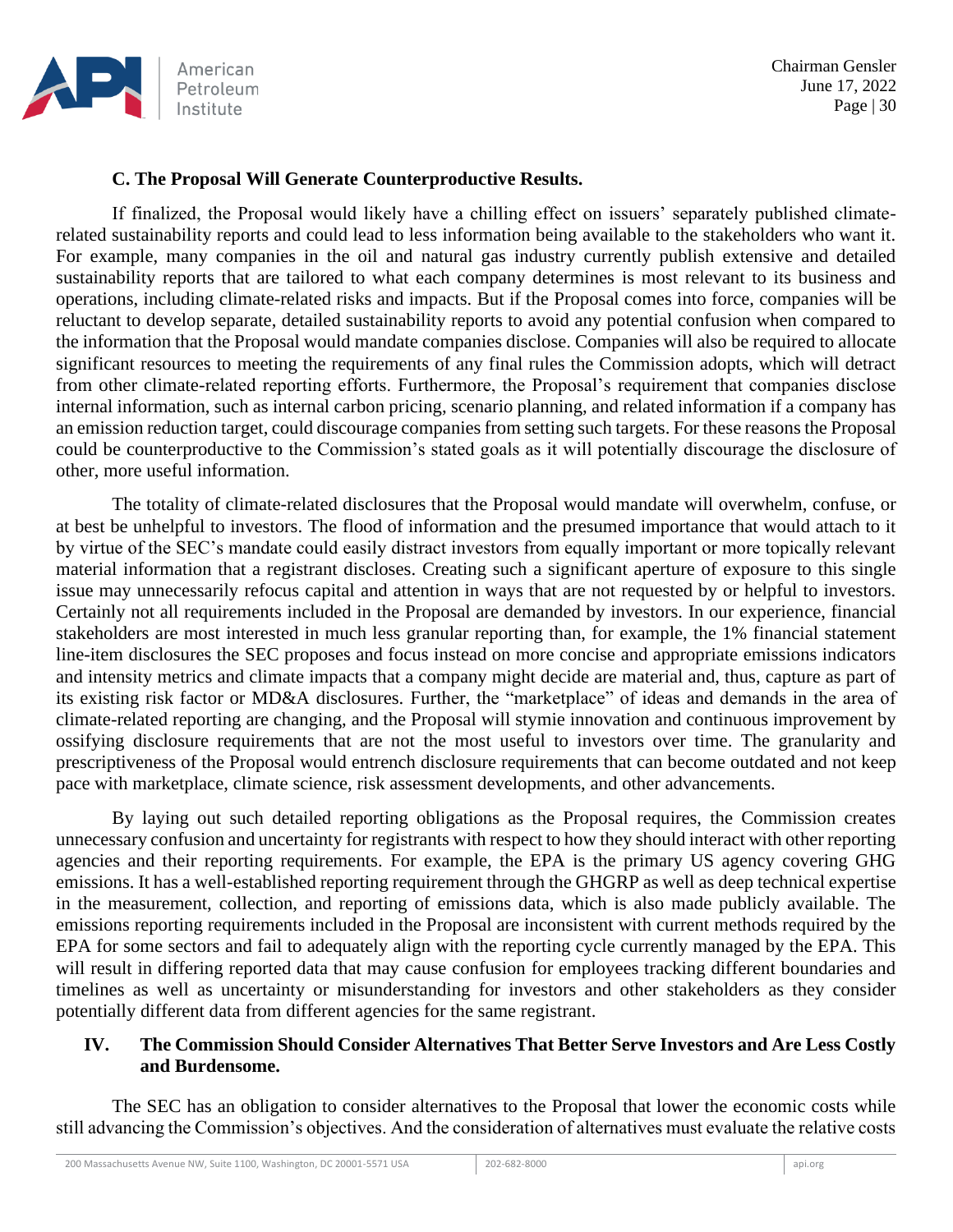

and benefits of various options.

### **A. The Commission Should Remove Proposed Changes to Regulation S-X and Return to a Traditional Understanding of Materiality.**

Overall, many of the Proposal's requirements would be overly granular and prescriptive, extremely costly, and, in many instances, unworkable to prepare, and would overwhelm and distract investors to a degree that runs counter to the goal of helping investors make better informed investment and voting decisions. The Commission should focus on registrants' disclosure of those costs and impacts of climate-related physical risks or transition risks and opportunities that are material to investors as materiality has traditionally been understood in the aftermath of the Supreme Court's opinion in *TSC v. Northway*. This return to a traditional understanding of materiality for federal securities law purposes would ensure investors are provided with important information relating to the soundness of their investment and voting decisions, including relevant financial risks. And grounding any final rule in materiality will enable companies to continue to provide additional information if registrants determine that would be appropriate to meet stakeholder interests, as companies have been increasingly doing via climate and sustainability reporting outside of SEC filings.

As a basic matter, the Commission should withdraw the proposed changes to the Regulation S-X financial reporting requirements in the Proposal that would require issuers to disclose, for each line item, the financial impacts of weather events and costs related to emissions reduction efforts and transition activities. The proposed 1 percent threshold is simply unworkable. Nor are these issues adequately addressed by setting the threshold at a higher level than 1 percent, as registrants will still need to overhaul their existing internal systems, processes, and procedures and track all events and receipts at the same detailed level in order to determine whether or not the threshold—regardless of the level it is set at—is met. Any effort to consider new financial metrics reporting beyond what GAAP already requires needs to be the product of deliberate processes to identify and weigh unintended consequences of any additional financial statement reporting of climate-related risk and impacts and should be driven by FASB, which has expertise in guiding financial reporting and accounting principles, defining evolving concepts under GAAP, and weighing interpretations on financial reporting and accounting in order to build a consensus.

### **B. The Commission Could Achieve Its Goals by Allowing Registrants to Furnish, Rather than File, Reports.**

The Commission should consider substantially less burdensome and more appropriate alternatives to accomplish the same goals, including allowing companies to "furnish" reports, rather than "file" reports with the SEC as the Proposal would require. If the Commission believes that non-financial climate related information should be disclosed, the Commission should allow registrants to provide those disclosures as part of a separate climate-related report, formally "furnished" to the Commission.<sup>121</sup> Such formal reporting with the SEC could be supplemented with sustainability reports that companies voluntarily prepare, as many currently and increasingly do, that could include information that might be important to a company's specific stakeholders, such as Scope 3 information that registrants decide to disclosure, but that the SEC should not mandate. Any furnished reports would be provided on a consistent basis but separate from a registrant's currently required filings' reporting cycle to better align with regulatory GHG reporting requirements under the US EPA GHGRP.

Regarding emissions disclosures in particular, as stated above, most GHG data is *not* within issuers'

<sup>&</sup>lt;sup>121</sup> Even if the Commission were to seek to have climate information as part of a filed report, we believe the Commission should still address the points raised in Section IV, C-G.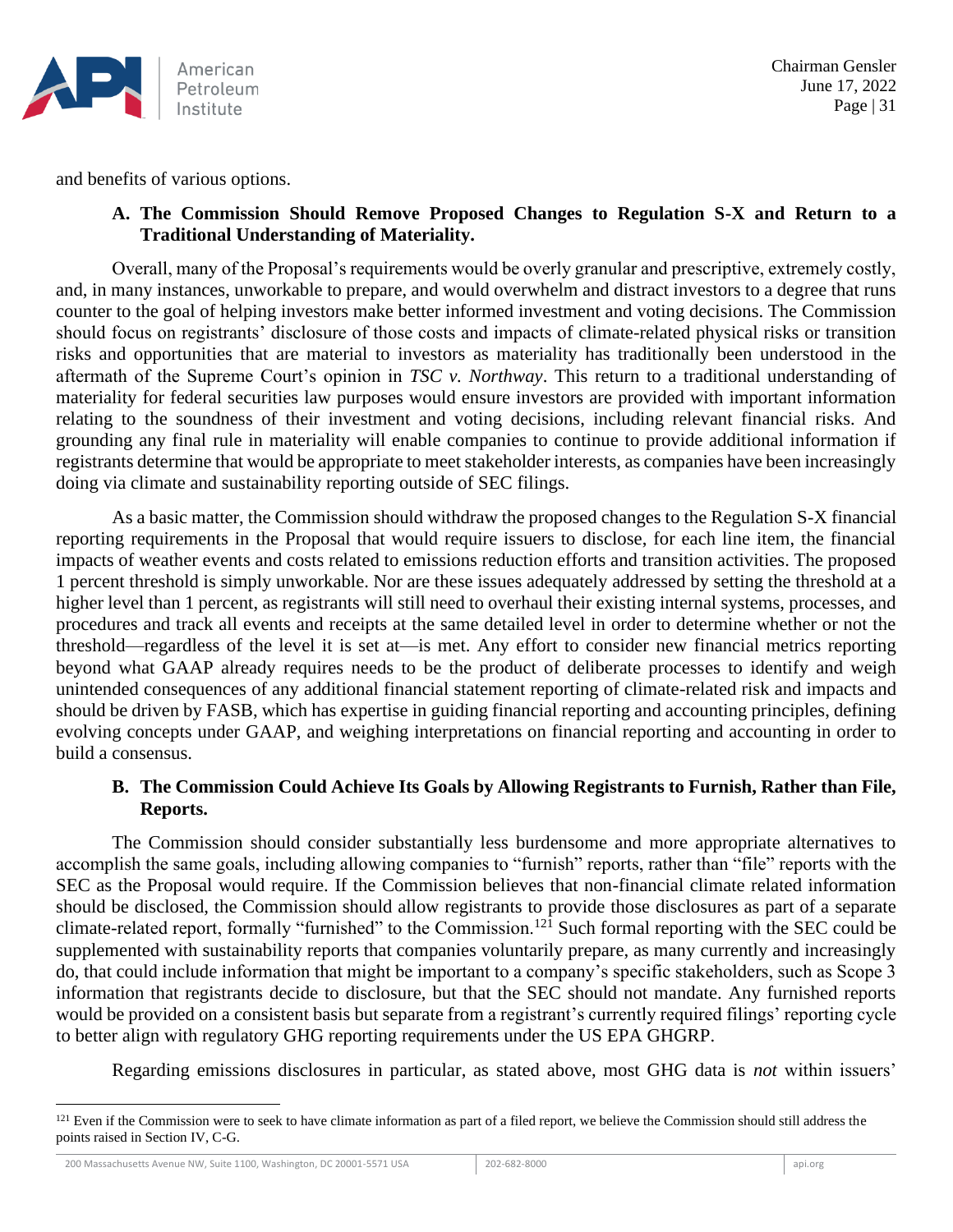

control or is subject to change if relevant government entities maintaining emission reporting requirements, like the EPA GHGRP, change their GHG reporting guidance. For example, the EPA has recently issued a proposed rulemaking that would result in changes to the current GHGRP, which could change how companies calculate and report their GHG emissions to comply with the EPA regulations. EPA takes a thorough approach to ensuring that changes to the reporting program are science-based, transparent, and serve the interests of EPA, reporters, and parties with an interest in the data. Changes to the EPA reporting program are subject to public notice-andcomment. However, this also shows that GHG calculation and reporting methodologies continue to evolve, and oil and natural gas companies work diligently to provide relevant information to their stakeholders. It is currently common practice for companies to update their GHG emissions information as methodologies improve over time, new information becomes available, and when investors and other stakeholders ask for specific and new information. If the SEC were to impose additional GHG reporting requirements that conflict with other regulatory requirements, such as those promulgated by EPA, and which would result in multiple regulatory reports with differing GHG emissions data for a company, it would be highly problematic and should be avoided. Furthermore, as noted above, the oil and natural gas industry, like other sectors, is continuously working to improve methods of gathering and reporting information to help improve existing regulatory requirements and provide information beyond what is required. Requiring the filing of GHG emissions information would stymie this continuous improvement as companies will be less likely to change methodologies due to the liability concerns associated with SEC filings.

Having registrants furnish, rather than file, reports recognizes that climate-related information is more subjective, more speculative and uncertain, and harder to capture at the same level of precision as the more objective financial information contained in existing SEC filings or even currently required qualitative disclosures in SEC filings. It is also not fully in the issuers' control, unlike the financial information. For example, EPA currently requires companies to use emissions factors according to published guidance that changes periodically based on EPA's efforts to improve the process.<sup>122</sup> If GHG information is part of a registrant's filing, then a registrant would potentially have to recalculate its GHG information every time the EPA adjusts its methodologies for GHG reporting, which could affect previous years' reporting. Further, companies, in many instances, must rely upon third parties to obtain GHG data. As noted above, oil and natural gas companies often enter jointventure agreements in which one or more parties have no operational control. Therefore, under the Proposal, nonoperating companies would have to rely on the joint venture operator to provide them with timely and accurate GHG information. In some instances, a joint venture operator might not have the information or might be unwilling to provide it, in which case a registrant might offer an estimate of its portion of GHG emissions. Reporting companies should not be liable for the quality or lack thereof of third-party information over which they do not exert control. Furnished information could still be informed by TCFD and the GHG Protocol and could also rely upon industry guidance to support consistent reporting.

We believe that there may be some measure of liability protection for furnished reports, which is essential, given evolving methodologies and technologies on climate issues, the subjective nature of the information and the many estimates, assumptions, and data limitations as the basis of any such disclosures. Under the Exchange Act, liability is imposed for omissions or misstatements of information that is filed with the SEC. While information that is allowed to be furnished, rather than filed, is excluded from some the Exchange Act's liability provisions, liability remains for material misstatements and omissions and thus there is appropriate accountability

<sup>122</sup> *See* EPA, *Fact Sheet, Proposed Rule: Revisions and Confidentiality Determinations for Data Elements Under the Greenhouse Gas Reporting Rule* (Apr. 2022), https://www.epa.gov/system/files/documents/2022-04/ghgrp-data-quality-improvements-proposal\_fact-sheet.pdf.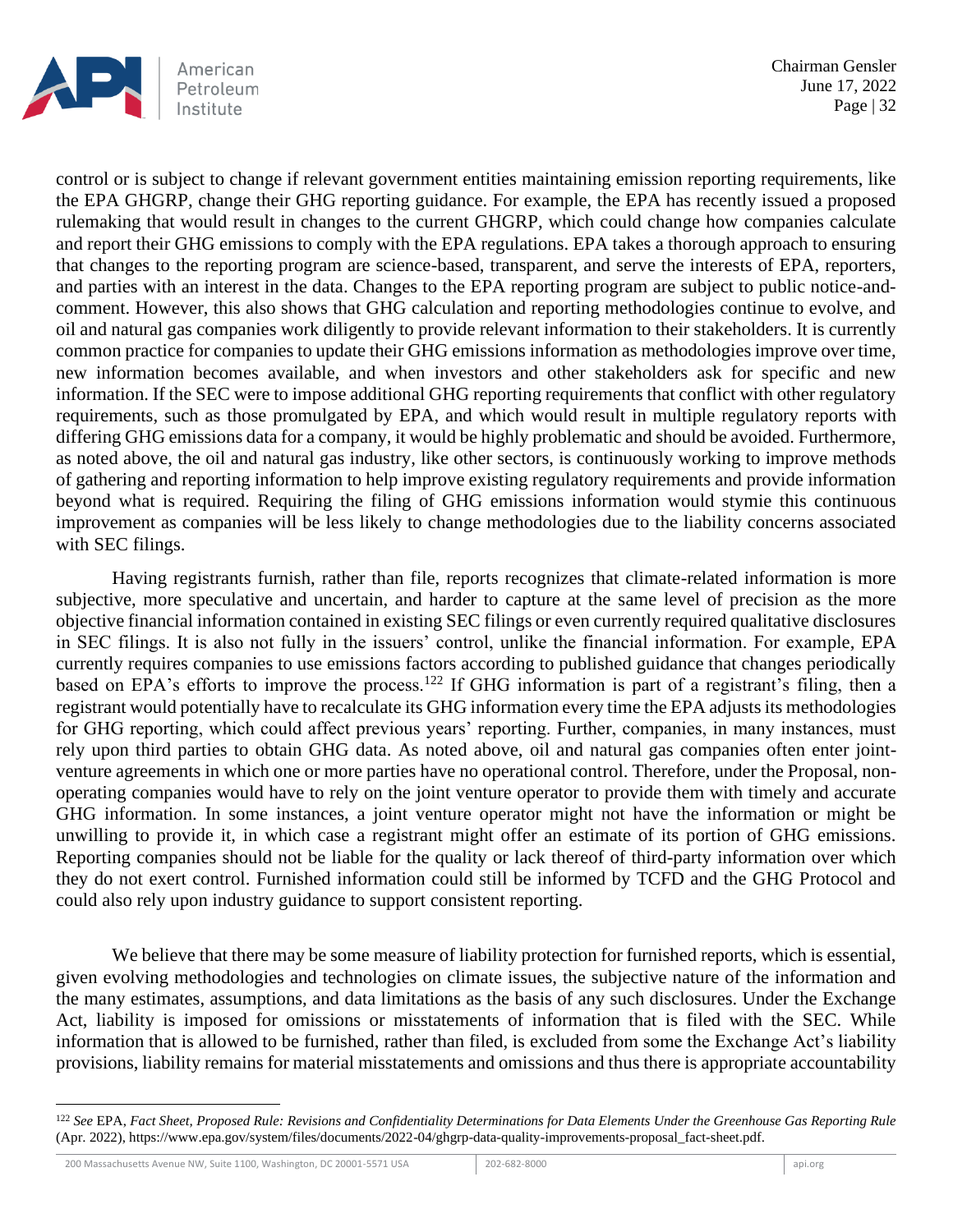

even for furnished information. Furnished information, unlike filed information, is not automatically incorporated by reference into a registration statement. Despite this measure of liability protection for issuers afforded by furnishing reports, investors could still be confident that they are receiving accurate, reliable data.

Overall, the extremely prescriptive nature of the rules and detailed requirements of the Proposal conflict with the evolving nature and existing rules of how and what climate-related information is generally gathered by registrants. Further, we have seen the marketplace adopt a more engaged and continuously-improving process that has generated informational reporting outside of a mandated filing with the SEC. Disrupting this process with detailed and prescriptive filing requirements could limit the development of innovative and improved disclosure metrics that may be appropriate in this dynamic space and prove more useful to investors precisely because they allow registrants more flexibility in determining the information that is more informative for investors, as well as other stakeholders.

### **C. The Commission Should Allow Issuers to Provide Climate-Related Information on a Different Schedule that Better Aligns with Existing Regulatory GHG Reporting.**

It is important to allow companies to provide a specialized climate-related report proposed in this letter on a different schedule than 10-K disclosures. Of particular note, as mentioned in Section III.A.3 above, EPA's GHGRP recognizes the complexity of collecting and reporting GHG information and allows several months for review and adjustment before the data are published in the fall each calendar year. Companies submit their initial GHG data to EPA by the end of March for the previous year and in May companies start to receive comments and requests for adjustments from EPA on their submission. Recognizing the vast amount of data that companies need to review and report to EPA, the EPA GHGRP may allow up to 75 days to close out the EPA review process. The SEC should be aware that the EPA has their own verification and assessment process over the GHGRP data submission. Any separate attestation requirement imposed by the SEC would cause an increase in the time necessary to prepare an SEC mandated disclosure.

As such, the EPA-mandated GHG data reporting process does not align with typical SEC reporting schedules. The SEC should work with EPA to determine the most feasible deadline for issuers to prepare and provide to the SEC the GHG information sought by the Commission, if the Commission proceeds to adopt a final rule requiring GHG emissions reporting. As the published data from EPA's GHGRP is generally available in the fall, we recommend that the SEC allows issuers to submit the climate-related report to the SEC later in the year than when Form 10-Ks are filed to better align with the EPA reporting requirements. This would ease the reporting burden and costs imposed on companies to comply with any SEC final rule, would reduce investor confusion by aligning reporting timing, and enhance the reliability of the data that is reported. For example, allowing issuers to submit a specialized furnished report to the SEC in December of each year would be more appropriate than requiring companies to provide GHG-related information to the SEC on the same timeframe as 10-K filings.

If the Commission requires GHG information to be included in 10-K filings, emissions data presented in SEC filings will appear different from data reported pursuant to other regulatory requirements, such as EPA's GHGRP, simply because of the differing reporting schedules and availability of data by the time different reports are due with different regulators. Moreover, because of the difference in the reporting cycles, overlapping and incongruent data-collection efforts would be required, causing registrants to incur unnecessary costs. The result would be different emissions data from the same company across multiple regulators, which would not advance the goal of better-informed investor decision-making. As explained above, to avoid these complications, the Commission should allow registrants to provide emissions data in separate reports from their 10-K filings and at intervals that would allow them to include the most updated emissions data from EPA's GHGRP and other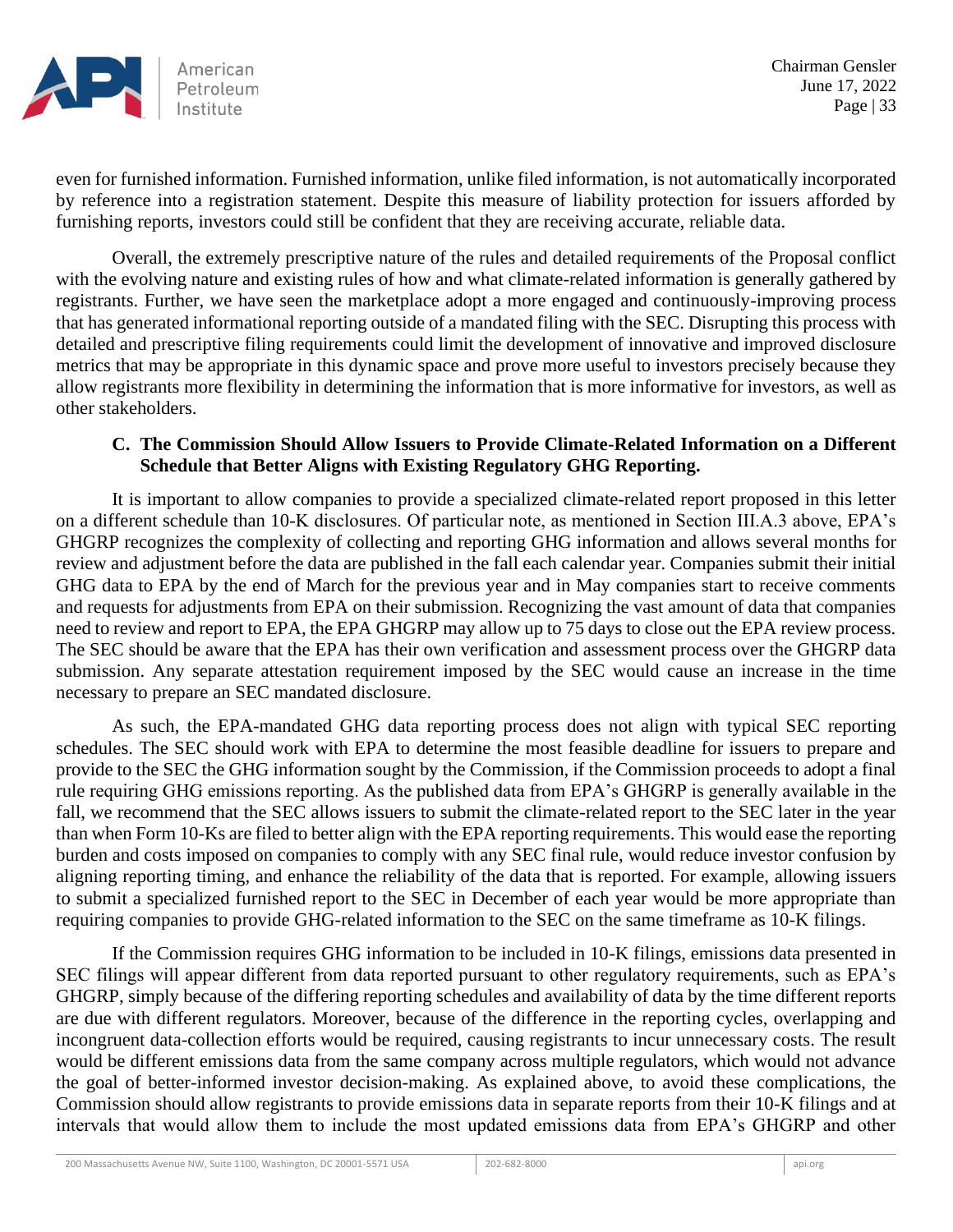

resources.

#### **D. The Commission Should Limit any Furnished Reports to Certain Information.**

If the SEC should require registrants to provide certain information beyond what is material as materiality has long been understood under the federal securities laws, we believe such non-material required disclosure should not be as expansive and granular as included in Proposal. Registrants could utilize TCFD-informed content, which has proven to be a useful and standardized framework for companies to discuss their management of climate risks and opportunities. Such a report could include specific information regarding a company's efforts to meet any stated climate commitments and targets, the approach to those commitments and targets, as well as risks, opportunities, and costs. A report could generally include information aligned with TCFD recommendations and take advantage of already established methodologies. This would allow issuers to discuss their approach to carbon pricing, but this information should not be required for the reasons stated earlier in the document.

A furnished report should be limited to Scope 1 and Scope 2 quantitative information. Registrants have some control over Scope 1 and Scope 2 information, and methodologies for collecting those data are more established than for Scope 3. Scope 1 and Scope 2 information could be provided initially for emissions from the registrant's operations (using "operational control" as an organizational boundary), with a phase-in over time for reporting on an equity basis (i.e., asset ownership or share of financial benefits) to account for GHG emissions associated with the company's share of control over operations, as defined in the API Guidance Document for GHG Reporting.<sup>123</sup>

GHG emissions intensity indicators—as opposed to absolute emissions metrics—associated with Scope 1 and Scope 2 should, if required, be based upon production volumes, which is the most relevant metric for the oil and natural gas industry. This approach has significant advantages over the revenue-based approach to measuring GHG intensity included in the Proposal. Intensity based upon revenue, as proposed, would not provide comparable information across industries or even across firms—especially for a commodity business subject to significant price fluctuations. For example, a revenue-based metric would change dramatically depending on the price of commodities, which does not offer useful insight into a company's management of GHG emissions.<sup>124</sup> Intensity based upon revenue would also not be comparable across sectors of the economy, as investors would have to tease out many other factors to compare metrics across vastly different businesses.

However, for some companies in the oil and natural gas value chain that do not produce oil or natural gas, flexibility to report GHG intensity on a different basis would be appropriate—again, if the SEC adopts a final rule requiring GHG emissions disclosures. For example, throughput might be a more appropriate metric for pipeline companies because they simply do not have production volumes to use in the proposed GHG intensity metric. Meanwhile, another metric, like miles traveled, may be more appropriate for other forms of hydrocarbon transportation (*e.g.*, rail or trucks). Similarly, there should be flexibility for oil and natural gas services companies to determine the most appropriate GHG intensity metric as those companies do not produce oil or natural gas. Multiple ongoing efforts within the industry are underway to improve and standardize such metrics. Apart from the GHG intensity indicators developed by API that can be found in the API Guidance Document for GHG Reporting, midstream companies are engaging in an ongoing refinement of the Energy Infrastructure Council's EIC/GPA Midstream ESG Reporting Template, which has been developed in coordination with key investors,

<sup>123</sup> API, *Guidance Document for GHG Reporting* (Mar. 2022).

<sup>&</sup>lt;sup>124</sup> Issuers' commodity hedging strategies would also serve as a source of additional variability to the intensity metric as not all issuers' revenues could be affected by commodity price changes in an identical or congruent manner.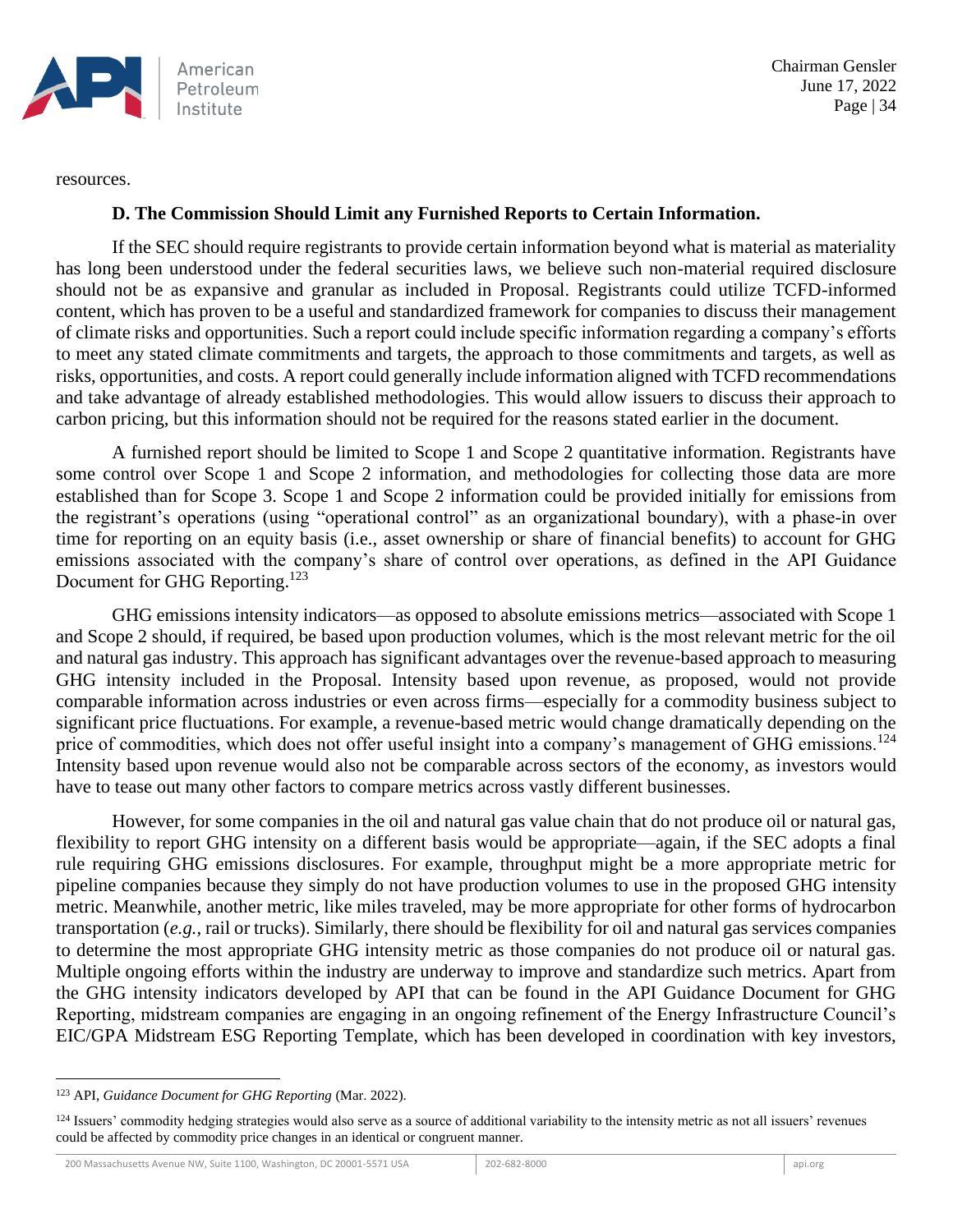

including those publicly cited on the EIC website. Other examples include the EEI/AGA Natural Gas Sustainability Initiative effort to standardize methane emissions reporting for the natural gas value chain. This shows that the industry is committed to improved and comparable reporting of GHG emissions and points to the complexity of such metrics.

We note that this type of furnished information is still covered by federal securities laws anti-fraud protections. Moreover, when registrants furnish this type of information, they would still apply various controls, procedures, and processes to ensure that the information collected, as well as methodologies used, are reliable. Furnishing information in this way has been an acceptable practice for decades.

However, we do not believe that the disclosure of Scope 3 information should be mandatory—whether furnished or filed. Standalone Scope 3 information should not be required by the SEC until more established calculation and estimation methodologies are developed. This does not mean that investors may not have access to Scope 3 information. Many registrants in the oil and natural gas industry are already attuned to investors who want Scope 3 data. Voluntary reporting by companies accommodates these investors, as companies can decide whether to disclose Scope 3 information based on their stakeholders' needs. The oil and natural gas industry has been working to improve Scope 3 methodologies to standardize the reporting among the companies that choose to report it. $^{125}$ 

## **E. The Commission Should Limit Application of the Rules Only to Years After the Effective Date of Any Final Rule.**

As noted, the Proposal would require companies to submit historic data for both Regulation S-X and Regulation S-K requirements, exacerbating the costs companies would have to incur to comply with the Proposal's granular, prescriptive, and complicated reporting requirements. Retrospective reporting, as the SEC proposed, would require registrants to potentially revisit and recalculate discrete financial items and their associated impact contained in its disclosures. However, systems, processes, training, and internal controls have yet to be developed with the level of granularity contemplated by the Proposal, and compliance will require backward evaluation of enormous amounts of data and other information that is not available for earlier periods.

Moreover, as proposed, the rules would require each registrant to produce metrics for prior years in the first year under the new climate disclosure rules. Requiring registrants to provide comparative, historical information, from two to three years prior to implementation of a dramatically detailed and challenging set of reporting rules, would necessarily involve a comprehensive, costly, and potentially futile review for those prior years. Such historic information simply might not be available as the established accounting systems were not set up to capture climate-related information as required to comply with the Proposal. To avoid these unnecessary burdens, as with most rulemakings, the Commission should ensure that any final rule's requirements apply prospectively and allow a reasonable implementation period.

### **F. The Commission Should Phase in Requirements Over a Longer Period.**

The Commission should recognize the need for flexibility to allow maturation of methodologies that aim to improve comparability and transparency of GHG reporting and allow a sufficient phase-in period for providing climate-related reports to the SEC. This might allow the Commission to work more closely with regulators, like the EPA, that have the technical expertise to assess GHG emissions data collection and reporting methods to

**<sup>125</sup>** *See* IPIECA & API, *Estimating Petroleum Industry Value Chain (Scope 3) Greenhouse Gas Emissions: Overview of Methodologies* (2016), **https://www.api.org/~/media/Files/EHS/climate-change/Scope-3-emissions-reporting-guidance-2016.pdf**. API is currently working with IPIECA to update this document.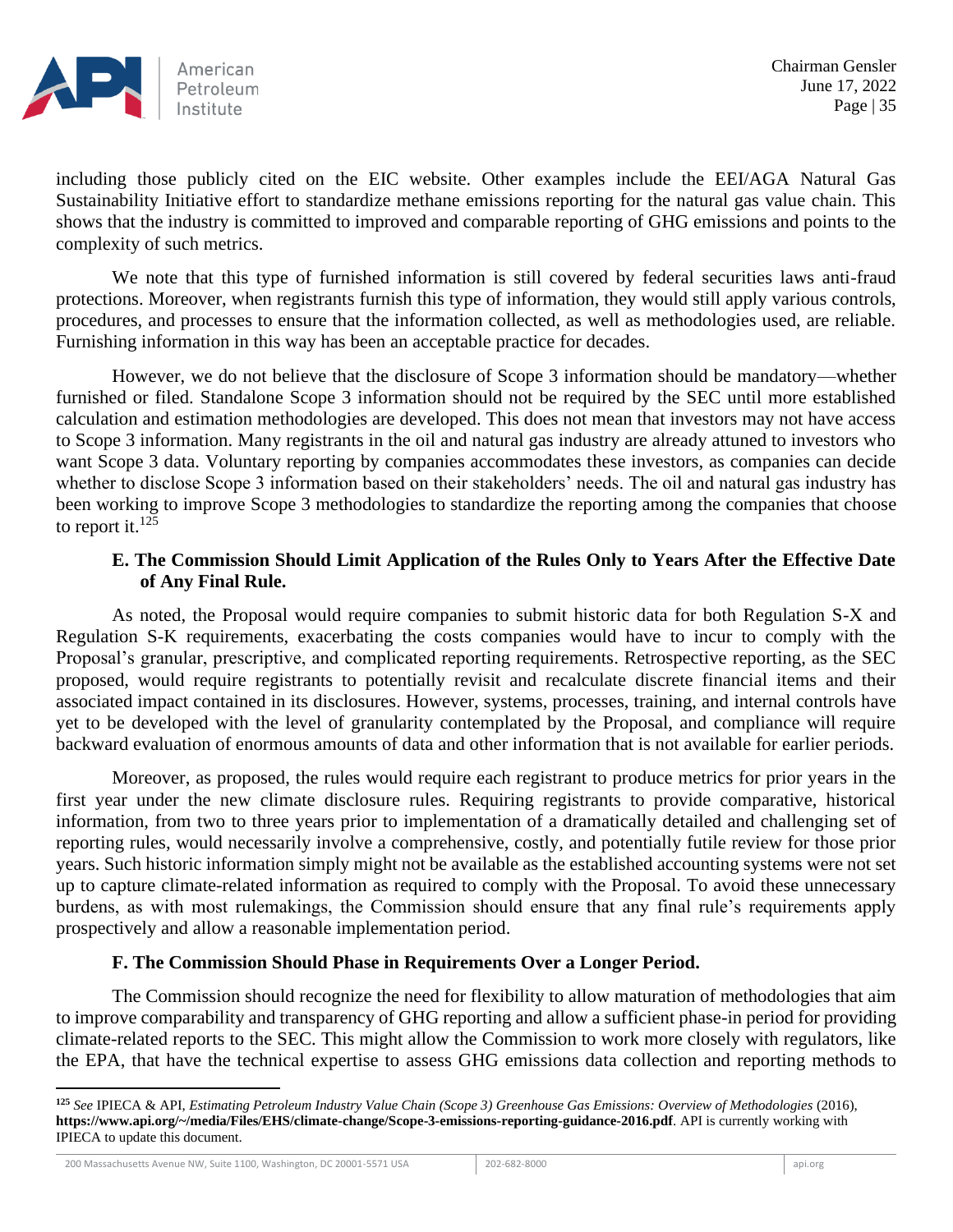

assure the data are useful across regulatory programs and to interested investors.

Under the Proposal, Scope 1 and Scope 2 GHG emissions included in the SEC reports would initially be subject to limited assurance review by third-party independent assurance providers. But the submission and assurance process for such reporting would benefit from a multi-year phase-in of up to five years to allow for industries to adjust and for potential assurance firms time to understand the attestation requirements and to orient to reporting requirements.<sup>126</sup> In other words, any third party assurance should not be required in the initial period after the new requirements are implemented, and the Commission should allow for a longer phase in for the limited assurance requirements. The complexity of the Proposal's requirements will involve significant technical hurdles, extensive training, and substantial coordination with assurance firms that may lack the ability to quickly ramp up providing attestation services to a significant number of additional companies.

### **G. The Commission Should Strengthen the Safe Harbors.**

Furnishing climate-related information to the SEC exposes issuers to enormous liability—especially as that information is inherently less precise, less quantifiable, and more subjective than financial data reported in companies' 10-K filings. Requiring that registrants provide GHG information in filed reports without strong safe harbors could stymie the industry's best efforts to provide complete information to its stakeholders and, more importantly, expose companies to undue second-guessing and liability associated with reporting such information without considerable liability protections.

Hence, the Commission should include safe harbors from potential liability that would recognize the uncertainty and evolving state of many of the Proposal's metrics and other disclosures. Safe harbors should recognize the assurance that might be provided and protect all registrants subject to the Proposal's disclosure requirements from liability for both forward-looking and non-forward-looking statements that would be required. This should include all required assessments of climate-related risks in recognition of the uncertainties associated with making those assessments and the data limitations that the SEC acknowledges exist. It also should cover all emissions calculations, recognizing the improving and evolving metrics associated with various reporting requirements, including the EPA's GHGRP.

Companies should not face undue liability risk because of mandatory disclosures of highly uncertain information based on estimates, assumptions, changing methodologies, and limited data and that is subject to significant second-guessing with the benefit of hindsight. For example, there is no baseline for transition and physical climate risks for companies to compare events and, therefore, the Proposal would require companies to make speculative judgments regarding specific risks and impacts. Furthermore, transition risks can be multiple and very broad, particularly in jurisdictions that lack comprehensive climate policy, such as carbon pricing, and in an environment of geopolitical uncertainty impacting demand and prices for oil and natural gas products. Finally, liability protection is necessary to avoid chilling other disclosures. Companies may be more willing to continue to provide climate and sustainability information under third-party verified reporting frameworks and guidelines if there is a lower risk of undue second-guessing, which could develop if there are differences across disclosed information as a result of differing metrics and calculations methods.

\* \* \*

<sup>&</sup>lt;sup>126</sup> Such as ISO 14064 and ISAE 3000, among others. Additionally, the Commission should allow the issuers to use services of specialty quality and environmental assurance provider firms with a track record of providing third-party assurance services in the oil and natural gas sector.